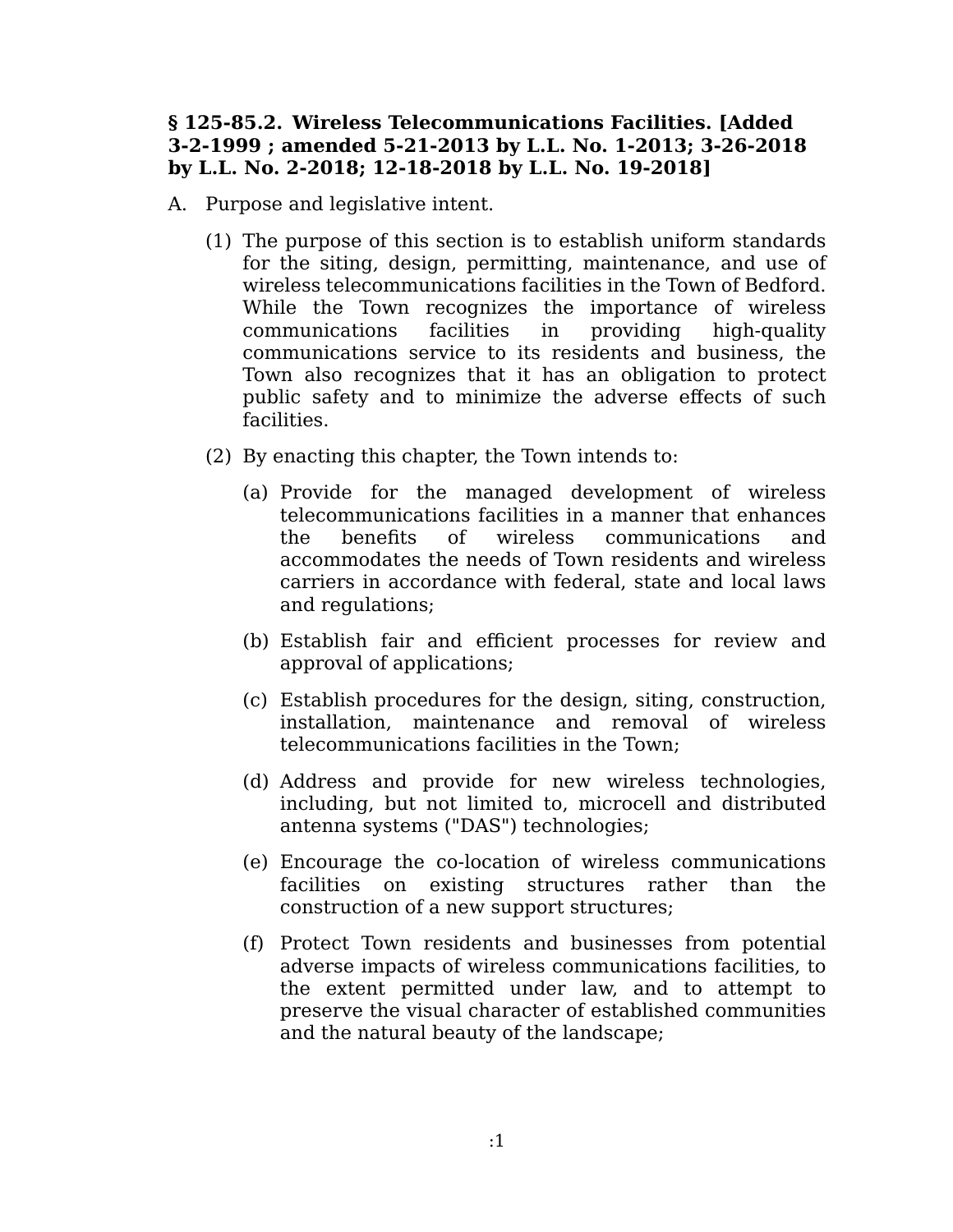- (g) Minimize safety hazards and avoid potential damage to adjacent properties through proper locational, engineering and operational requirements;
- (h) Minimize adverse visual and aesthetic impacts of wireless telecommunications facilities to the maximum extent practicable through careful design, siting, landscaping, screening and innovative camouflaging techniques;
- (i) Protect the physical appearance of the Town and preserve its scenic and natural beauty;
- (j) Protect the public health, safety and welfare;
- (k) Protect property values of the community;
- (l) Minimize the impact of such facilities on residential properties;
- (m) Encourage the siting of wireless telecommunications services facilities on properties and areas which are not used exclusively for residential purposes; and
- (n) Protect, to the maximum extent practicable, aesthetic qualities, the open space character of the Town of Bedford, the property values of the community, the health and safety of citizens, and a citizen's ability to receive communication signals without interference from other communication providers, while not unreasonably limiting competition among communication providers.
- B. Definitions. As used in this section, the following terms shall have the meanings indicated:

ACCESSORY OR ANTENNA EQUIPMENT — Any equipment serving or being used in conjunction with wireless telecommunications facilities and located on the same property or lot as the wireless telecommunications facilities, including, but not limited to, utility or transmission equipment, power supplies, generators, batteries, cables, equipment buildings, cabinets and storage sheds, shelters, buildings and similar structures, and, when co-located on a structure, which is mounted or installed at the same time as an antenna.

ANTENNA — An apparatus designed for the purpose of emitting radio frequency (RF) radiation, to be operated or operating from a fixed location, for the provision of personal wireless service (whether on its own or with other types of services). For purposes of this definition, the term "antenna" does not include an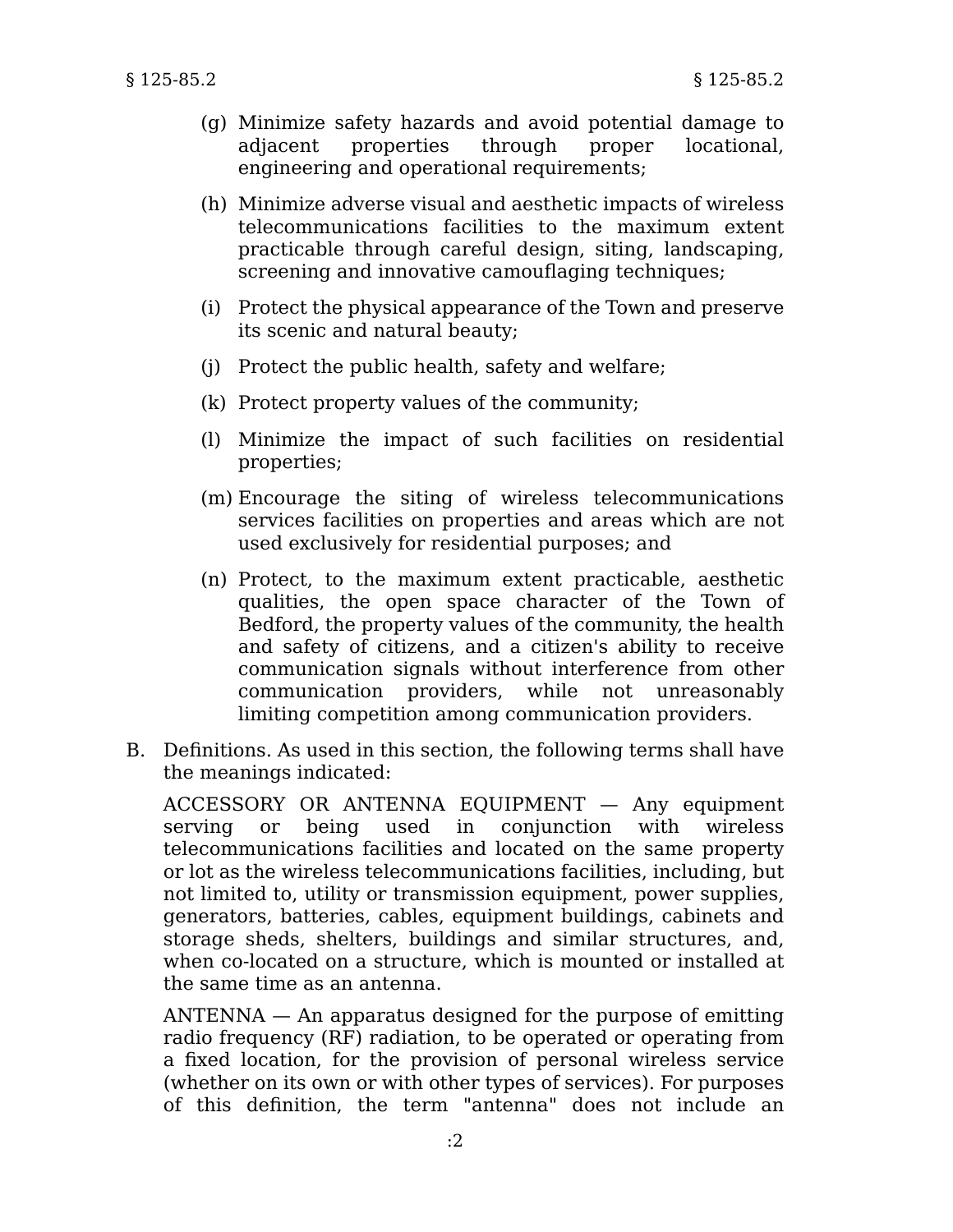unintentional radiator, mobile station, or device authorized under Part 15 of Title 47 of the United States Code.

BASE STATION — A structure or equipment at a fixed location that enables Commission-licensed or -authorized wireless communications between user equipment and a communications network.

- (1) The term includes, but is not limited to, equipment associated with wireless communications services such as private, broadcast, and public safety services, as well as unlicensed wireless services and fixed wireless services such as microwave backhaul.
- (2) The term includes, but is not limited to, radio transceivers, antennas, coaxial or fiber-optic cable, regular and backup power supplies, and comparable equipment, regardless of technological configuration (including distributed antenna systems and microcell networks).
- (3) The term includes any structure that supports or houses equipment described in Subsections (1) and (2) of this definition that has been reviewed and approved under the applicable zoning or siting process, even if the structure was not built for the sole or primary purpose of providing such support.
- (4) The term does not include any structure that, at the time the relevant application is filed with the Town under this section, does not support or house equipment described in Subsections (1) and (2) of this definition.

CO-LOCATION — Consistent with the Nationwide Programmatic Agreement (NPA) for the co-location of wireless antennas:

- (1) Mounting or installing an antenna facility on a preexisting structure; and/or
- (2) Modifying a structure for the purpose of mounting or installing an antenna facility on that structure.

DISTRIBUTED ANTENNA SYSTEM (DAS) — A network of spatially separated antenna sites connected to a common source that provides wireless communications service within a geographic area or structure.

EAF — The environmental assessment form approved by the New York State Department of Environmental Conservation.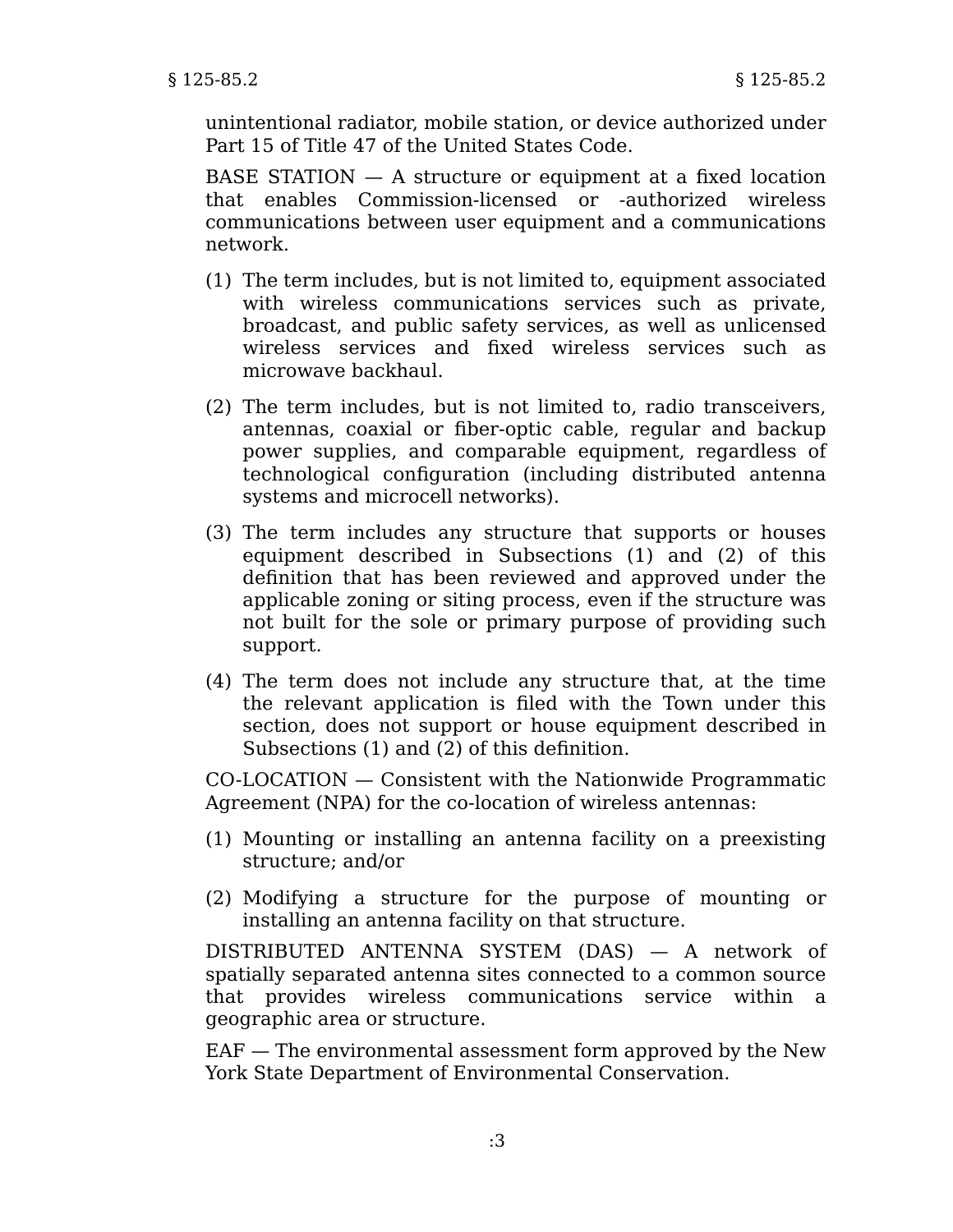FAA — The Federal Aviation Administration, or its duly designated and authorized successor agency.

FCC — The Federal Communications Commission, or its duly designated and authorized successor agency.

HEIGHT — When referring to a structure, the distance measured from the preexisting grade level to the highest point on the structure, including the antenna and any other appurtenances.

LARGE WIRELESS FACILITY — Any wireless telecommunications facility that is not a small wireless facility.

MICROCELL FACILITY — Microcells are low-powered wireless base stations that function like cells in a mobile wireless network, typically covering targeted indoor or localized outdoor areas ranging in size from homes and offices to stadiums, shopping malls, hospitals, and metropolitan outdoor spaces. A microcell facility meets both the following qualifications: each antenna is located inside an enclosure of no more than six cubic feet in volume or, in the case of an antenna that has exposed element, the antenna and all of its exposed elements could fit within an imaginary enclosure of no more than six cubic feet; and all other wireless equipment associated with the facility is cumulatively no more than 17 cubic feet in volume.

MODIFICATION — The improvement, upgrade or expansion of existing wireless communications facilities, or the improvement, upgrade or expansion of the wireless communications facilities located within an existing equipment compound if the improvement, upgrade, expansion or replacement does not substantially change the physical dimensions of the wireless communications facilities.

MONOPOLE — A wireless communications support structure which consists of a single pole, designed and erected on the ground or on top of a structure, to support a wireless communications antenna and accessory equipment.

NIER — Nonionizing electromagnetic radiation.

PERSON — Any individual, corporation, estate, trust, partnership, joint-stock company, association of two or more persons having a joint common interest, or any other entity.

PUBLIC RIGHT-OF-WAY — Any way over which the public possesses the right to travel, which heretofore has been duly laid out, adopted and established by law, whether publicly owned or not. The term "road" includes state, county and Town highways and roads, streets, squares, places, courts, boulevards, parkways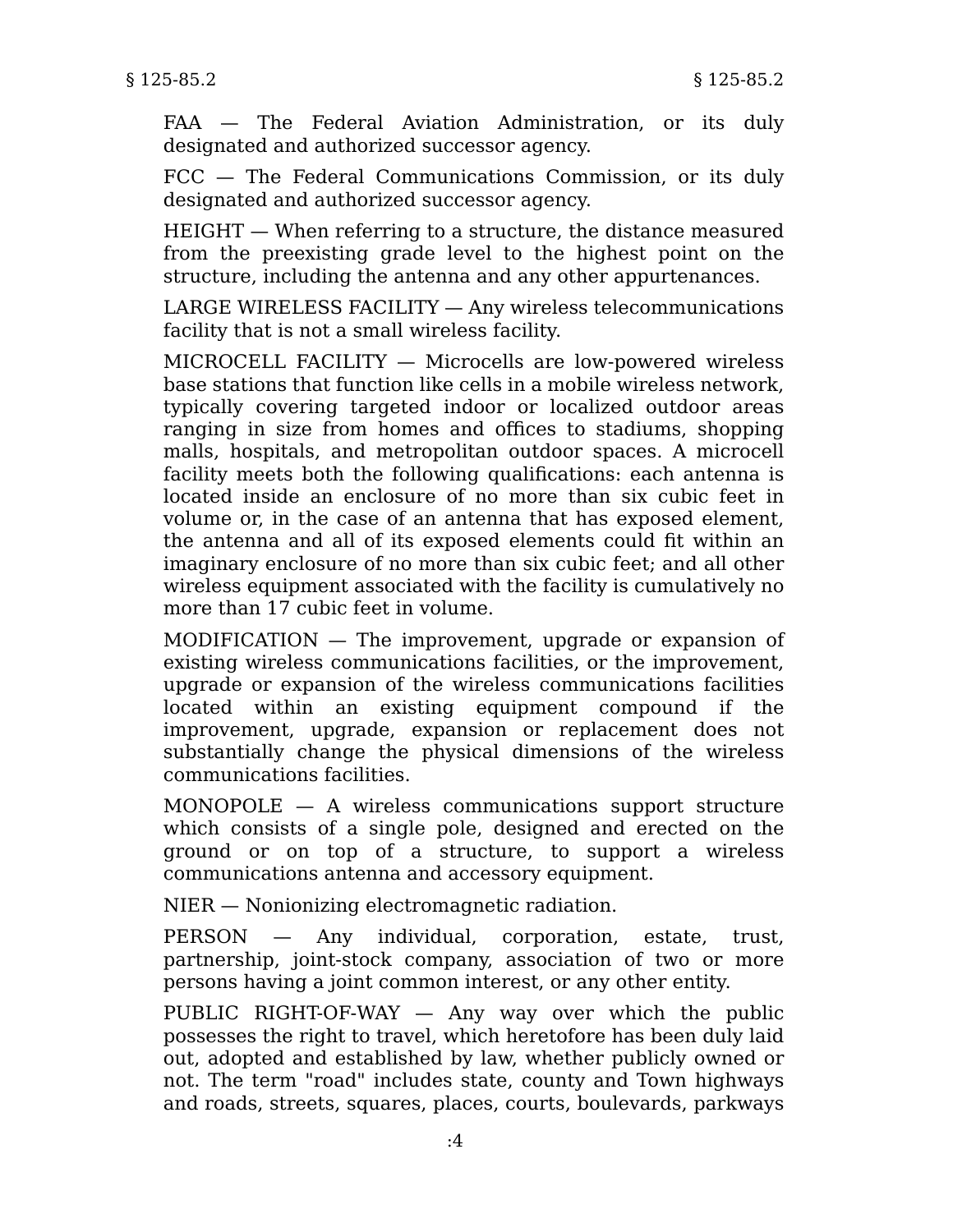and other ways, however designated, to which the public has access.

REPLACEMENT — The replacement of existing wireless communications antenna on any existing support structure or on existing accessory equipment for maintenance, repair or technological advancement with equipment composed of the same wind loading and structural loading that is substantially similar in size, weight, and height as the existing wireless communications antenna and which does not substantially change the physical dimensions of any existing support structure.

SMALL WIRELESS FACILITY — A wireless telecommunications facility, including, but not limited to, DAS and microcells, that meets each of the following conditions:

- (1) The structure on which antenna facilities are mounted:
	- (a) Is 50 feet or less in height; or
	- (b) Is no more than 10% taller than other adjacent structures; or
	- (c) Is not extended to a height of more than 10% above its preexisting height as a result of the co-location of new antenna facilities; and
- Each antenna (excluding associated antenna equipment) is no (2) more than three cubic feet in volume; and
- (3) All antenna equipment associated with the facility (excluding antennas and backup power and related backup power equipment) is cumulatively no more than 28 cubic feet in volume; and
- (4) The facility does not require antenna structure registration under Part 17;
- (5) The facility is not located on tribal lands, as defined under 36 CFR 800.16(x); and
- (6) The facility does not result in human exposure to radiofrequency radiation in excess of the applicable safety standards specified in Rule 1.1307(b).

STEALTH TECHNOLOGY — Camouflaging methods applied to wireless communications facilities which render them more visually appealing or which serve to blend the proposed facility into the existing structure or visual backdrop in such a manner as to render it minimally visible to the casual observer. Such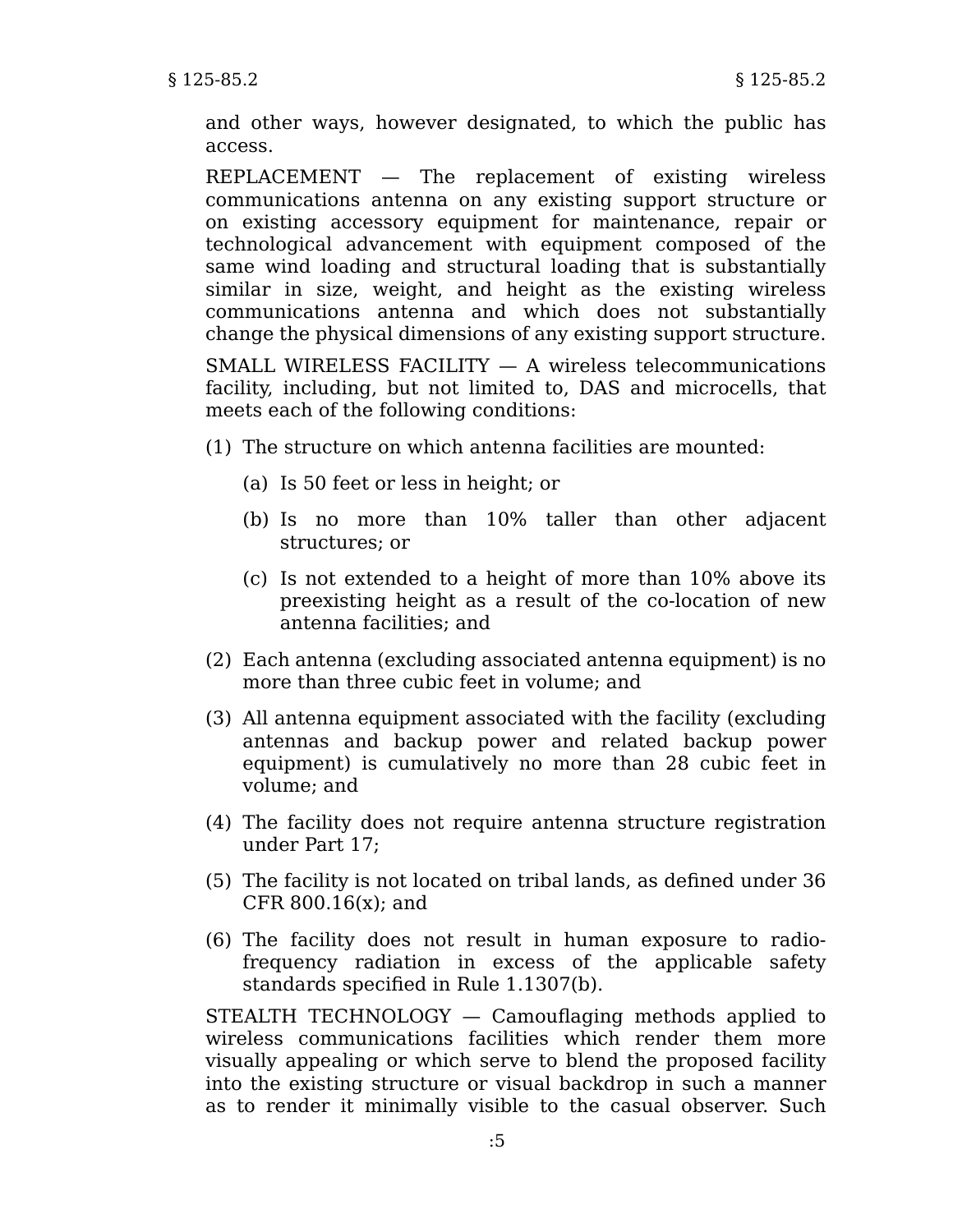methods include, but are not limited to, architecturally screened roof-mounted facilities, building-mounted antennas painted to match the existing structure, and facilities constructed to resemble trees, shrubs, light poles, and the like.

 $STRUCTURE - A pole$ , tower, base station, or other building, whether or not it has an existing antenna facility, that is used or to be used for the provision of personal wireless service (whether on its own or commingled with other types of services).

SUBSTANTIAL CHANGE  $-$  A modification substantially changes the physical dimensions of an eligible support structure if it meets any of the following criteria:

- (1) The mounting of a proposed antenna on existing towers that would increase the original height of the tower by more than 10%, or by the height of one additional antenna array with separation from the nearest existing antenna not to exceed 20 feet, whichever is greater; for other eligible support structures, it increases the height of the structure by more than 10% or more than 10 feet, whichever is greater.
- (2) The mounting of the proposed antenna would involve the installation of more than the standard number of new equipment cabinets for the technology involved, not to exceed four, or more than one new equipment shelter.
- (3) The mounting of the proposed antenna would involve adding an appurtenance to the body of an existing wireless telecommunications support structure that would protrude from the edge of the original support structure more than 20 feet, or more than the original width of the support structure at the level of the appurtenance, whichever is greater; for other eligible support structures, it involves adding an appurtenance to the body of the structure that would protrude from the edge of the structure by more than six feet, except that the mounting of the proposed antenna may exceed the size limits herein if necessary to shelter the antenna from inclement weather or to connect the antenna to the support structure via cable.
- (4) The mounting of the proposed antenna would involve excavation outside the current existing structure site, defined as the current boundaries of the leased or owned property surrounding the existing structure and any access or utility easements currently related to the site.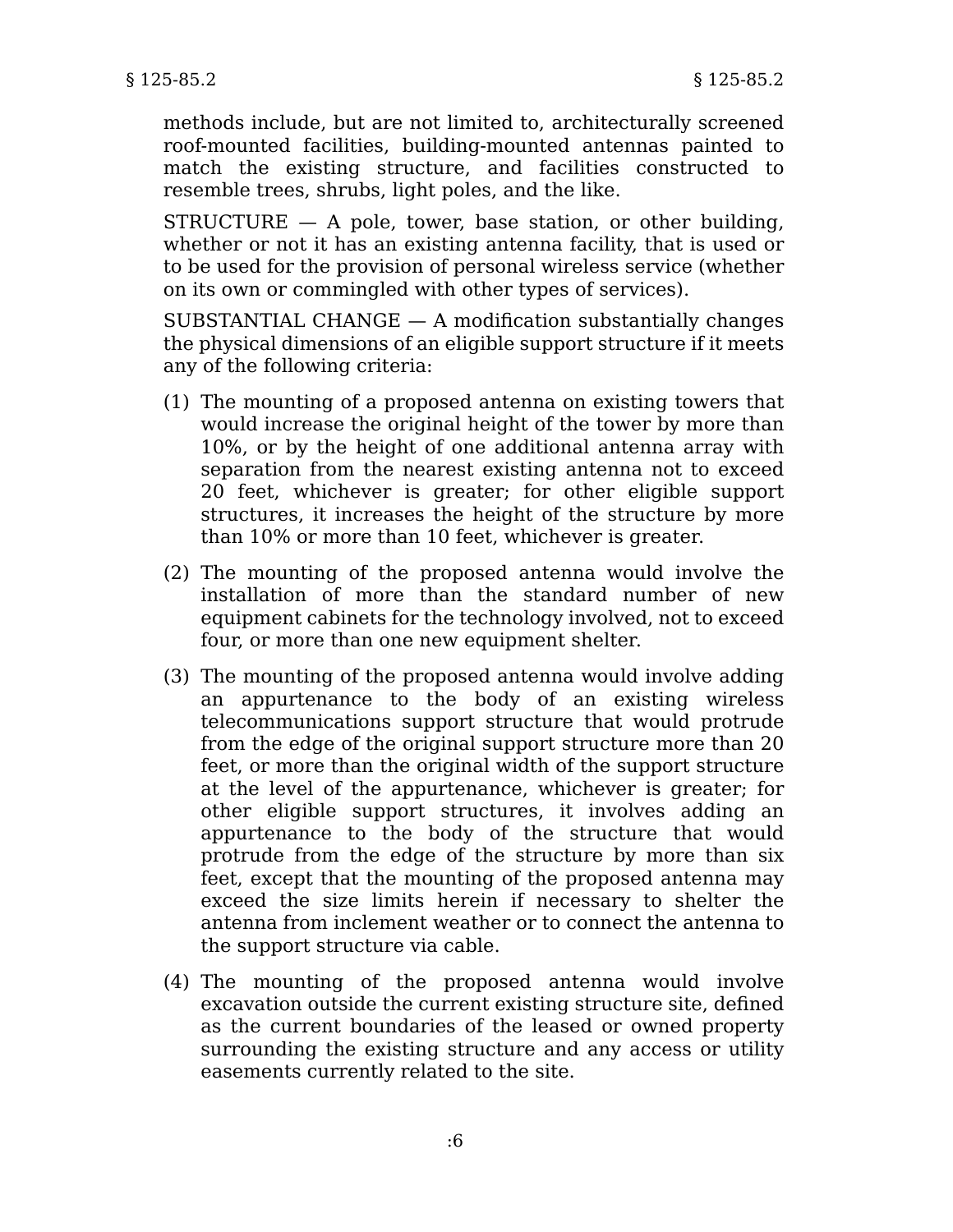- (5) The modification defeats concealment and/or stealth elements of the support structure.
- (6) The modification does not comply with prior conditions of the approval for the existing structure and/or site; provided, however, that this limitation does not apply to any modification that is noncompliant only in a manner that would not exceed the thresholds identified above.

TRANSMISSION EQUIPMENT — Equipment that facilitates transmission for any Commission-licensed or -authorized wireless communications service, including, but not limited to, radio transceivers, antennas, coaxial or fiber-optic cable, and regular and backup power supply. The term includes equipment associated with wireless communications services, including, but not limited to, private, broadcast, and public safety services, as well as unlicensed wireless services and fixed wireless services such as microwave backhaul.

UTILITY POLE  $-$  A pole or similar structure that is used in whole or in part for the purpose of carrying electric distribution lines or cables or wires for telecommunications, cable or electric service, or for lighting, traffic control, signage, or a similar function, regardless of ownership, including Town-owned poles or poles owned by other utility companies. Any utility pole in excess of 50 feet shall be deemed a tower.

WIRELESS TELECOMMUNICATIONS FACILITY — A structure, facility or location designed or intended to be used as, or used to support, antennas, along with any antennas located on such structure and any accessory equipment. It includes, without limit, freestanding towers, guyed towers, monopoles, DAS, microcell or small wireless facilities on utility poles in the public right-of-way or property of the Town or within the Town and similar structures that employ stealth technology, including, but not limited to, structures such as a multistory building, church steeple, silo, water tower, sign or other similar structures intended to mitigate the visual impact of an antenna or the functional equivalent of such. It includes any structure, antennas and accessory equipment intended for transmitting and/or receiving radio, television, cellular, paging, 911, personal telecommunications services, commercial satellite services, microwave telecommunications or other cellular communications technologies, but excluding those used exclusively for the Town's fire, police and other dispatch telecommunications, or exclusively for private radio and television reception and private citizen's bands, amateur radio and other similar telecommunications.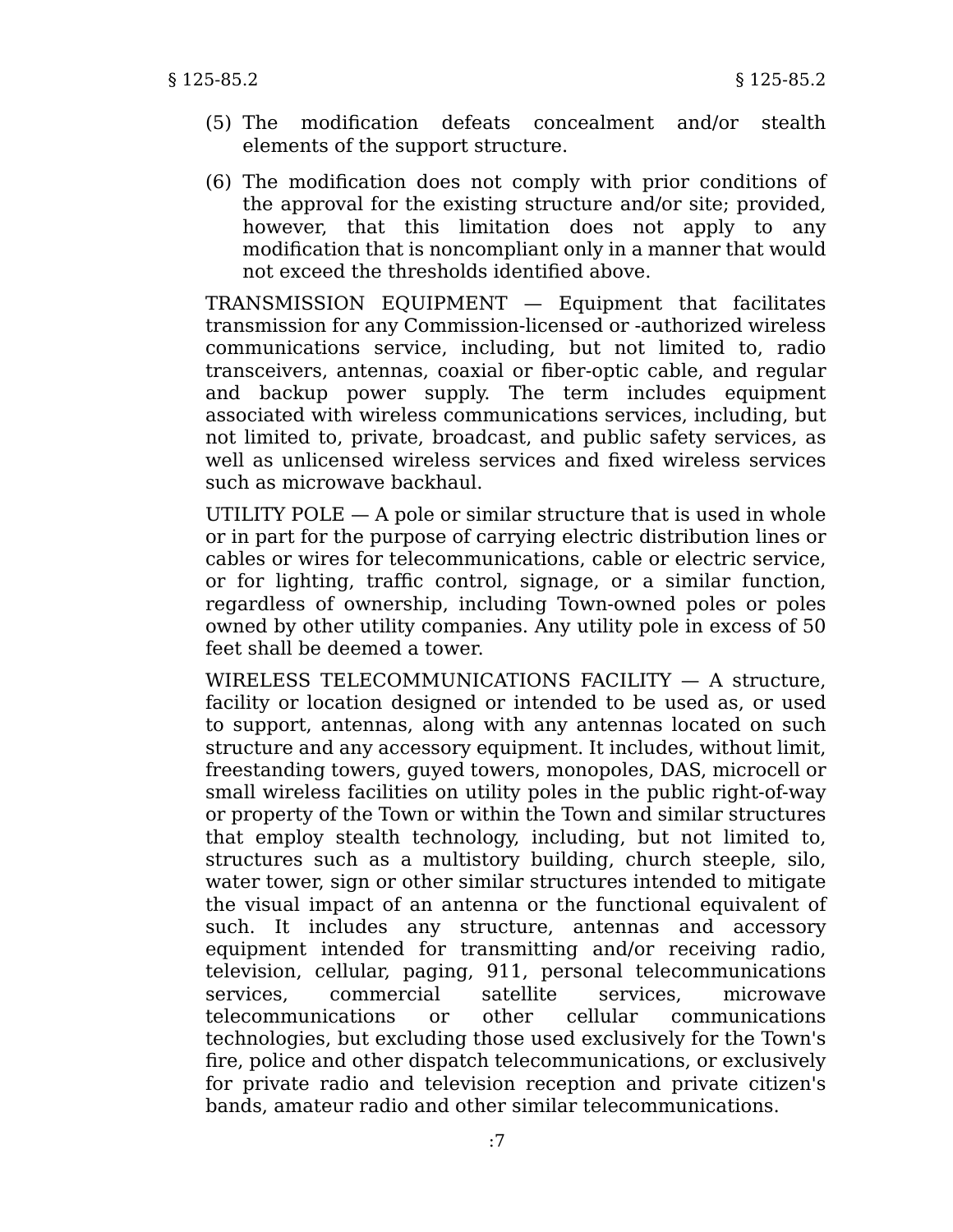WIRELESS TELECOMMUNICATIONS PROVIDER — A wireless telecommunications infrastructure provider or a wireless telecommunications services provider.

- C. Permits for wireless telecommunications facilities.
	- (1) Except as otherwise provided by this section, no person shall be permitted to site, place, build, construct, modify or prepare any site for the placement or use of wireless telecommunications facilities without having first obtained either a special use permit for a large wireless facility or a small wireless permit for a small wireless facility.
	- (2) Notwithstanding anything to the contrary in this section, any application for a wireless telecommunications facility that does not substantially change the dimensions of a wireless telecommunications facility shall not require a special use permit or a small wireless facility permit. In the event that a modification to, or replacement of, an existing wireless telecommunications facility does not substantially change such existing wireless telecommunications facility, all that shall be required is a building permit from the Town Building Inspector.
	- (3) A repair and/or maintenance of an existing wireless telecommunications facility shall not require a special use permit or small wireless facility permit.
	- (4) In addition to the requirements set forth for the issuance of a small wireless facility permit or special use permit for a wireless telecommunications facility to be located in a public right-of-way as set forth in this section. telecommunications provider seeking to place a wireless telecommunications facility in the public right-of-way shall also comply with the procedures and requirements set forth in Chapter 104 of the Town Code relating to conducting construction activities within the public right-of-way. To the extent any provisions in Chapter 104 are inconsistent with the provisions set forth in this section, the provisions in this section shall control.
	- (5) Notwithstanding the provisions set forth in this § 125-85.2C, in the event an application seeks to place a wireless telecommunications facility on property owned or controlled by the Town, other than within a Town-owned public right-ofway, such application shall be exempt from the requirements of this section and shall remain within the sole and absolute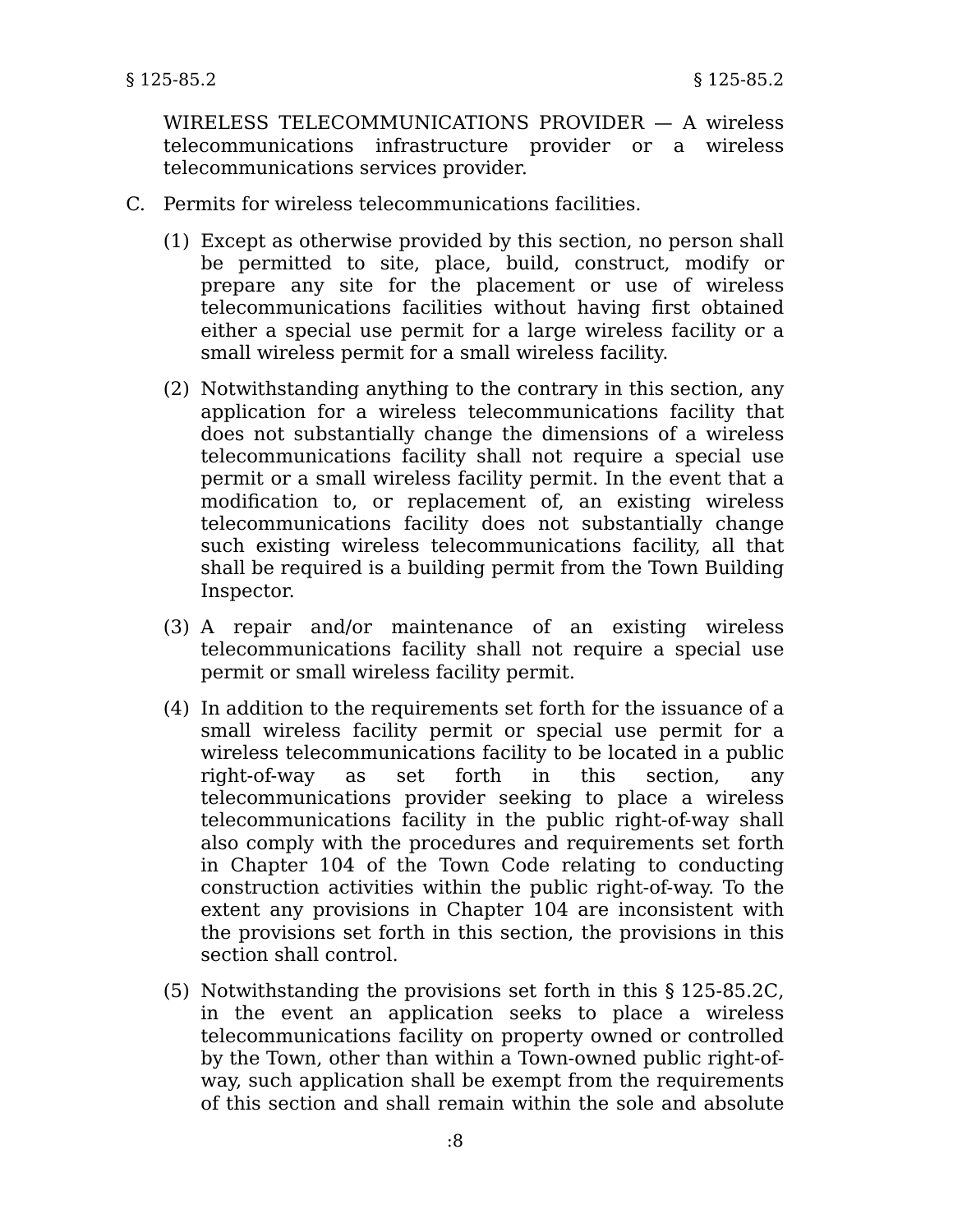discretion of the Town Board, which may impose such conditions on any such use as it deems appropriate. Nothing herein shall be deemed to create any right or entitlement to use Town property for such wireless telecommunications facility.

- (6) In the event any conflict exists between federal or state laws or regulations and any provision of this Wireless Telecommunications Law, the provisions of the most recently adopted federal or state laws or regulations shall be applied and control.
- D. Small wireless facility permit required.
	- (1) All small wireless facilities shall require a small wireless facility permit to be issued by the Planning Board.
	- (2) The Planning Board shall be empowered to condition the issuance of a building permit upon implementation of stealth technologies or other measures which mitigate visual effect.
	- (3) All applications for small wireless facilities permits shall comply with all applicable provisions of this section. However, notwithstanding anything to the contrary, where appropriate, the Planning Board shall have the authority to waive any requirements set forth in this section relating to an application for, or approval of, a small wireless facility permit, provided that it would further the purposes of this section.
	- (4) Unless otherwise set forth in this chapter, a DAS facility, microcell facility or other type of wireless telecommunications facility not meeting the requirements set forth for small wireless facilities shall require a special use permit from the Planning Board.
- E. Applications for small wireless facilities.
	- (1) Upon receipt of an application for a small wireless facility, the Planning Board shall review said application and plans in accordance with the standards and requirements set forth in this chapter.
	- (2) The Planning Board may attach such conditions and safeguards to any small wireless facilities permit and site development plan as are, in its opinion, necessary to ensure initial and continued conformance to all applicable standards and requirements.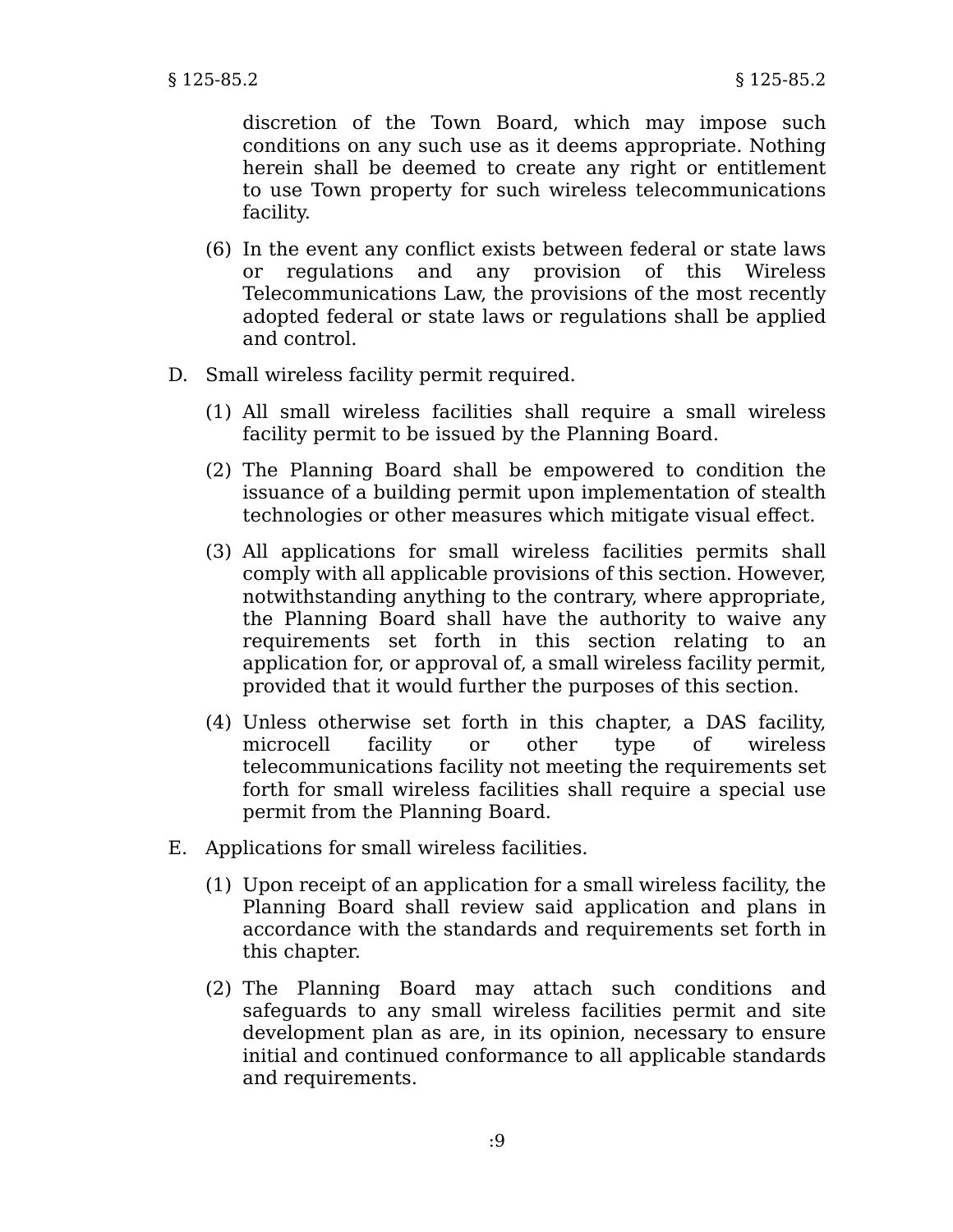- (3) No application shall be accepted and no small wireless facilities permit shall be issued for a property where the Building Inspector has found, or there exists, a violation of the Town Code and where such violation has not been corrected.
- (4) Granting a small wireless facilities permit shall not waive the requirement for final site plan approval, including fees, in accordance with Chapter 125, Article IX, Site Plan Approval, if applicable.
- (5) An application for a small wireless facilities permit shall be signed on behalf of the applicant by the person preparing the same and with knowledge of the contents and representations made therein and attesting to the truth and completeness of the information. The landowner, if different than the applicant, shall also sign the application. At the discretion of the Planning Board, any false or misleading statement in the application may subject the applicant to denial of the application without further consideration or opportunity for correction.
- (6) The applicant must provide documentation to verify it has a legal interest in the site, if not within the public right-of-way. Said documentation may be in the form of a deed, contract or sale or lease for the property, depending on whether the applicant is the property owner, contract vendee or lessee.
- (7) The applicant shall include a statement, in writing, that:
	- (a) The applicant's proposed small wireless facility shall be maintained in a safe manner and in compliance with all conditions of the small wireless facility permit, without exception, as well as all applicable and permissible federal, state and local laws, statutes, codes, rules and regulations; and
	- (b) The construction of the small wireless facility is legally permissible, including, but not limited to, the fact that the applicant is authorized to do business in New York State.
- (8) If proposing a new structure for the purpose of supporting a small wireless facility, the application shall be accompanied by a map which shows the applicant's existing and proposed area of coverage. Such map should locate all existing wireless telecommunications facility sites within the Town and within 1/2 mile of the proposed small wireless facility.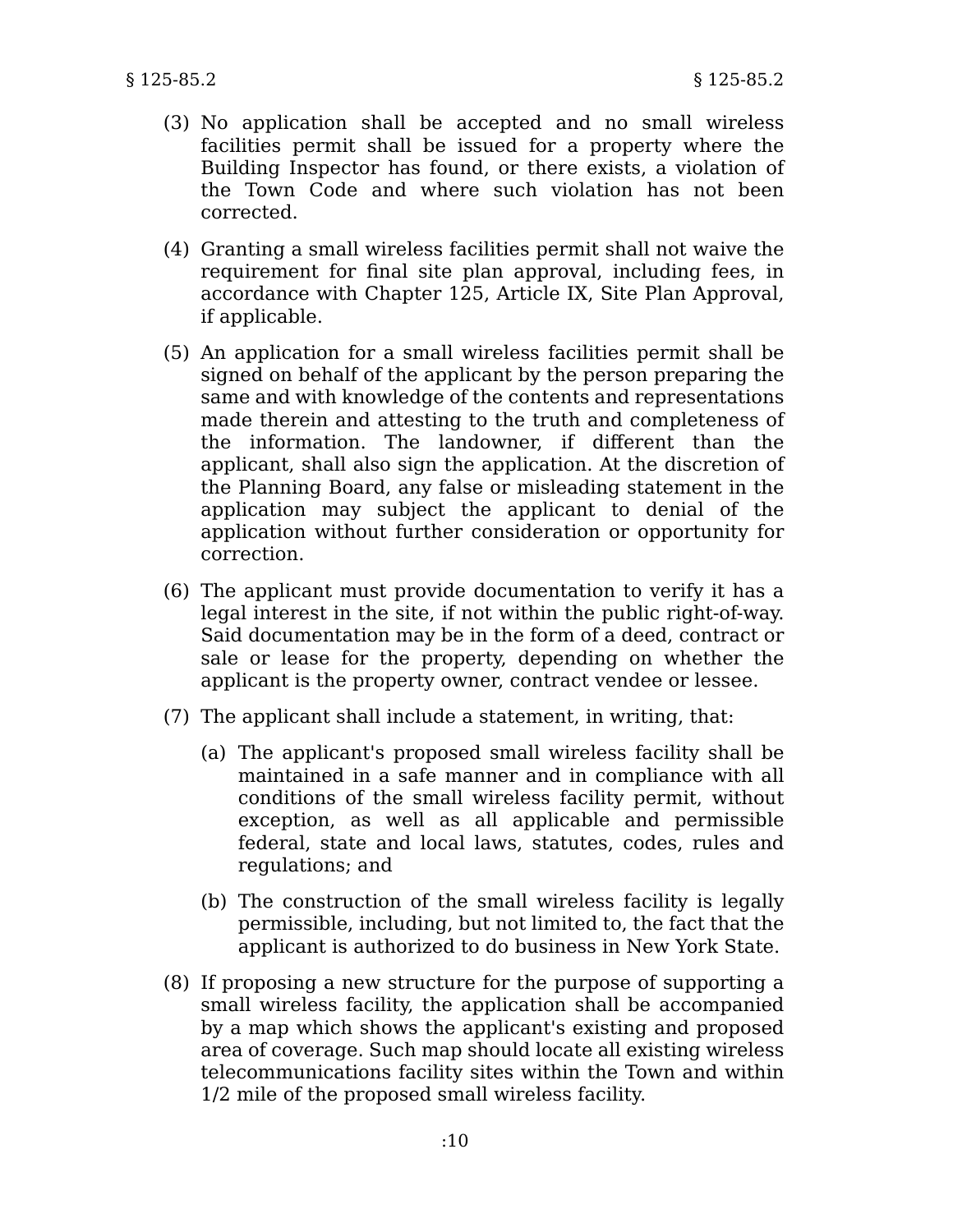- (9) In addition to all other required information as stated in this section, all applications for the construction or installation of a new small wireless facility or modification of an existing small wireless facility shall contain the following information:
	- (a) A descriptive statement of the objective(s) for the new facility or modification, including and expanding on a need such as coverage and/or capacity requirements;
	- (b) Documentation that demonstrates and proves the need for the small wireless facility to provide service primarily and essentially within the Town. Such documentation shall include, but not be limited to:
		- [1] Information relating to all other wireless telecommunications facilities or antennas associated with such wireless telecommunications facilities that are to be deployed in the Town in conjunction with the proposed small wireless facility; and
		- [2] Propagation studies of the proposed site and all adjoining planned, proposed, in-service or existing sites that demonstrate a significant gap in coverage and/or if a capacity need, including an analysis of current and projected usage;
	- (c) The name, address and phone number of the person preparing the report;
	- (d) The name, address, and phone number of the property owner, operator and applicant;
	- (e) The postal address and Tax Map parcel number of the property;
	- (f) The zoning district or designation in which the property is situated;
	- (g) The size of the property, stated both in square feet and lot line dimensions, and a survey prepared by a licensed professional surveyor showing the location of all lot lines, if the proposed small wireless facility is located outside the public right-of-way;
	- (h) The location of the nearest residential structure;
	- (i) The location, size and height of all existing and proposed structures on the property which is the subject of the application;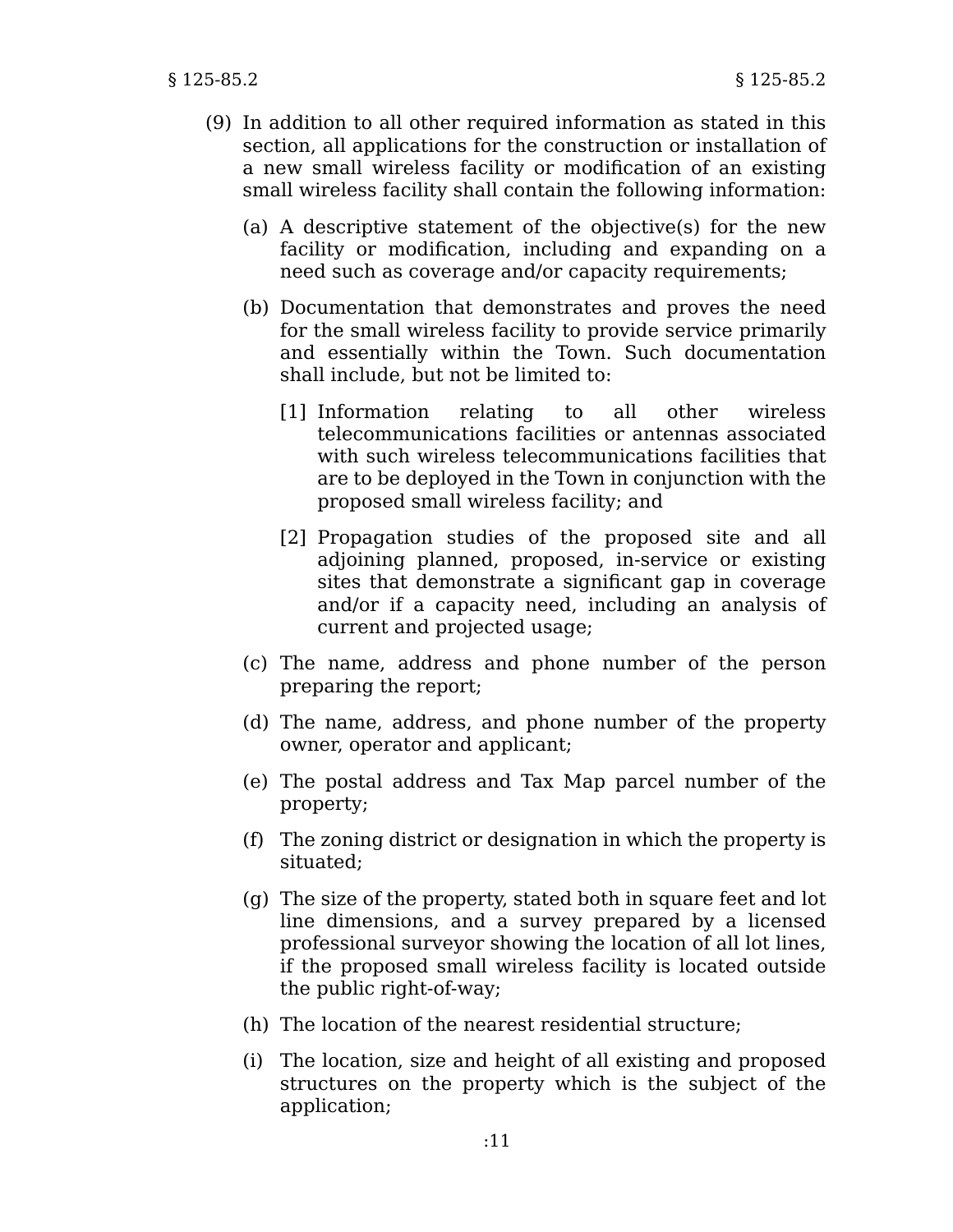- (j) The type, locations and dimensions of all proposed and existing landscaping and fencing, if the proposed small wireless facility is located outside the public right-of-way;
- (k) The number, type and model of the antenna(s) proposed, with a copy of the specification sheet;
- (l) The make, model, type and manufacturer of the utility pole, monopole or other structure on which any antenna or accessory equipment for a small wireless facility is to be located and a design plan stating the structure's capacity to accommodate multiple users;
- (m) A site plan describing any new proposed structure and antenna(s) and all related fixtures, accessory equipment, appurtenances and apparatus, including, but not limited to, height above preexisting grade, materials, color and lighting;
- (n) The frequency, modulation and class of service of radio or other transmitting equipment;
- (o) The actual intended transmission power stated as the maximum effective radiated power (ERP) in watts of the antenna(s);
- (p) Direction of maximum lobes and associated radiation of the antenna(s);
- (q) Applicant's proposed maintenance and inspection procedures and related system of records;
- (r) Documentation justifying the total height of any proposed antenna and structure and the basis therefor. Such justification shall be to provide service within the Town, to the extent practicable, unless good cause is shown;
- (s) Certification that NIER levels at the proposed site will be and remain within the current threshold levels adopted by the FCC;
- (t) A signed statement that the proposed installation will not cause physical or RF interference with other telecommunications devices;
- (u) A copy of the FCC license applicable for the intended use of the wireless telecommunications facilities;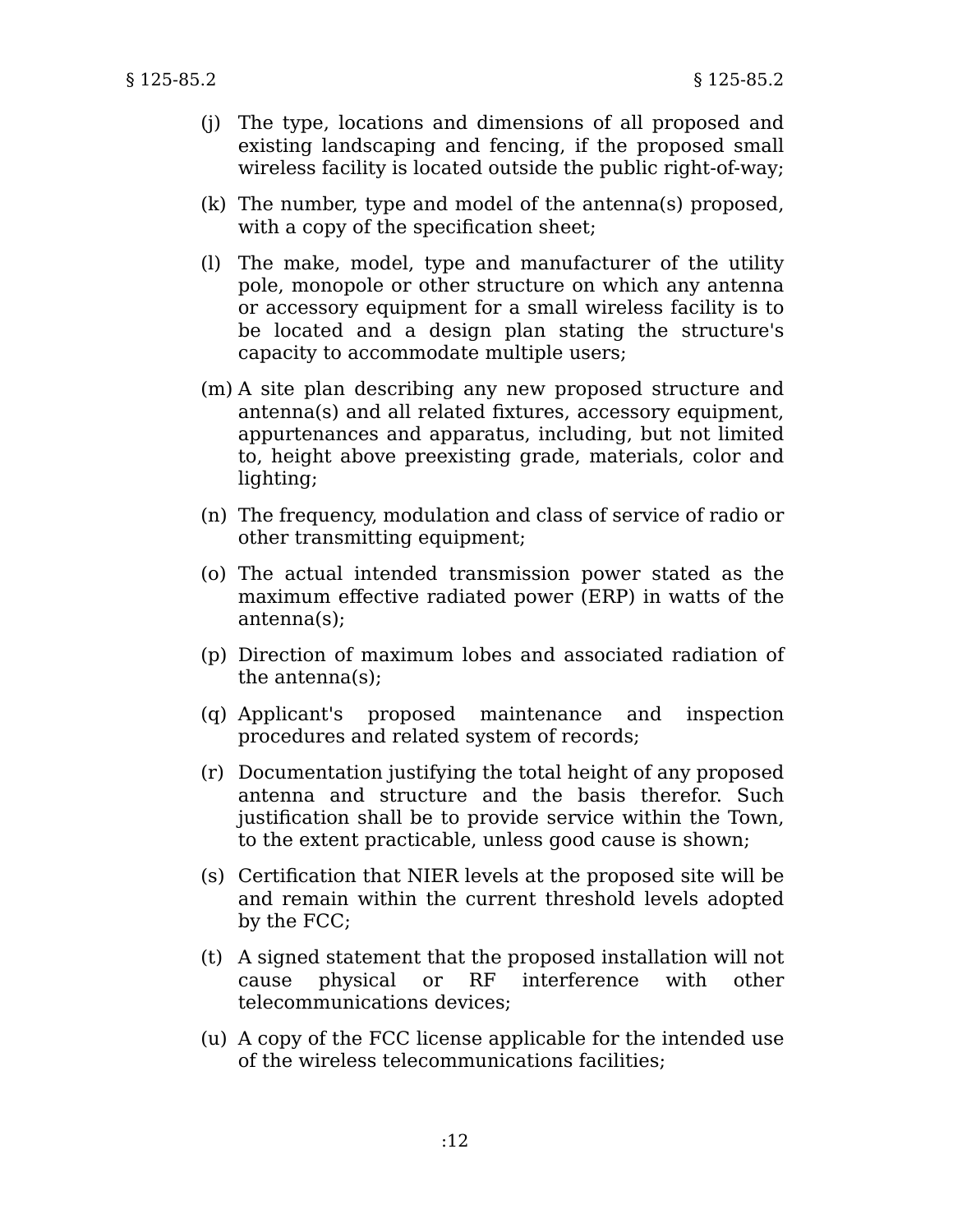- (v) Certification that a topographic and geomorphologic study and analysis has been conducted and that, taking into account the subsurface and substrate and the proposed drainage plan, the site is adequate to assure the stability of the proposed wireless telecommunications facilities on the proposed site, though the certifying engineer need not be approved by the Town; and
- (w) Information relating to the expected useful life of the proposed small wireless facility.
- (10) The applicant shall furnish written certification that the small wireless facility and attachments are designed and will be constructed to meet all local, county, state and federal structural requirements for loads, including wind and ice loads. If the wireless facility is subsequently approved and constructed, as-built certification indicating that the facility has been constructed in accordance with all standards shall be furnished to the Town prior to issuance of any certificate of occupancy or compliance.
- (11) All proposed small wireless facilities shall contain a demonstration that the facility will be sited so as to minimize visual intrusion as much as possible given the facts and circumstances involved with the proposed site and facility, will employ stealth technologies as directed by the Planning Board, where appropriate, and will thereby have the leastadverse visual effect on the environment, the character of the community, surrounding properties and on the residences in the area of the wireless telecommunications facility.
- F. General and specific requirements for small wireless facilities.
	- (1) Design. All small wireless facilities shall be designed, constructed, operated, maintained, repaired, modified and removed in strict compliance with all current applicable technical, safety and safety-related codes, including, but not limited to, the most-recent editions of the American National Standards Institute (ANSI) Code, National Electrical Safety Code, and National Electrical Code. All small wireless facilities shall at all times be kept and maintained in good condition, order and repair by qualified maintenance and construction personnel, so that the same shall not endanger the life of any person or any property in the Town.
	- (2) Wind and ice. All small wireless facilities structures shall be designed to withstand the effects of wind gusts and ice to the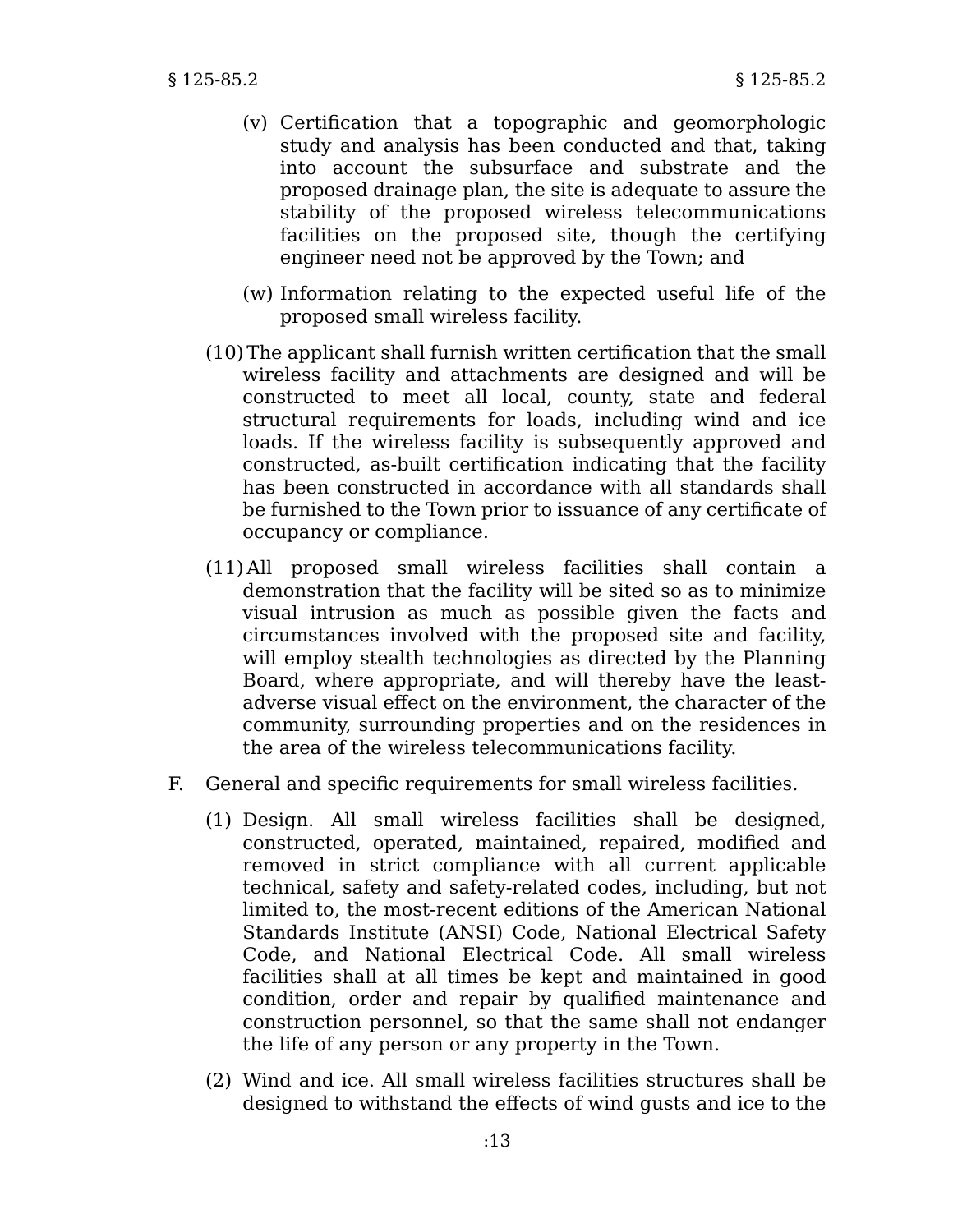standard designed by the American National Standards Institute as prepared by the engineering departments of the Electronics Industry Association and Telecommunications Industry Association (ANSI/EIA/TIA-222, as amended).

- (3) Aviation safety. Small wireless facilities shall comply with all federal and state laws and regulations concerning aviation safety.
- (4) Public safety communications. Small wireless facilities shall not interfere with public safety communications or the reception of broadband, television, radio or other communications services enjoyed by occupants of nearby properties.
- (5) Radio frequency emissions. A small wireless facility shall not, by itself or in conjunction with other WCFs, generate radio frequency emissions in excess of the standards and regulations of the FCC, including, but not limited to, the FCC Office of Engineering Technology Bulletin 65, entitled "Evaluating Compliance with FCC Guidelines for Human Exposure to Radio Frequency Electromagnetic Fields," as amended. When a small wireless facility is complete, as-built readings will be taken and submitted to the Town.
- (6) Maintenance. To the extent permitted by law, the following maintenance requirements shall apply:
	- (a) Small wireless facilities shall be fully automated and unattended on a daily basis and shall be visited only for maintenance or emergency repair.
	- (b) Such maintenance shall be performed to ensure the upkeep of the facility in order to promote the safety and security of the Town's residents.
	- (c) All maintenance activities shall utilize nothing less than the best available technology for preventing failures and accidents.
	- (d) The owner or operator of a small wireless facility shall maintain standby power generators or batteries capable of powering the small wireless facility for at least 12 hours without additional public utility power and indefinitely with a continuous or replenished fuel supply, where appropriate. Such standby power shall activate automatically upon the failure of public utility power to the site. Notwithstanding the foregoing, the Planning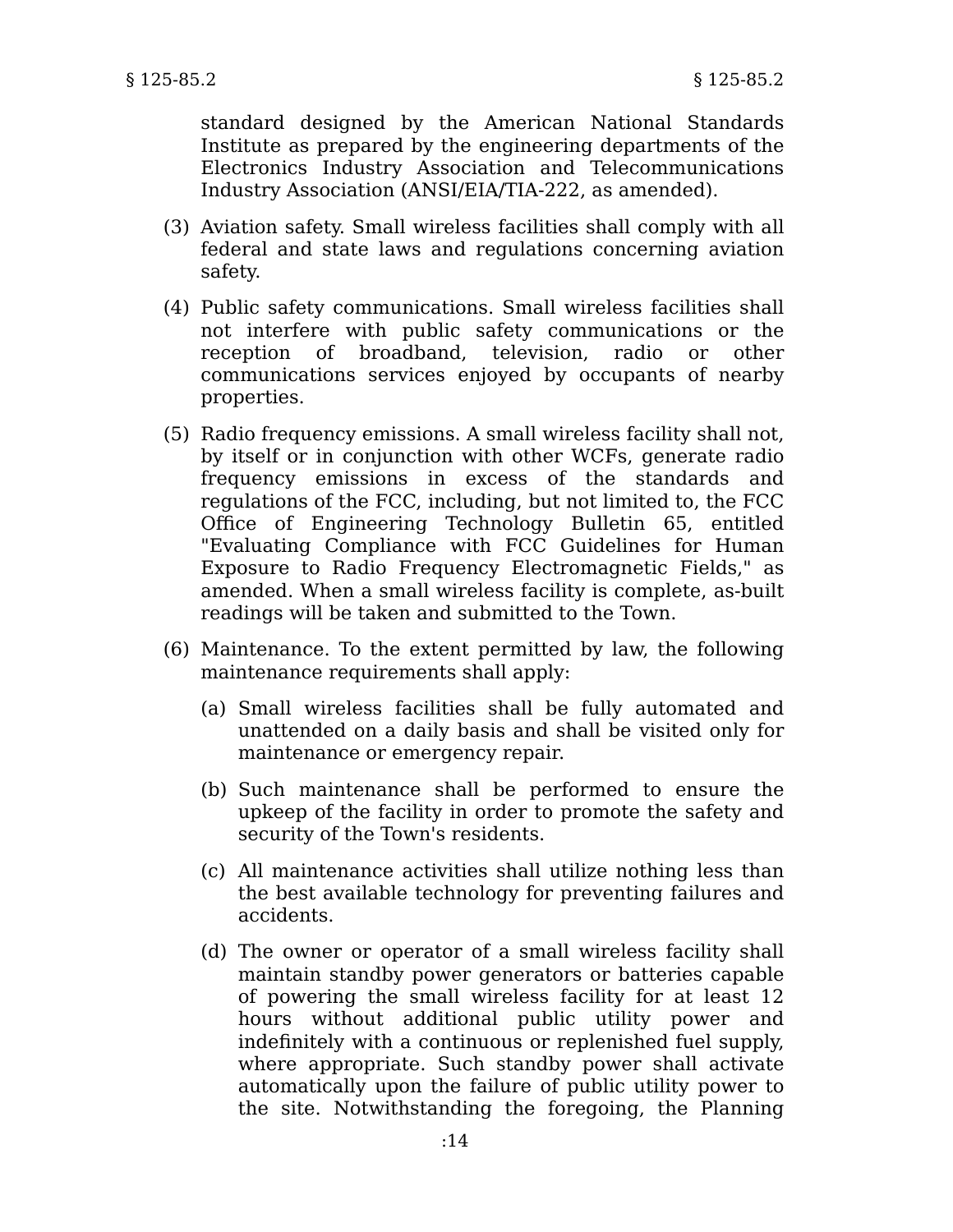Board may waive the requirement for backup power, where appropriate, including, but not limited to, when a small wireless facility is not located in a densely populated area or on a major thoroughfare.

- G. Approval procedures.
	- (1) For small wireless facility applications, the Planning Board may, at its discretion, require a public hearing.
	- (2) In any district, the Planning Board may grant a small wireless facility permit for the construction of the wireless telecommunications facility.
	- (3) All decisions of the Planning Board involving applications for a small wireless facility permit shall be in writing and supported by substantial evidence contained in a written record.
	- (4) Time frames for approval.
		- (a) Within 60 days of receipt of a complete application for the co-location of a small wireless facility on a preexisting utility pole, monopole or other existing wireless telecommunications facility support structure, the Planning Board shall make a final decision on whether to approve the application and shall notify the applicant in writing of such decision.
		- (b) Within 90 days of receipt of a complete application for a small wireless facility on a new utility pole, monopole or other new wireless telecommunications facility support structure, the Planning Board shall make a final decision on whether to approve the application and shall notify the applicant in writing of such decision.
		- (c) Within 10 days of receipt of an incomplete application for a small wireless facility, the Town shall notify the applicant in writing of any supplemental information required to complete the application. Upon receipt of an applicant's supplemental information in response to the initial notification of incompleteness by the Town, the applicable shot clock will reset to zero, and the Town shall have the full 60 days or 90 days permitted by law to act on the completed application.
		- (d) For any subsequent determinations of incompleteness beyond the initial, the Town shall notify the applicant of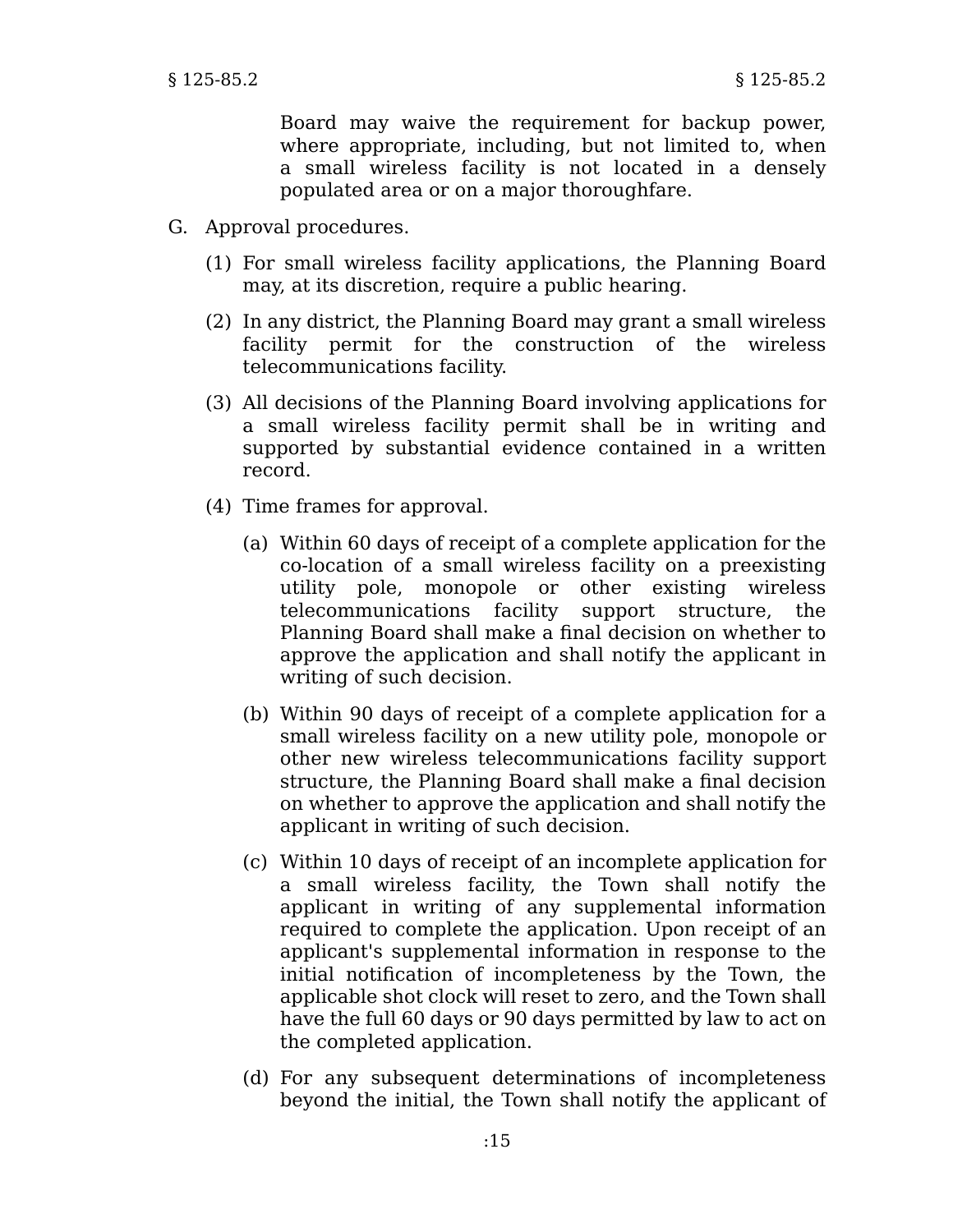any required supplemental information within 10 days of receipt of the supplemental submission, and such notice shall toll the applicable shot clock until the applicant submits the required supplemental information.

- (5) All time periods set forth in this section reference calendar days.
- H. Location.
	- (1) Applications for small wireless facilities shall locate, site and erect said facility in accordance with the following priorities, (a) being the highest priority and (g) being the lowest priority.
		- (a) Co-location on existing utility poles, monopoles or other wireless telecommunications facility support structures on lands owned or controlled by the Town, not including the public rights-of-way;
		- (b) Co-location on a site with existing wireless telecommunications facilities or other wireless telecommunications facility structures in the Town;
		- (c) On other lands owned or controlled by the Town, including, but not limited to, the Town public right-ofway;
		- (d) On lands owned or controlled by other municipal corporations within the Town, to the extent permitted by such other municipal corporation;
		- (e) On nonresidential zoned properties;
		- (f) On residential zoned properties; and
		- (g) No small wireless facilities shall be permitted in the Bedford Historic District, Katonah Historic District, or on any property designated as a Tier I or Tier II property, unless the applicant demonstrates to the Planning Board's satisfaction that the selected site is necessary to provide adequate service and no feasible alternative site exists. Approval shall be required from the Bedford Village Historic District Review Commission, the Katonah Historic District Advisory Commission, or the Historic Building Preservation Commission, as appropriate, before any small wireless facility is approved in the Bedford Historic District, Katonah Historic District, or on any property designated as a Tier I or Tier II property.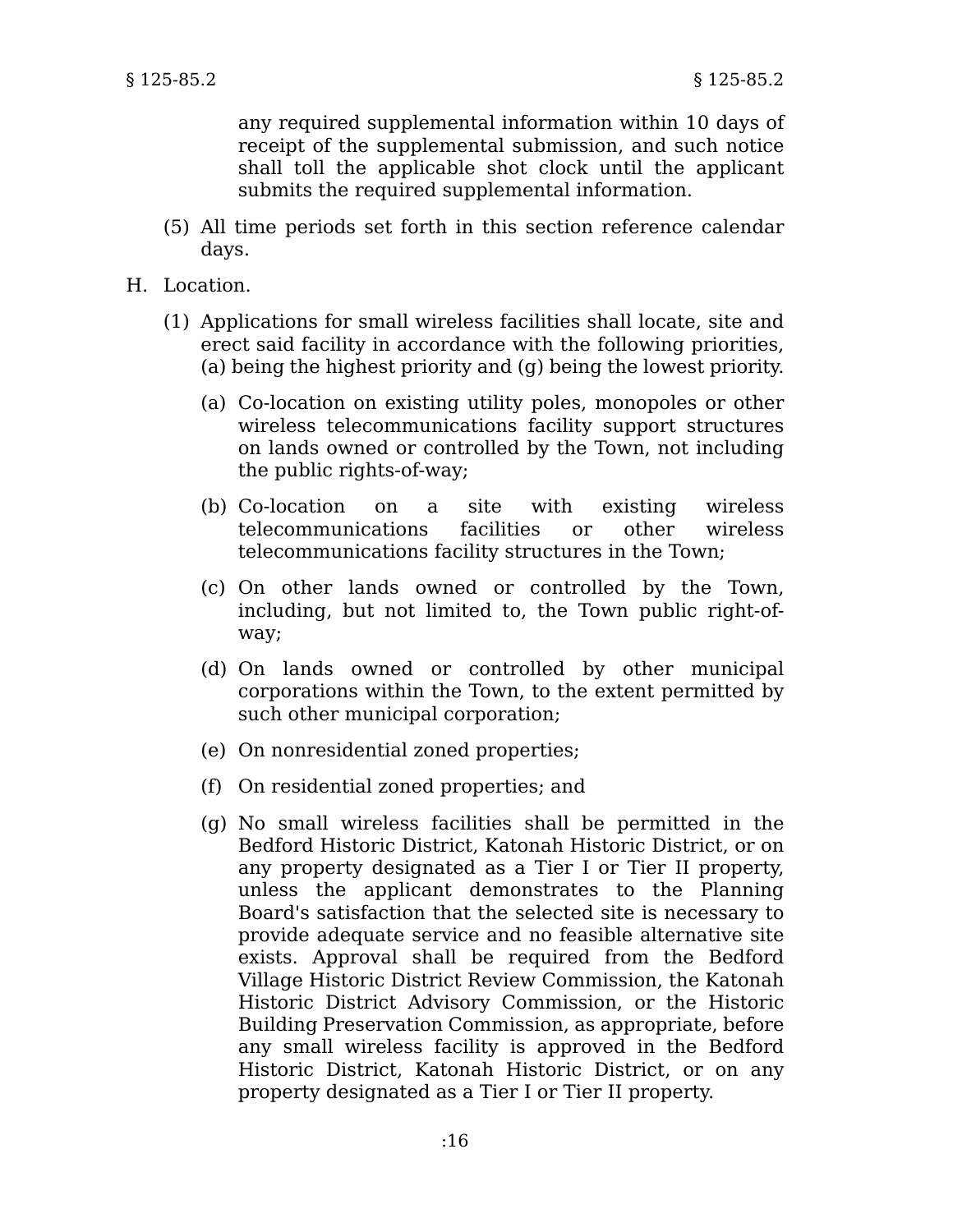- (2) If the proposed site is not proposed for the highest priority listed above, then a detailed explanation must be provided as to why a site of a higher priority was not selected. The person seeking such an exception must satisfactorily demonstrate the reason or reasons why such a special use permit should be granted for the proposed site and the hardship that would be incurred by the applicant if the permit were not granted for the proposed site.
- (3) An applicant may not bypass sites of higher priority by stating the site proposed is the only site leased or selected. An application shall address co-location as an option. If such option is not proposed, the applicant must explain to the reasonable satisfaction of the Planning Board why co-location is commercially impracticable.
- (4) Notwithstanding the above, the Planning Board may approve any site located within the Town, provided that the Planning Board finds that the proposed site will further the purposes of this section, is in the best interest of the safety, public welfare, character and environment of the Town and will not have a deleterious effect on the nature and character of the community and surrounding properties.
- I. Height.
	- (1) Small wireless facilities shall be no higher than the minimum height necessary. The proposed height, which may be in excess of the maximum height permitted for other structures in the applicable zone, shall address any additional height necessary to accommodate co-location by additional antenna arrays, but under no circumstances is the height to be in excess of what is permitted for small wireless facilities.
- J. Setback. All wireless telecommunications support structures for small wireless facilities located outside the public right-of-way shall be set back from the property line of the lot on which they are located a distance equal to not less than the total height of the facility, including the support structure, measured from the highest point of such support structure to the finished grade elevation of the ground on which it is situated, plus 10% of such total height. The Planning Board may reduce such setback requirements based upon consideration of lot size, topographic conditions, adjoining land uses, landscaping, other forms of screening and/or structural characteristics of the proposed support structure.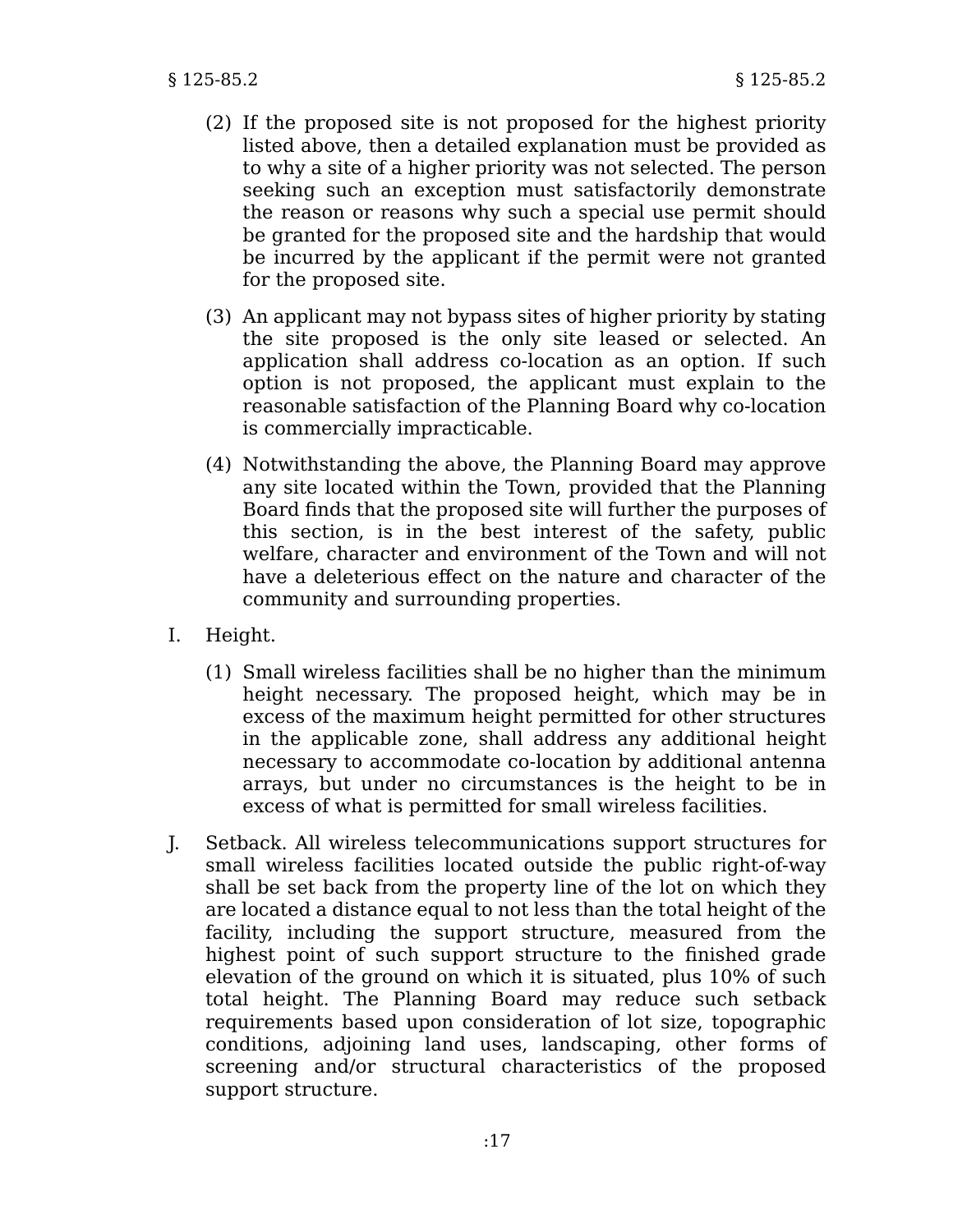## K. Visibility.

- (1) All small wireless telecommunications facilities shall be sited so as to have the least-adverse visual effect on the environment and its character, on existing vegetation and on the residents in the area of the wireless telecommunications facilities sites. If lighting is required, the applicant shall provide a detailed plan for sufficient lighting of as unobtrusive and inoffensive an effect as is permissible under federal, state and local laws, statutes, codes, rules or regulations.
- (2) Both the small wireless telecommunications facility and any and all accessory equipment shall maximize use of building materials, colors and textures designed to blend with the structure to which it may be affixed and/or to harmonize with the natural surroundings.
- (3) Small wireless telecommunications facilities shall not be artificially lighted or marked, except as required by law.
- (4) Electrical and land-based telephone lines extended to serve the wireless telecommunications services facility sites shall be installed underground.
- (5) Stealth technologies shall be required to be employed in an effort to blend into the surrounding environment and minimize aesthetic impact.
- (6) Landscaping shall be provided, if appropriate.
- L. Security.
	- (1) All small wireless telecommunications facilities and antennas shall be located, fenced or otherwise secured in a manner that prevents unauthorized access. Specifically:
		- (a) All antennas and other supporting structures shall be made inaccessible to individuals and constructed or shielded in such a manner that they cannot be climbed or collided with; and
		- (b) Transmitters and telecommunications control points shall be installed in such a manner that they are readily accessible only to persons authorized to operate or service them.
- M. Recertification of small wireless facilities permit.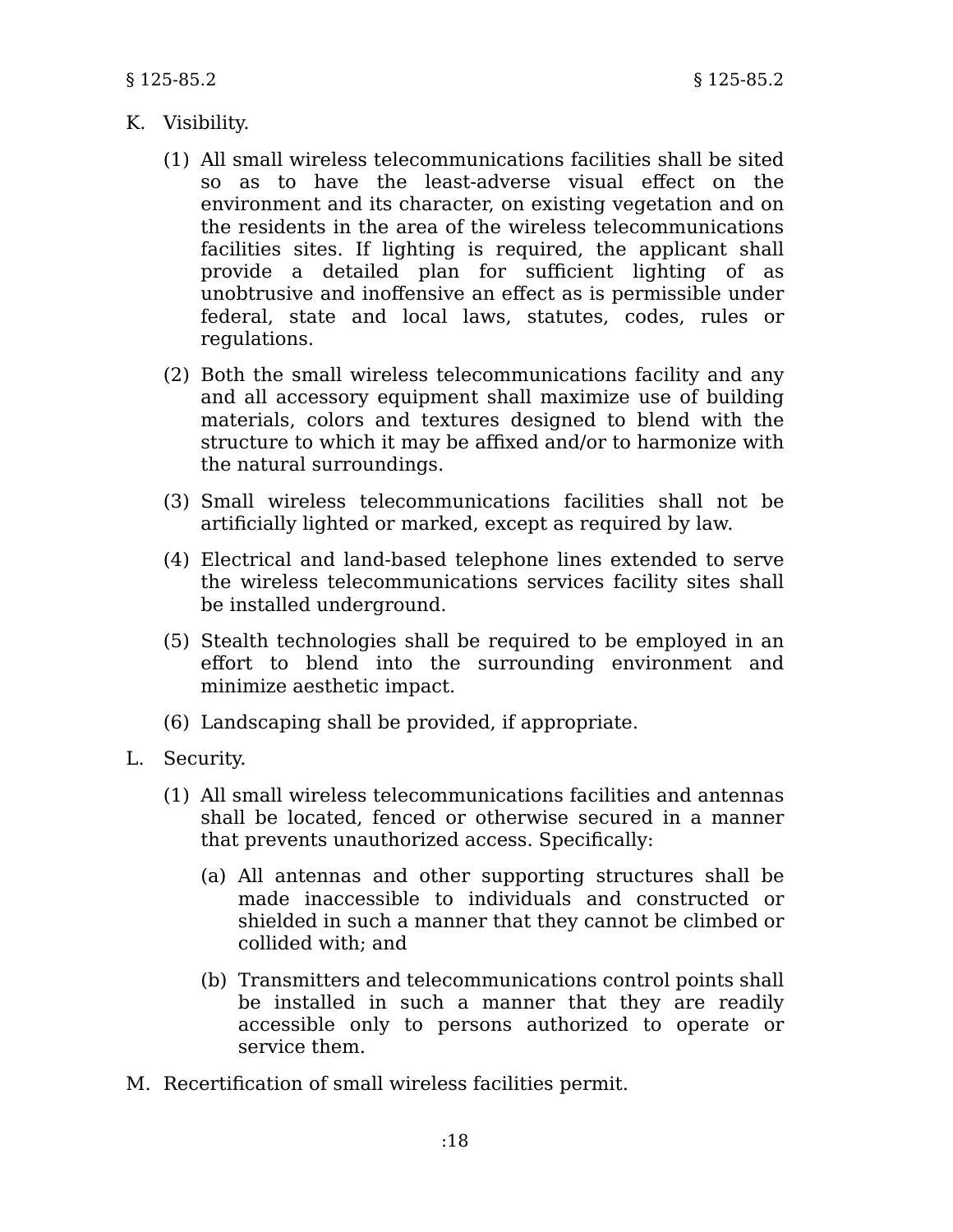- (1) At the five-year anniversary date after the effective date for the small wireless facility permit and for all subsequent fifth anniversaries of the effective date of the original permit for small wireless telecommunications facilities, the holder of the small wireless facility permit shall submit a signed, written document with the following information to the Town Building Department confirming the compliance of the small wireless facility with the small wireless facility permit. Such submission shall include the following:
	- (a) The name of the holder of the small wireless facilities permit for the wireless telecommunications facilities.
	- (b) The date of the original granting of the small wireless facilities permit.
	- (c) Whether the small wireless facility has been modified since the issuance of the small wireless facilities permit and, if so, in what manner.
	- (d) Any requests for waivers or relief of any kind whatsoever from the requirements of this section and any requirements for a small wireless facilities permit.
	- (e) Certification that the small wireless facilities are in compliance with the original small wireless facilities permit and in compliance with all applicable codes, laws, rules, regulations, and federal certification requirements, including, but not limited to, this section.
	- (f) Certification that the wireless telecommunications facility support structure, attachments and accessory equipment have been designed and constructed (as built) and continue to meet all local, county, state and federal structural requirements for loads, including wind and ice loads. Such certification shall be by a qualified New York State licensed professional engineer.
- (2) If the holder of a small wireless facility permit does not submit the certifications in Subsection M(1) of this section within the time frame noted in Subsection M(1) of this section, then such small wireless facilities permit shall terminate and any authorizations granted thereunder shall cease to exist on the date of the fifth anniversary of the original granting of the special use permit, or subsequent fifth anniversaries, unless the holder of the small wireless facilities permit adequately demonstrates to the Planning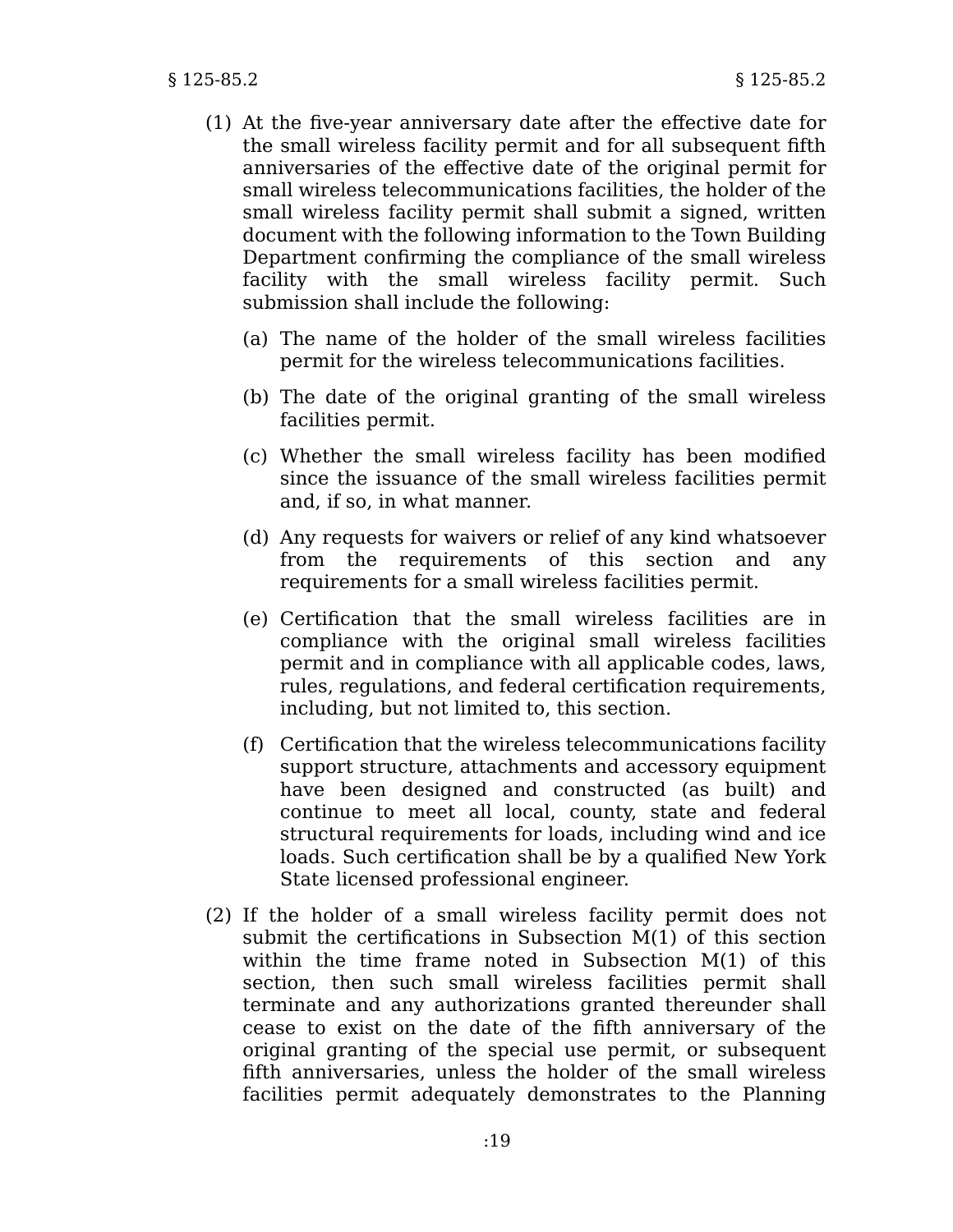Board that extenuating circumstances prevented a timely submission of such written certification. If the Town Building Inspector agrees that there were extenuating circumstances, then the holder of the expired small wireless facilities permit may submit a late recertification request or application for a new small wireless permit.

- N. Application fees. At the time that a person submits an application for a small wireless facility, such person shall pay a nonrefundable application fee in an amount as determined by the Town Board and as set forth in the Town Fee Schedule, in addition to any other fee required by law.
- O. Performance security for small wireless facilities. The applicant and the owner of record of any proposed small wireless facilities property site shall comply with any requirements set forth in Chapter 104 of the Town Code regarding the posting of security to place a small wireless facility in the public right-of-way.
- P. Authority to inspect. In order to verify that the holder of a small wireless facilities permit and any and all lessees, renters, and/or licensees of small wireless facilities place and construct such facilities, including supporting structures, accessory equipment and antennas, in accordance with all applicable technical, safety, fire, building, and zoning laws, statutes, codes, rules, regulations and other applicable requirements, the Town may inspect at any time, upon providing reasonable notice, all facets of said permit holder's, renter's, lessee's or licensee's placement, construction, modification and maintenance of such facilities, including, but not limited to, structures, antennas, accessory equipment and electromagnetic output.
- Q. Liability insurance.
	- (1) An applicant for a small wireless facility permit shall secure and at all times maintain public liability insurance for personal injuries, death and property damage, and umbrella insurance coverage, for the duration of the small wireless facilities permit in amounts as set forth below:
		- (a) For co-location on an existing wireless telecommunications facility structure, the insurance policies shall be in the following amounts:
			- [1] Commercial general liability covering personal injuries, death and property damage: \$1,000,000 per occurrence/\$2,000,000 aggregate;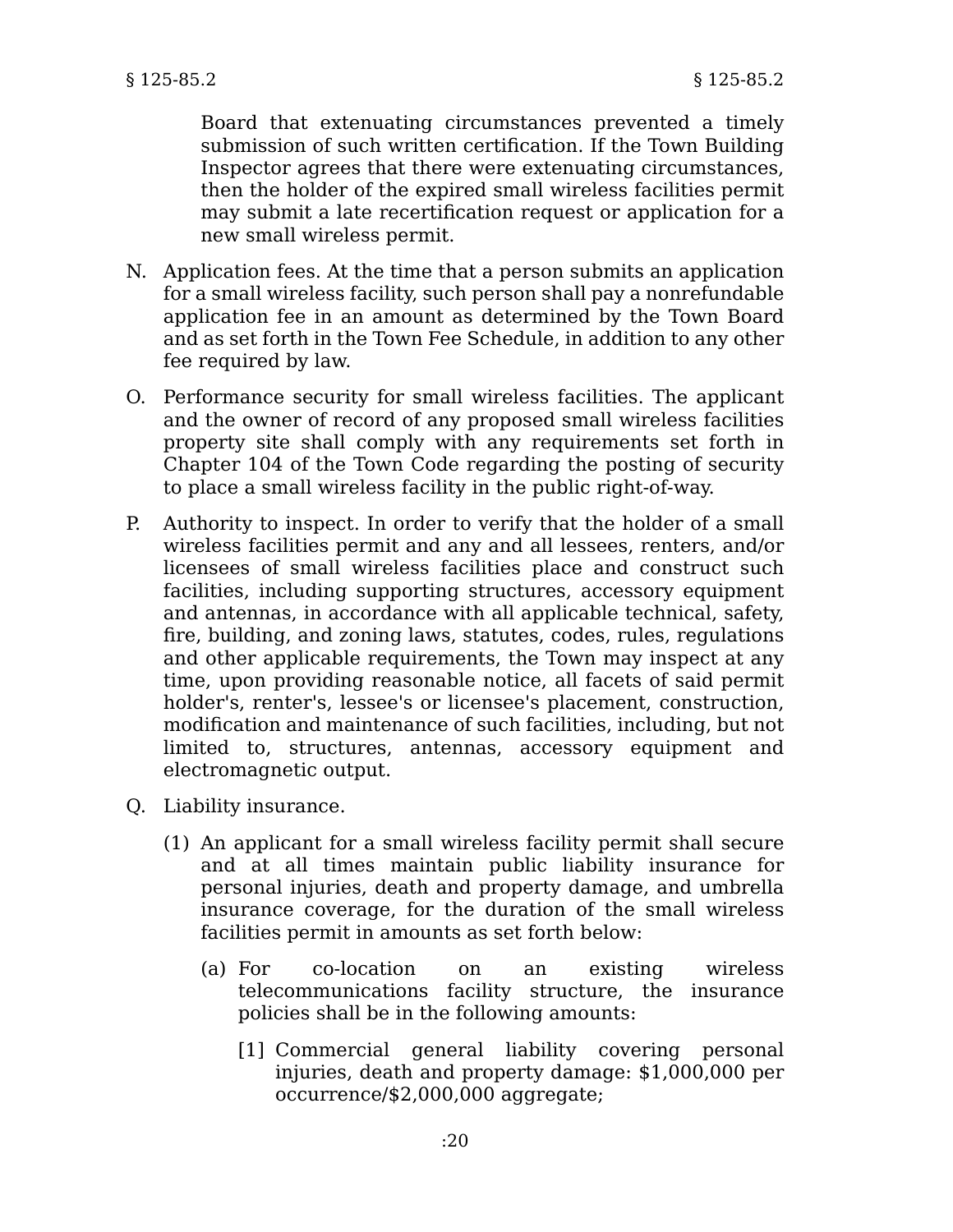- [2] Automobile coverage: \$1,000,000 per occurrence/\$2,000,000 aggregate;
- [3] Workers' compensation and disability: statutory amounts.
- (b) For a small wireless facility located on a new wireless telecommunications structure, the insurance policies shall be in the following amounts:
	- [1] Commercial general liability covering personal injuries, death and property damage: \$5,000,000 per occurrence;
	- [2] Automobile coverage: \$1,000,000 per occurrence/\$2,000,000 aggregate;
	- [3] Workers' compensation and disability: statutory amounts.
- (2) For a small wireless telecommunications facility on Town property, the commercial general liability insurance policy shall specifically include the Town, the Town Board, other elected officials, and the Town's officers, board members, employees, committee members, attorneys, agents and consultants as additional insureds.
- (3) The insurance policies shall be issued by an agent or representative of an insurance company licensed to do business in the state and with a Best's rating of at least A.
- (4) The insurance policies shall contain an endorsement obligating the insurance company to furnish the Town with at least 30 days' prior written notice in advance of the cancellation of the insurance.
- (5) Renewal or replacement policies or certificates shall be delivered to the Town at least 15 days before the expiration of the insurance that such policies are to renew or replace.
- (6) Prior to the issuance of a permit for a small wireless facility, the applicant shall deliver to the Town a copy of each of the policies or certificates representing the insurance in the required amounts.
- R. Indemnification. Any approval for small wireless facilities that is proposed for Town property or in a public right-of-way pursuant to this section shall contain a provision with respect to indemnification. Such provision shall require the applicant, to the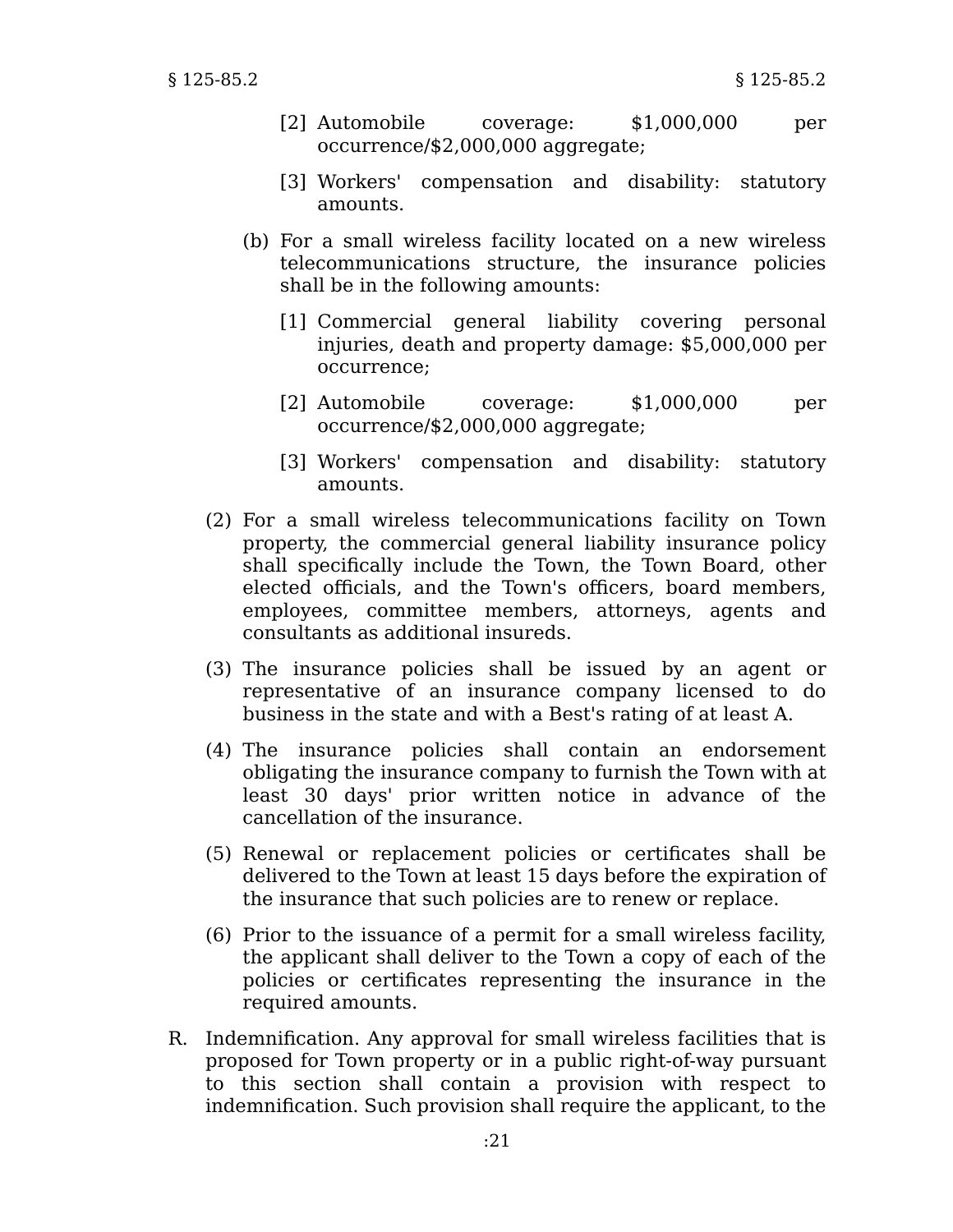extent permitted by law, to at all times defend, indemnify, protect, save, hold harmless, and exempt the Town and its elected officials, officers, board members, employees, committee members, attorneys, agents and consultants from any and all penalties, damages, costs, or charges arising out of any and all claims, suits, demands, causes of action, or award of damages, whether compensatory or punitive, or expenses arising therefrom, either at law or in equity, which might arise out of, or are caused by, the placement, construction, erection, modification, location, product performance, use, operation, maintenance, repair, installation, replacement, removal, or restoration of said facility; excepting, however, any portion of such claims, suits, demands, causes of action or award of damages as may be attributable to the negligent or intentional acts or omissions of the Town or its servants or agents. With respect to the penalties, damages or charges referenced herein, reasonable attorneys' fees, consultants' fees, and expert witness fees are included in those costs that are recoverable by the Town.

- S. Annual NIER certification. The holder of any small wireless facilities permit shall, annually, certify to the Planning Board, or its authorized designee, that NIER levels at the site where a small wireless facility is located are within the threshold levels adopted by the FCC. In addition, the Town, at its own cost and expense, shall be permitted to conduct its own certification test of the NIER levels at the site where any small wireless facility is located, with or without notice to the wireless telecommunications provider. Once operational, but prior to providing service to customers, as-built readings will be provided to the Town.
- T. Default and/or revocation of small wireless facilities permit.
	- (1) If any small wireless facilities are constructed, repaired, rebuilt, placed, moved, relocated, modified or maintained in a way that is inconsistent or not in compliance with the provisions of this section or of the small wireless facility permit conditions and requirements, or it is determined conclusively that the applicant made materially false or misleading statements during the application process, then the Planning Board or the Building Inspector, or their designee, shall notify the holder of the small wireless facilities permit in writing of such violation. Such notice shall specify the nature of the violation or noncompliance, and the violations must be corrected within seven days of the date of the postmark of the notice, or of the date of personal service of the notice, whichever is earlier. Notwithstanding anything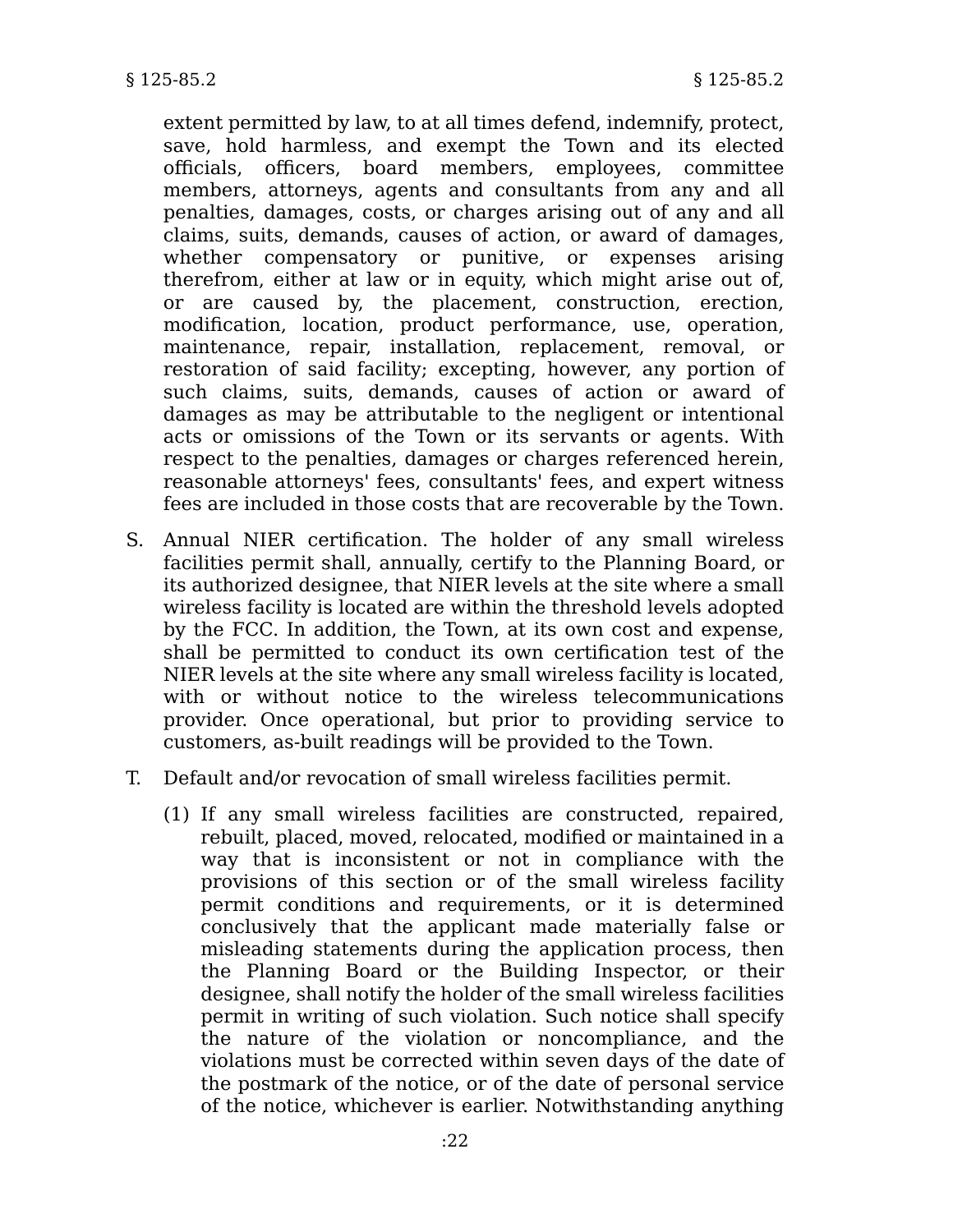to the contrary in this subsection or any other section of this section, if the violation or noncompliance causes, creates or presents an imminent danger or threat to the health or safety of lives or property, the Planning Board or Building Inspector may, at their sole discretion, order the violation remedied within 24 hours.

- (2) If, within the period set forth in Subsection T(1) above, the small wireless facilities are not brought into compliance with the provisions of this section, or of the permit, or substantial steps are not taken in order to bring the affected small wireless facilities into compliance, then the Planning Board or the Building Inspector may revoke such small wireless facility permit and require removal of such small wireless facility pursuant to § 125-85.2U below.
- U. Removal.
	- (1) Under the following circumstances, the Town may determine that the safety, public welfare, character and environment of the Town warrant and require the removal of small wireless facilities, under the following circumstances:
		- (a) The small wireless facility has been abandoned (i.e., not used as wireless telecommunications facilities) for a period exceeding 90 consecutive days or a total of 180 days in any 365-day period, except for periods caused by force majeure or acts of God, in which case repair or removal shall commence within 90 days;
		- (b) A permitted small wireless facility falls into such a state of disrepair that it creates a safety hazard;
		- (c) The small wireless facilities have been located, constructed, or modified without first obtaining, or in a manner not authorized by, the required small wireless facilities permit, or any other necessary authorization; or
		- (d) Any small wireless facility is determined to be in violation pursuant to § 125-85.2S above and fails to cure such violation within the time set forth in that section.
	- (2) If the Planning Board makes a determination as noted in Subsection U(1) of this section, then it shall notify the holder of the small facilities permit and the owner of the property in writing that said small wireless facilities are to be removed.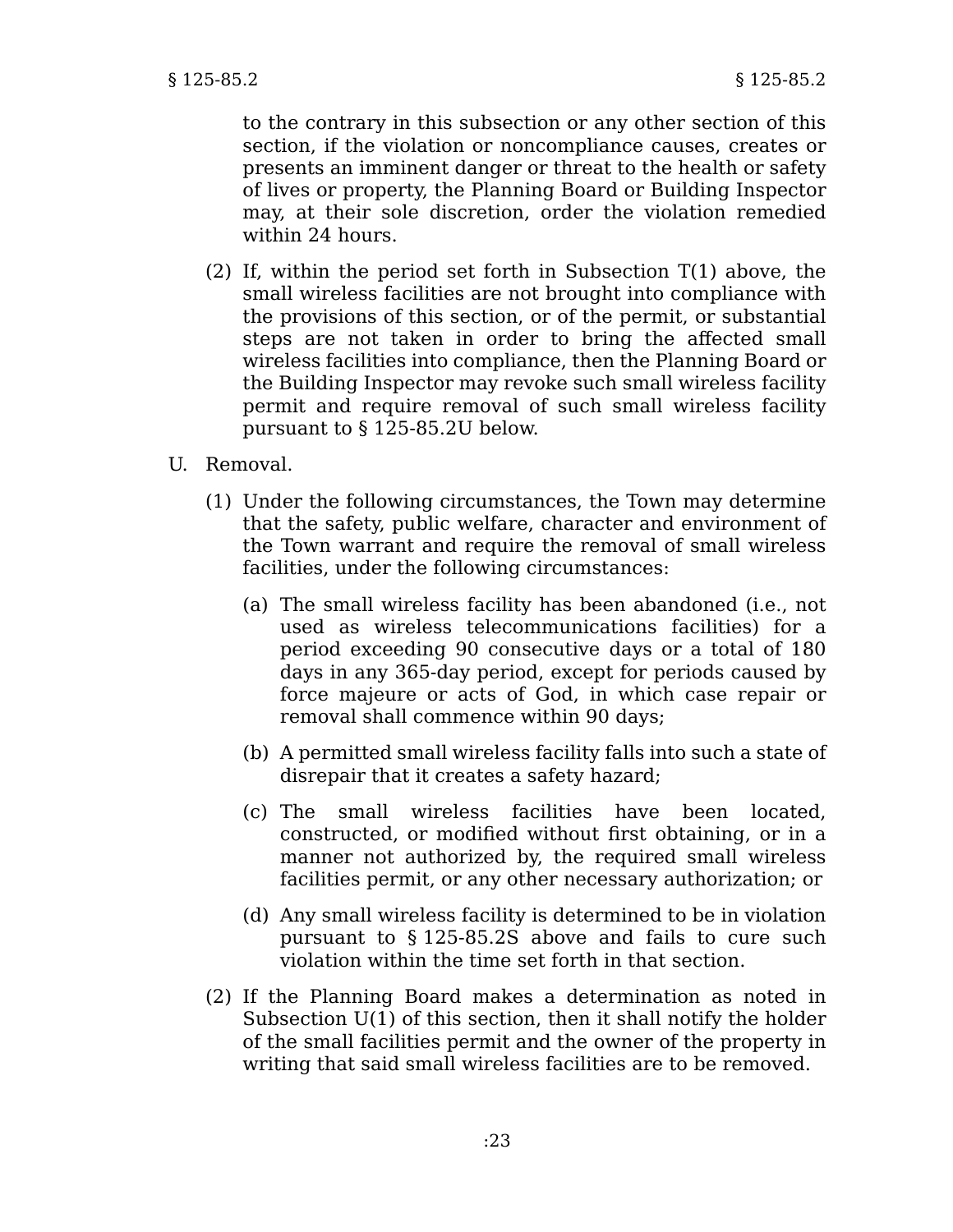- (3) The holder of the small wireless facilities permit or the owner of the property shall be required to dismantle and remove such small wireless facilities, and all accessory equipment and associated structures, from the site and return the site to its original condition and certify through soils or other testing that no contamination has been created by the facility, such restoration being completed, limited only by physical or commercial impracticability, within 90 days of receipt of written notice from the Town to remove such small wireless facilities. However, if the owner of the property upon which the small wireless facilities are located wishes to retain any access roadway to the small wireless facilities, the owner may do so with the approval of the Town.
- (4) If the small wireless facilities are not removed or substantial progress has not been made to remove the small wireless facilities within 90 days after the small facility permit holder has received such written notice of removal, then the Planning Board may order officials or representatives of the Town to remove the small wireless facilities at the sole expense of the property owner and/small wireless facility permit holder.
- (5) If the Town removes or causes to be removed the small wireless facilities, and the owner of the wireless telecommunications facilities does not claim and remove them to a lawful location within 10 days, then the Town may take steps to declare the small wireless facilities abandoned and dispose of or sell them and their components and retain the proceeds therefrom. The Town may also cause the costs associated with the removal and disposal of the small wireless facilities to be assessed on the property in the same manner as a tax or assessment.
- V. Additional requirements relating to small facility permits.
	- (1) Noncommercial usage exemption. Town residents utilizing satellite dishes, citizens' and/or band radios, and antennas for the purpose of maintaining television, phone, and/or internet connections at their residences shall be exempt from the regulations relating to small wireless facilities enumerated in this section.
	- (2) Prohibited on certain structures. No small wireless facility shall be located on single-family detached residences, single-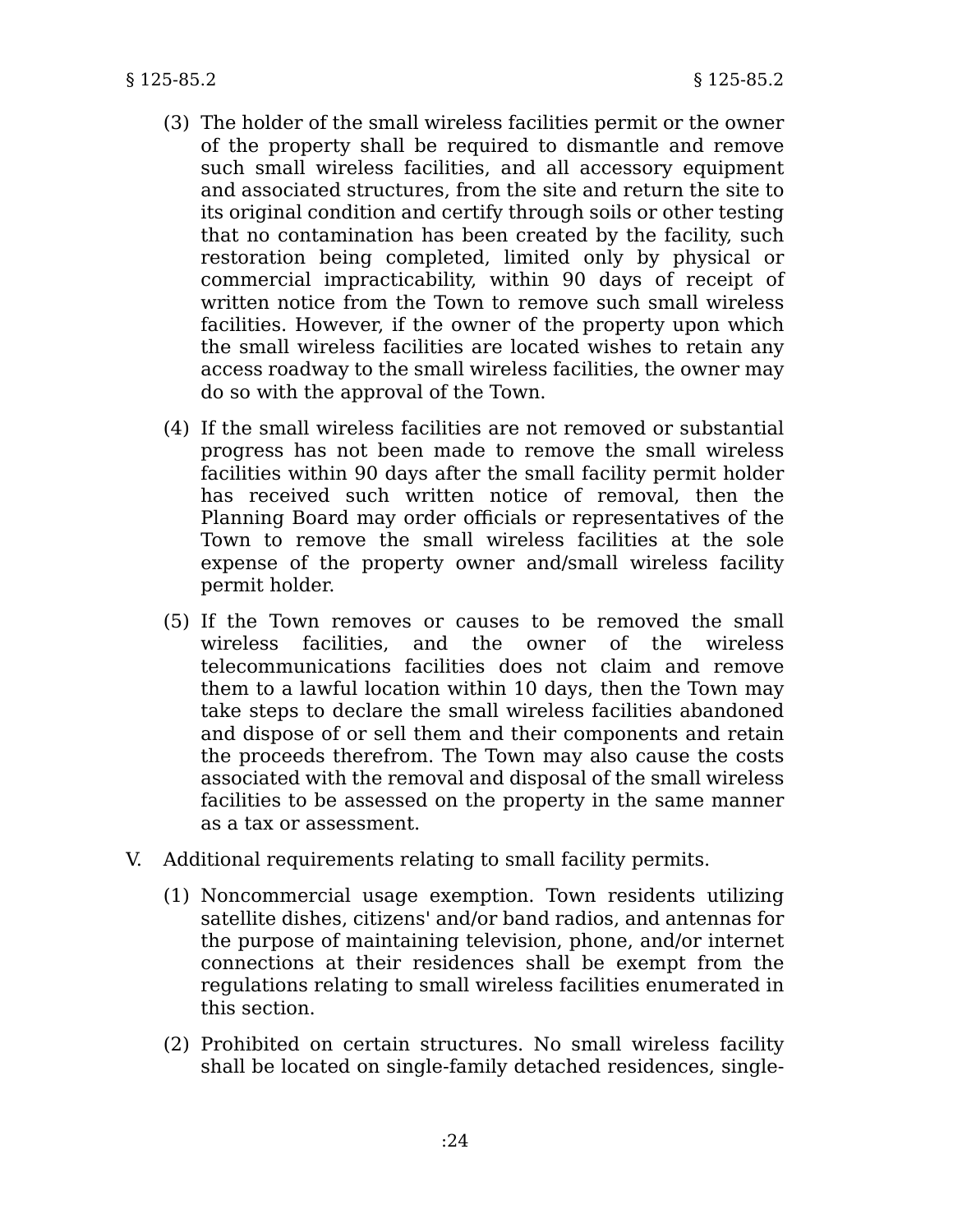family attached residences, twin-homes, duplexes, or any residential accessory structure.

- W. Regulations applicable to small facility permits in the public rightof-way.
	- (1) In addition to the applicable small wireless facility permit provisions listed in this section, all small wireless facilities located in the public right-of-way shall be required to comply with the following regulations:
		- (a) Location. Small wireless facilities in the public right-ofway shall be co-located on existing wireless telecommunications facilities, whenever possible. If colocation is not technologically feasible, the applicant shall locate its small wireless facility on existing utility poles or other structures that do not already act as wireless telecommunications facility support structures.
		- (b) Design requirements:
			- [1] All equipment shall be the smallest and least visibly intrusive equipment feasible.
			- [2] Antennas and accessory equipment shall be treated to match the supporting structure and may be required to be painted, or otherwise coated, to be visually compatible with the support structure upon which they are mounted.
		- (c) Equipment location. Small wireless facilities and any accessory equipment in the public right-of-way shall be located so as not to cause any physical or visual obstruction to pedestrian or vehicular traffic, or to otherwise create safety hazards to pedestrians and/or motorists, or to otherwise inconvenience public use of the public right-of-way as determined by the Town. In addition:
			- [1] In no case shall ground-mounted accessory equipment, walls, or landscaping be located within 18 inches of the face of the curb, or within four feet of the edge of the cartway, or within an easement extending onto a privately-owned lot;
			- [2] To the extent feasible, accessory equipment shall be placed underground. Ground-mounted accessory equipment that cannot be placed underground shall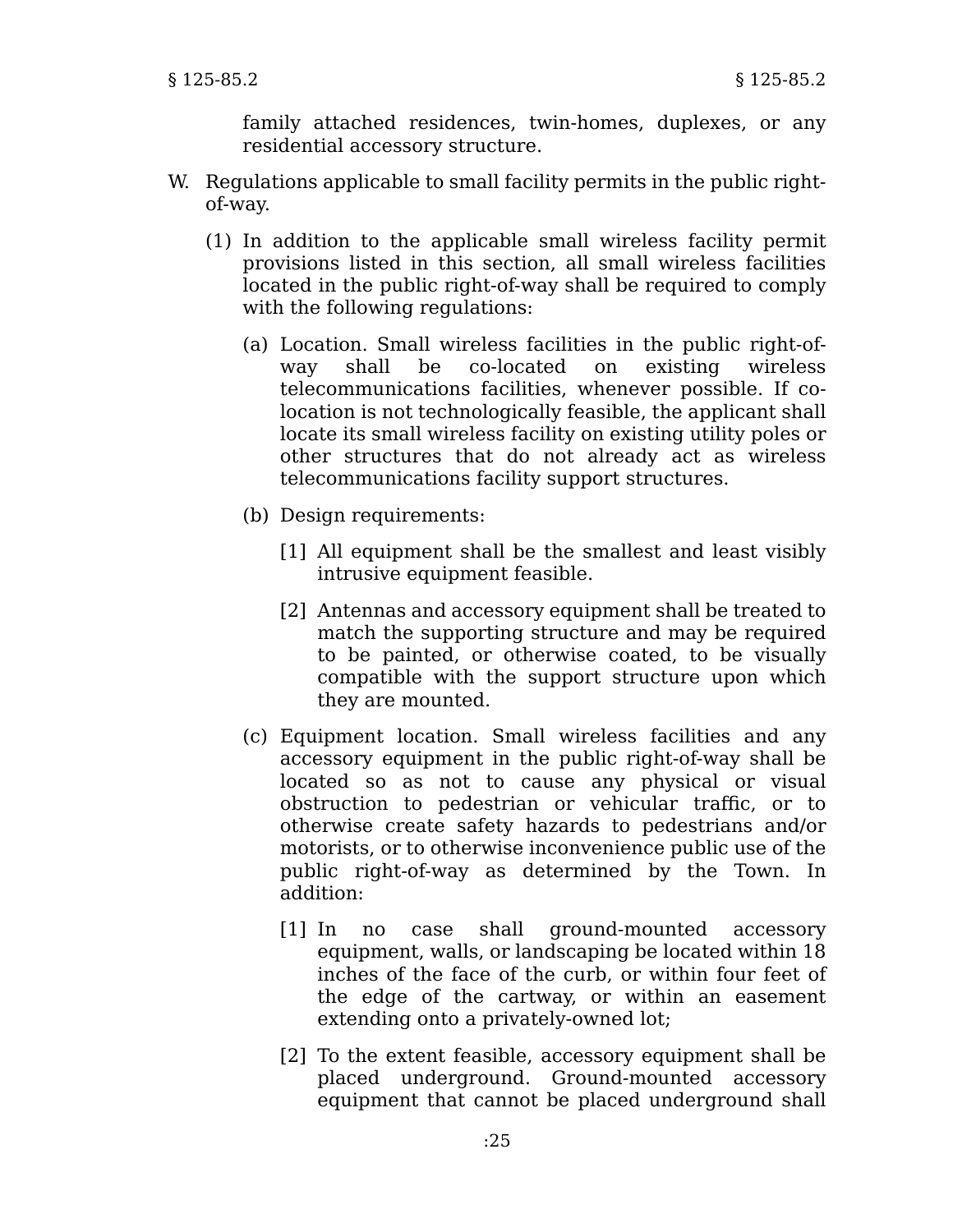be screened from surrounding views, to the fullest extent possible, through the use of landscaping or other decorative features to the satisfaction of the Town. Ground-mounted accessory equipment shall be screened, when possible, by utilizing existing structures. If screening by utilizing existing structures is not possible, ground-mounted accessory equipment shall be made architecturally and aesthetically compatible with the surrounding area through the use of coatings, landscaping, and/or screening walls, enclosures or other stealth technology to the satisfaction of the Town.

- [3] Required electrical meter cabinets shall the screened to blend in with the surrounding area to the satisfaction of the Town.
- [4] Any graffiti on any small wireless facility support structure or any accessory equipment shall be removed within 30 days upon notification by the Town, at the sole expense of the owner.
- [5] Any proposed underground vault related to small wireless facilities shall be reviewed and approved by the Town.
- [6] Accessory equipment attached to the a small wireless facility support structure shall have such vertical clearance as the Planning Board may determine.
- (d) Relocation or removal of small wireless facilities in the public right-of-way. In addition to the removal provisions set forth in § 125-85.2U above, within 90 days' following written notice from the Town, or such longer period as the Town determines is reasonably necessary, or such shorter period in the case of an emergency, an owner of a small wireless facility and any accessory equipment in the public right-of-way shall, at its own expense, temporarily or permanently remove, relocate, or change the position of any small wireless facility or accessory equipment when the Town, consistent with its police powers and any applicable Public Service Commission regulations, shall have determined that such removal, relocation, change or alteration is reasonably necessary under the following circumstances: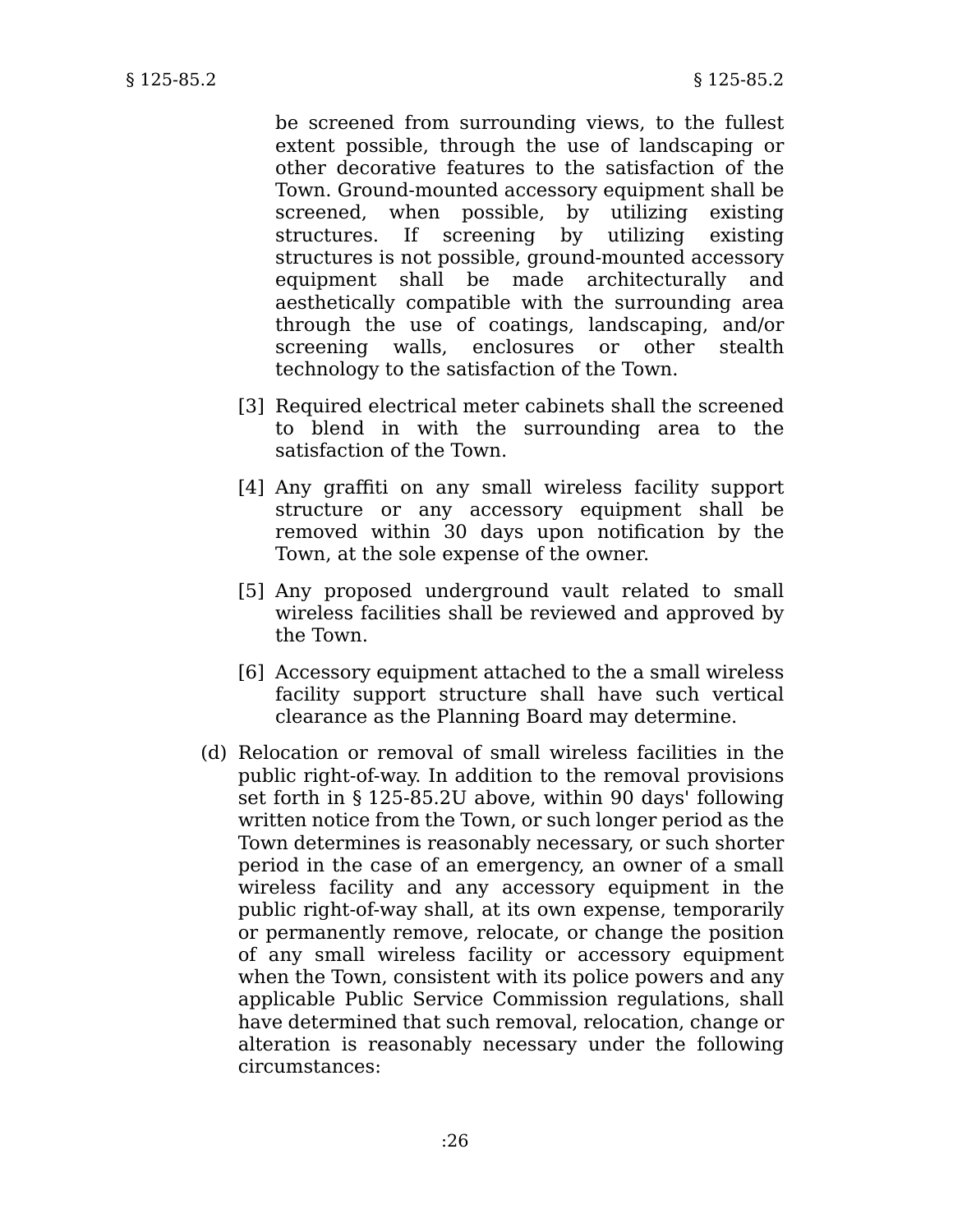- [1] To construct, repair, maintain or install any Town or other public improvement located in the public rightof-way;
- [2] To prevent interference with the operations of the Town or other governmental entity, in the public right-of-way;
- [3] Abandonment of a street or road or the release of a utility easement; or
- [4] An emergency as determined by the Town Board.
- X. Reimbursement for the use of the public right-of-way. In addition to permit fees for a small wireless facility permit, every small wireless facility located in the public right-of-way is subject to the Town's right to fix annually a fair and reasonable fee to be paid for use and occupancy of the public right-of-way. Such compensation for use of the public right-of-way shall be directly related to the Town's actual public right-of-way management costs, including, but not limited to, the costs of the administration and performance of all reviewing, inspecting, permitting, supervising and other public right-of-way management activities by the Town. The owner of each small wireless facility permit shall pay an annual fee to the Town to compensate the Town for the Town's costs incurred in connection with the activities described above as determined by the Town Board and as set forth in the Town Fee Schedule.
- Y. Special use permit applications for large wireless facility applications.
	- (1) Except as otherwise provided by this section, no large wireless facilities shall be installed, constructed or substantially changed until a special use permit application is reviewed and approved by the Planning Board and a special use permit has been issued.
	- (2) Upon receipt of an application for a large wireless facility, the Planning Board shall review said application and plans in accordance with the standards and requirements set forth in this section. However, notwithstanding anything to the contrary, where appropriate, the Planning Board shall have the authority to waive any requirements set forth in this section relating to the an application for, or approval of, a special use permit for a large wireless facility, provided that it would further the purposes of this section.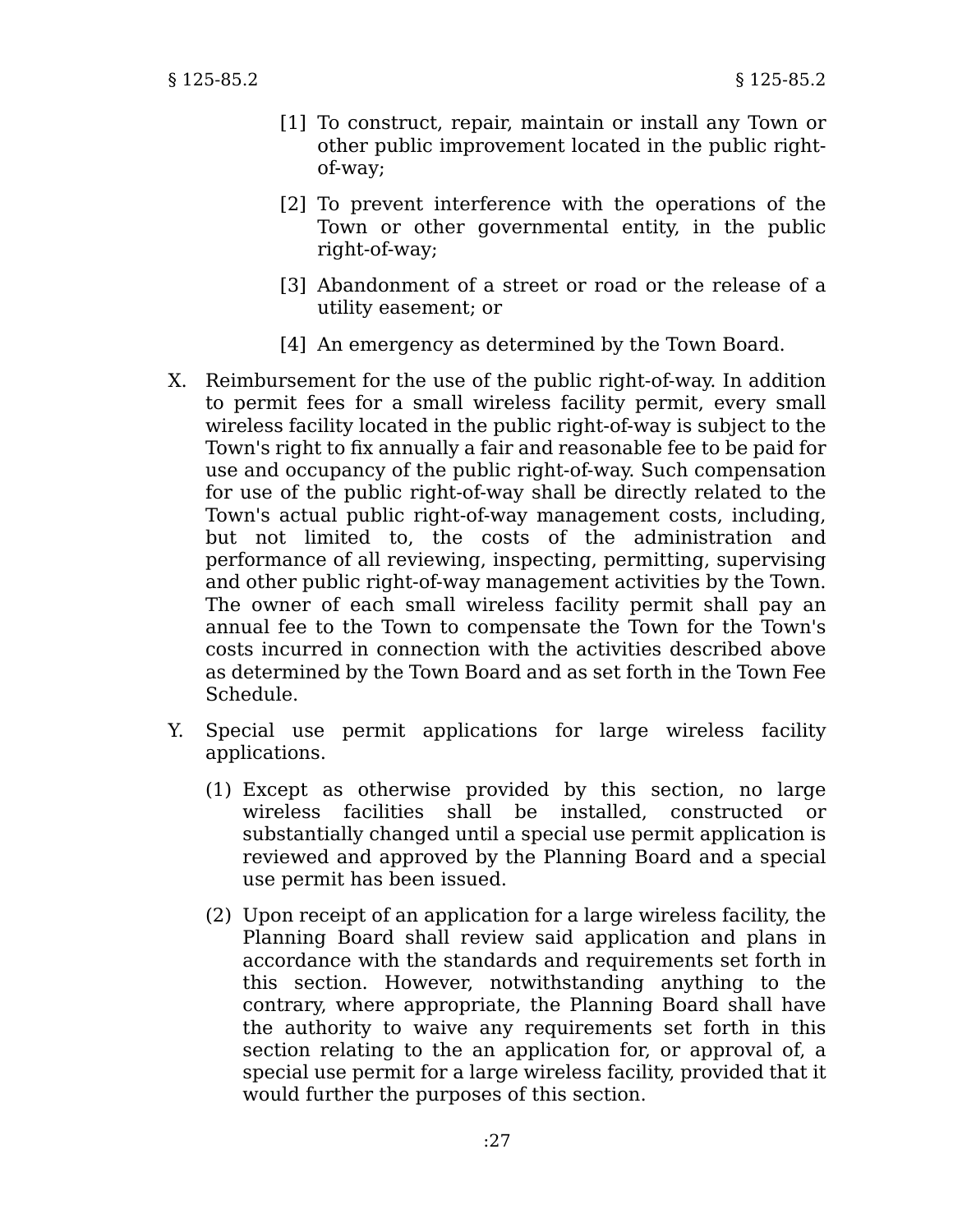- (3) The Planning Board may attach such conditions and safeguards to any permit and site development plan as are, in its opinion, necessary to ensure initial and continued conformance to all applicable standards and requirements.
- (4) No application shall be accepted and no permit shall be issued for a large wireless facility on a property where the Building Inspector has found, or there exists, a violation of the Town Code and where such violation has not been corrected.
- (5) Granting a special use permit shall not waive the requirement for final site plan approval, including fees, in accordance with Chapter 125, Article IX, Site Plan Approval.
- (6) An application for a special use permit for a large wireless facility shall be signed on behalf of the applicant by the person preparing the same and with knowledge of the contents and representations made therein and attesting to the truth and completeness of the information. The landowner, if different than the applicant, shall also sign the application. At the discretion of the Planning Board, any false or misleading statement in the application may subject the applicant to denial of the application without further consideration or opportunity for correction.
- (7) The applicant must provide documentation to verify it has a legal interest in the site where the large wireless facility is to be located. Said documentation may be in the form of a deed, contract for sale or lease for the property, depending on whether the applicant is the property owner, contract-vendee or lessee.
- (8) The applicant shall include a statement, in writing, that:
	- (a) The applicant's proposed large wireless facility shall be maintained in a safe manner and in compliance with all conditions of the special use permit, without exception, as well as all applicable and permissible federal, state and local laws, statutes, codes, rules and regulations; and
	- (b) The construction of a large wireless facility is legally permissible, including, but not limited to, the fact that the applicant is authorized to do business in the New York State.
- (9) The application shall be accompanied by a map, in graphical form and in AutoCAD® or compatible drawing exchange file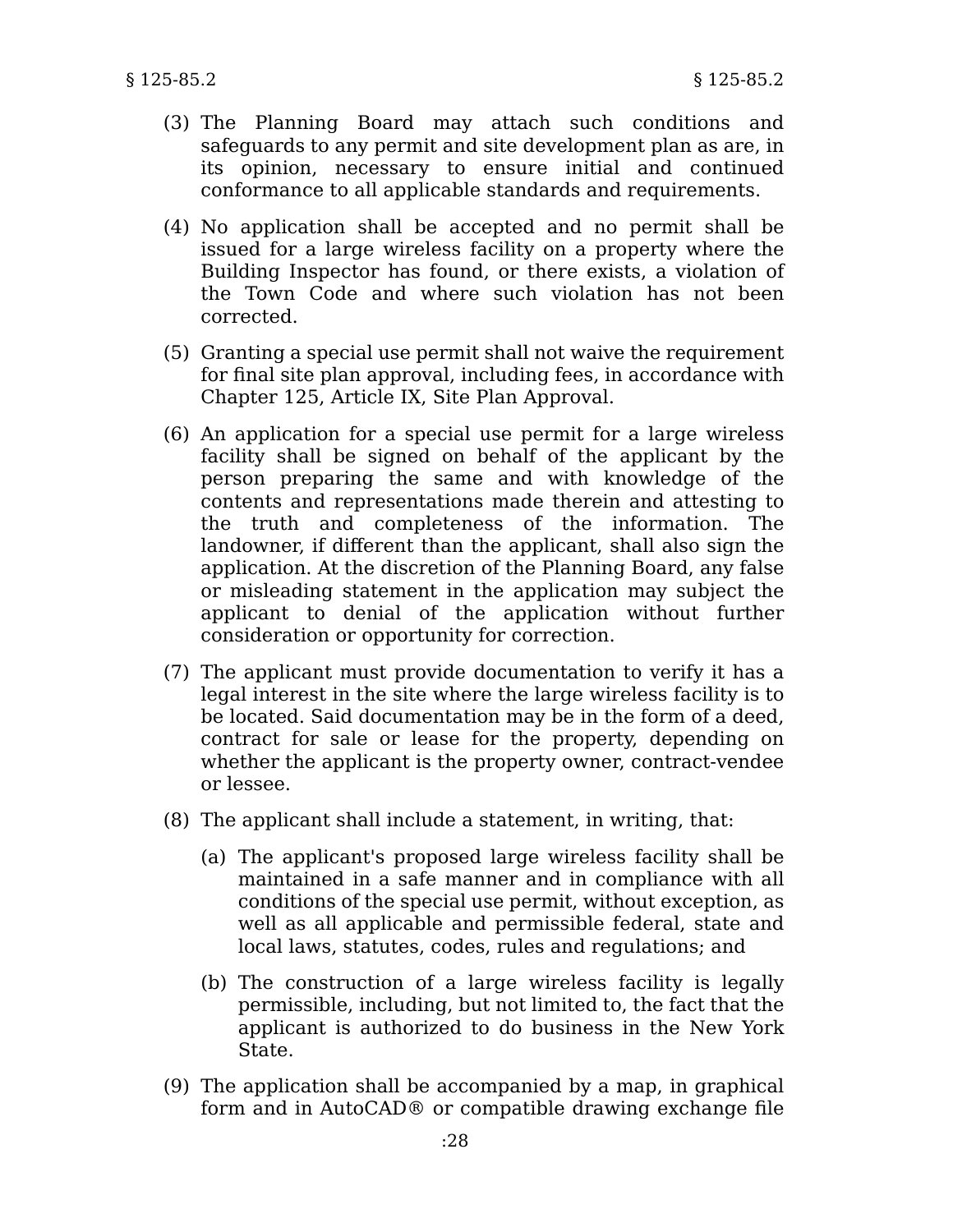format, which shows the applicant's existing and proposed area of coverage. Such map should locate all existing facility sites within the Town and within one mile of the Town in bordering communities.

- (10)In addition to all other required information as stated in this section, all applications for the construction or installation of new large wireless facilities, or any substantial change to an existing large wireless facility, shall contain the following information:
	- (a) A descriptive statement of the objective(s) for the new facility or modification, including and expanding on a need such as coverage and/or capacity requirements;
	- (b) Documentation that demonstrates and proves the need for the large wireless facility to provide service primarily and essentially within the Town. Such documentation shall include propagation studies of the proposed site and all adjoining planned, proposed, in-service or existing sites that demonstrate a significant gap in coverage and/ or if a capacity need, including an analysis of current and projected usage;
	- (c) The name, address and phone number of the person preparing the report;
	- (d) The name, address, and phone number of the property owner, operator and applicant;
	- (e) The postal address and Tax Map parcel number of the property;
	- (f) The zoning district or designation in which the property is situated;
	- (g) The size of the property stated both in square feet and lot line dimensions, and a survey prepared by a licensed professional surveyor showing the location of all lot lines;
	- (h) The location of the nearest residential structure;
	- (i) The location, size and height of all existing and proposed structures on the property which is the subject of the application;
	- (j) The type, locations and dimensions of all proposed and existing landscaping and fencing, if the proposed facility is located outside the public rights-of-way;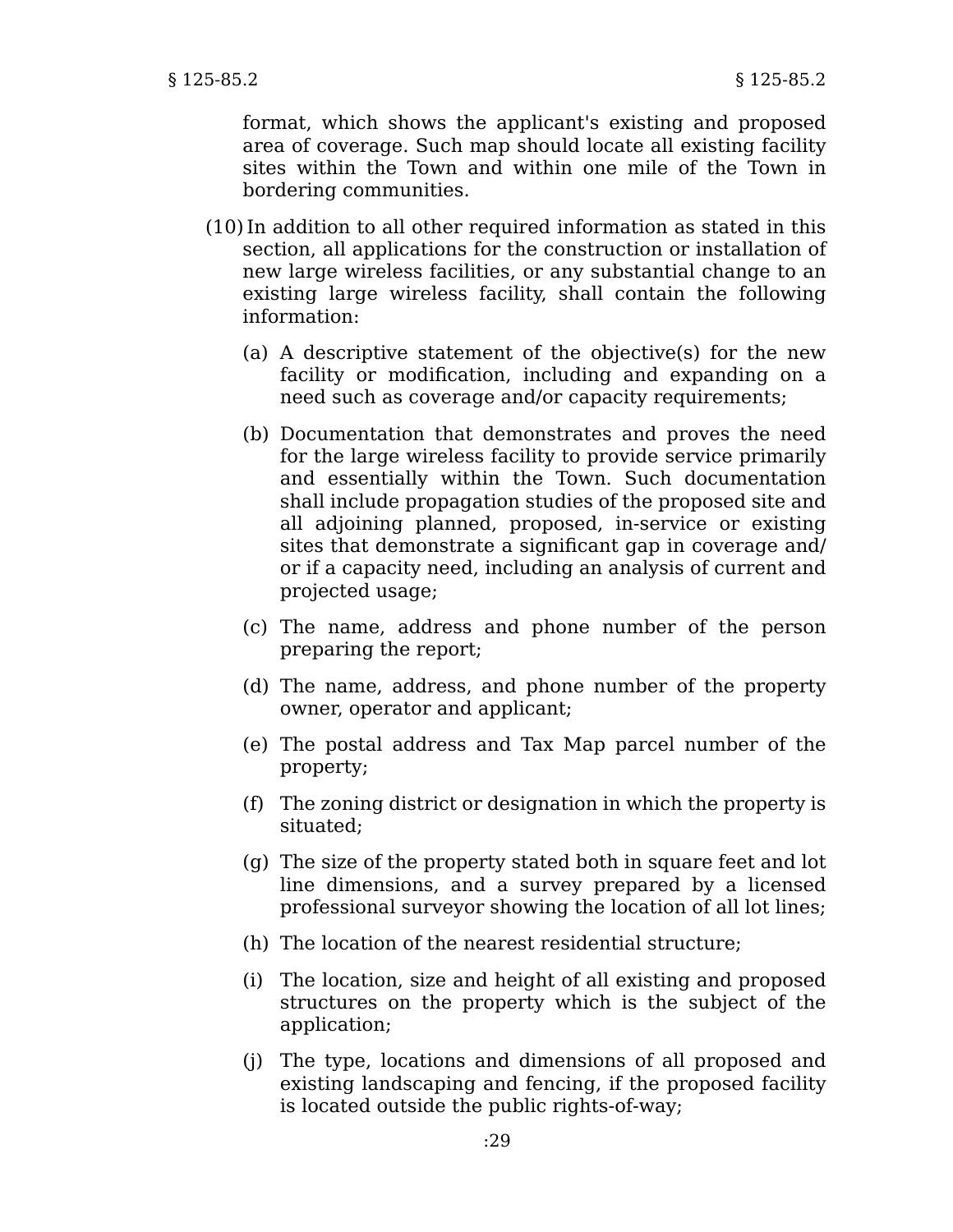- (k) The number, type and model of the antenna(s) proposed, with a copy of the specification sheet;
- (l) The make, model, type and manufacturer of the support structure and a design plan stating the support structure's capacity to accommodate multiple users;
- (m) A site plan describing the proposed support structure and antenna(s) and all related accessory equipment, fixtures, structures, appurtenances and apparatus, including height above preexisting grade, materials, color and lighting;
- (n) The frequency, modulation and class of service of radio or other transmitting equipment;
- (o) The actual intended transmission power stated as the maximum effective radiated power (ERP) in watts of the antenna(s);
- (p) Direction of maximum lobes and associated radiation of the antenna(s);
- (q) Applicant's proposed support structure and accessory equipment maintenance and inspection procedures and related system of records;
- (r) Documentation justifying the total height of any wireless telecommunications facility support structure and the basis therefor. Such justification shall be to provide service within the Town, to the extent practicable, unless good cause is shown;
- (s) Certification that NIER levels at the proposed site will be and remain within the current threshold levels adopted by the FCC;
- (t) A signed statement that the proposed installation will not cause physical or RF interference with other telecommunications devices;
- (u) A copy of the FCC license applicable for the intended use of the wireless telecommunications facilities;
- (v) Certification that a topographic and geomorphologic study and analysis has been conducted and that, taking into account the subsurface and substrate, and the proposed drainage plan, the site is adequate to assure the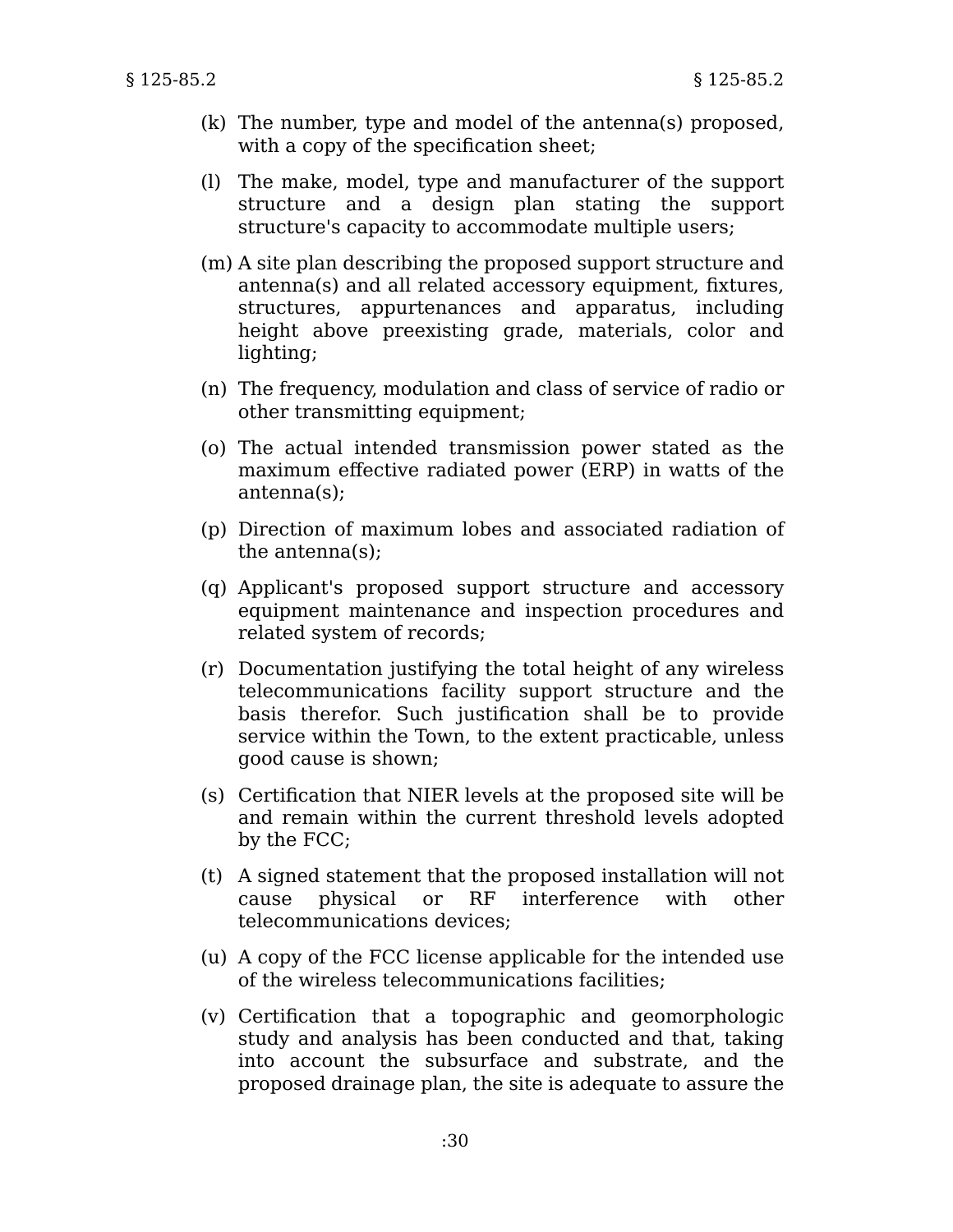stability of the proposed wireless telecommunications facilities on the proposed site;

- (w) Identify the proposed location of emergency power supply and the decibel level emitted during testing and operation;
- (x) Information relating to the expected useful life of the proposed large wireless facility;
- (y) Construction details for the proposed tower, supporting structure, and base, including specifications for the maximum height of the tower or structure the proposed base could support; and
- (z) Information relating to intended future co-locations on the large wireless facility that may result in a further increase in the size or height of the proposed large wireless facility.
- (11)In the case of a new wireless telecommunications facility support structure for a large wireless facility, the applicant shall be required to submit a written report demonstrating its meaningful efforts to secure shared use of existing wireless telecommunications support structure(s) or the use of alternative existing buildings or other structures within a 1/ 2-mile radius of the site proposed. Copies of written requests and responses for shared use shall be provided to the Planning Board with the application, along with any letters of rejection, stating the reason for rejection. Acceptable reasons for rejection include:
	- (a) The proposed antenna and accessory equipment would exceed the structural capacity of the existing building or other structure, and its reinforcement cannot be accomplished at a reasonable cost.
	- (b) The proposed antenna and accessory equipment would cause radio frequency interference with other existing equipment for that existing building or other structure, and the interference cannot be prevented at a reasonable cost.
	- (c) Such existing buildings or other structures do not have adequate location, space, access, or height to accommodate the proposed equipment or to allow it to perform its intended function.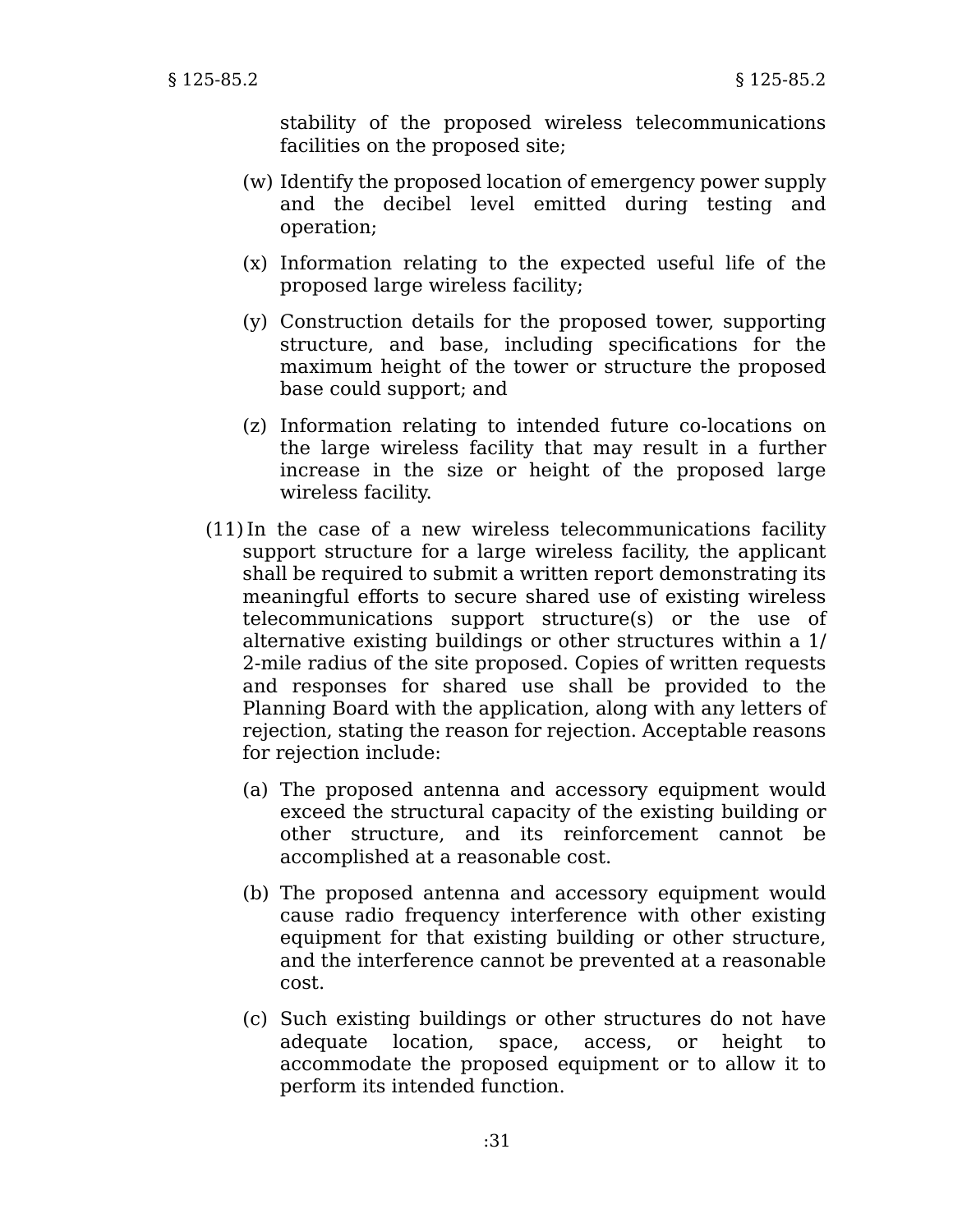- (d) A commercially reasonable agreement could not be reached with the owner of such building or other structure.
- (12) The applicant shall furnish written certification that the wireless telecommunications facility, structure, foundation, attachments and accessory equipment are designed and will be constructed to meet all local, county, state and federal structural requirements for loads, including wind and ice loads. If the large wireless facility is subsequently approved and constructed, as-built certification indicating that the large wireless facility has been constructed in accordance with all standards shall be furnished to the Town prior to issuance of any certificate of occupancy or compliance.
- (13) The applicant shall submit a completed long-form EAF. Based on circumstances of each application for a large wireless facility, the Planning Board may require submission of a detailed visual analysis.
- (14) All proposed large wireless facilities shall contain a demonstration that the facility will be sited so as to minimize visual intrusion as much as possible given the facts and circumstances involved with the proposed site and facility, will employ stealth technologies where appropriate, and will thereby have the least-adverse visual effect on the environment, the character of the community, surrounding properties and on the residences in the area of the large wireless facility.
- (15) The applicant shall, in writing, identify and disclose the number and locations of any additional sites that the applicant has been, is or will be considering, reviewing or planning for wireless telecommunications facilities in the Town, and all municipalities adjoining the Town, for a twoyear period following the date of the application.
- Z. General and specific requirements for large wireless facilities. Large wireless facilities are permitted in all zones, subject to the restrictions and conditions prescribed below:
	- (1) Construction and design. All large wireless facilities shall be designed, constructed, operated, maintained, repaired, modified and removed in strict compliance with all current applicable technical, safety and safety-related codes, including, but not limited to, the most-recent editions of the American National Standards Institute (ANSI) Code, National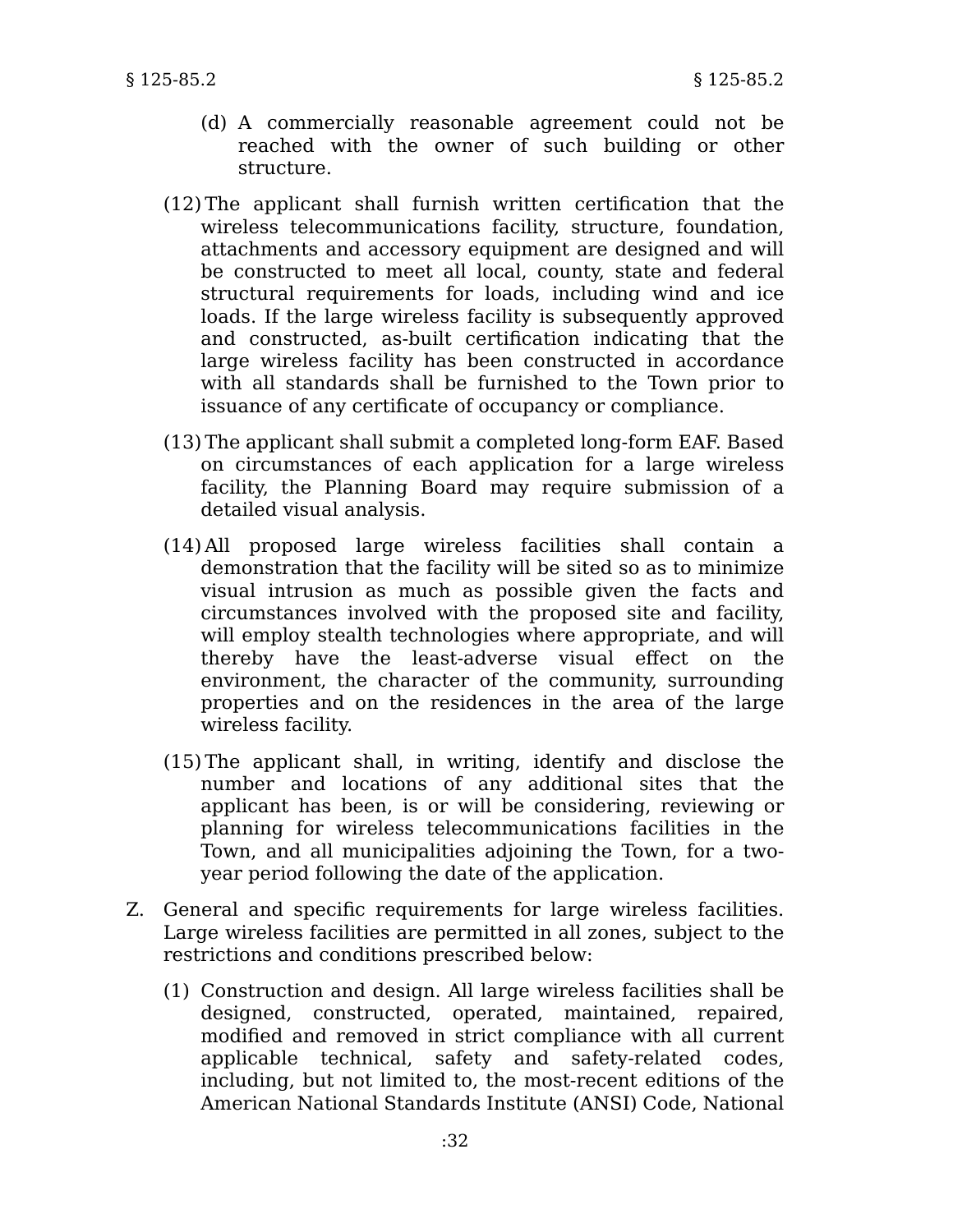Electrical Safety Code, and National Electrical Code. Any large wireless facilities shall at all times be kept and maintained in good condition, order and repair by qualified maintenance and construction personnel, so that the same shall not endanger the life of any person or any property in the Town.

- (2) Wind and ice. All large wireless facilities structures shall be designed to withstand the effects of wind gusts and ice to the standard designed by the American National Standards Institute as prepared by the engineering departments of the Electronics Industry Association and Telecommunications Industry Association (ANSI/EIA/TIA-222, as amended).
- (3) Aviation safety. Large wireless facilities shall comply with all federal and state laws and regulations concerning aviation safety.
- (4) Public safety communications. Large wireless facilities shall not interfere with public safety communications or the reception of broadband, television, radio or other communications services enjoyed by occupants of nearby properties.
- (5) Radio frequency emissions. A large wireless facility shall not, by itself or in conjunction with other WCFs, generate radio frequency emissions in excess of the standards and regulations of the FCC, including, but not limited to, the FCC Office of Engineering Technology Bulletin 65, entitled "Evaluating Compliance with FCC Guidelines for Human Exposure to Radio Frequency Electromagnetic Fields," as amended. When a small wireless facility is complete, as-built readings will be taken and submitted to the Town.
- (6) Maintenance. To the extent permitted by law, the following maintenance requirements shall apply:
	- (a) Large wireless facilities shall be fully automated and unattended on a daily basis and shall be visited only for maintenance or emergency repair.
	- (b) Such maintenance shall be performed to ensure the upkeep of the facility in order to promote the safety and security of the Town's residents.
	- (c) All maintenance activities shall utilize nothing less than the best available technology for preventing failures and accidents.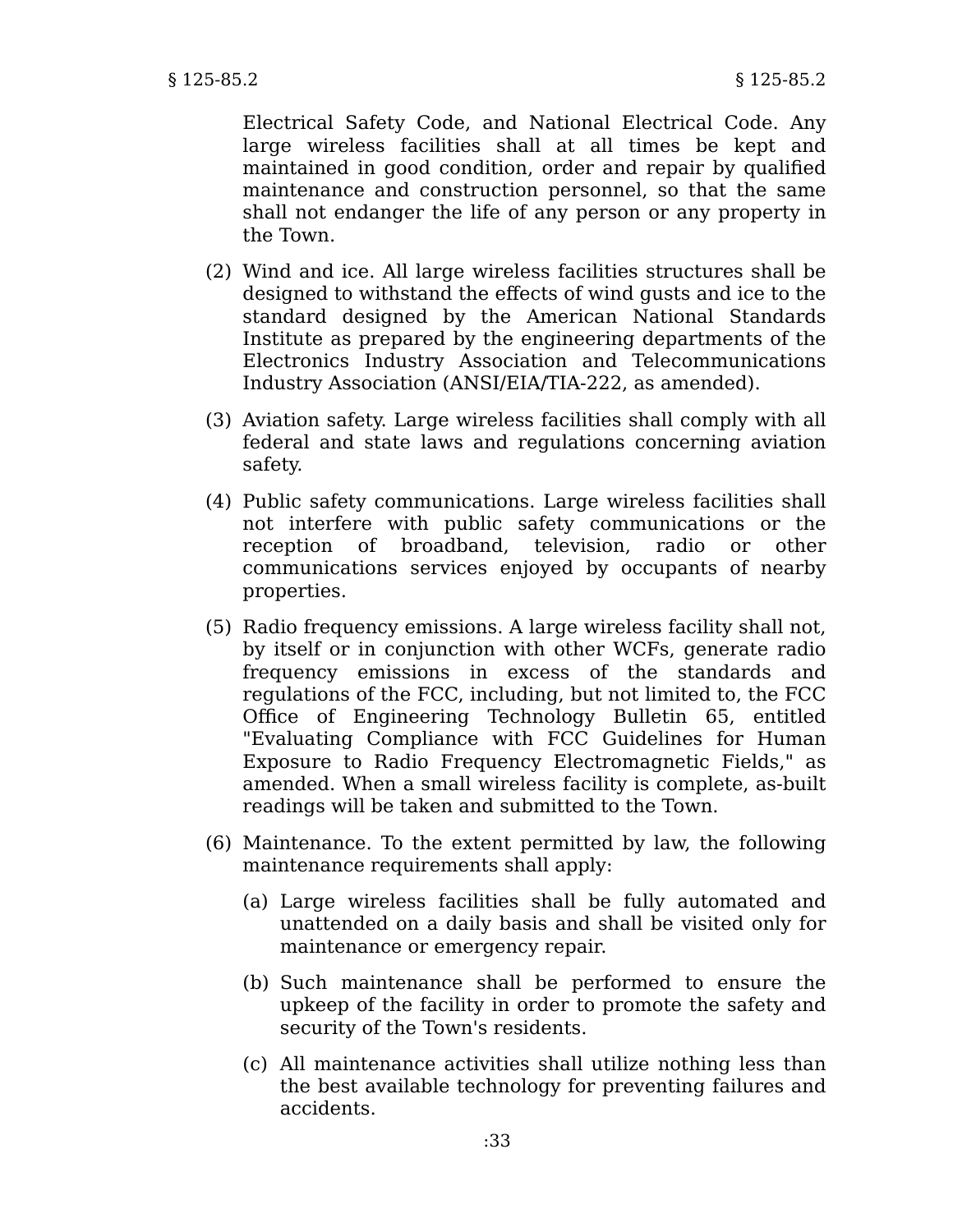- (d) The owner or operator of a large wireless facility shall maintain standby power generators capable of powering the wireless telecommunications facility for at least 24 hours without additional public utility power, and indefinitely with a continuous or replenished fuel supply. Such standby power shall activate automatically upon the failure of public utility power to the site. Notwithstanding the foregoing, the Planning Board may require standby power longer than 24 hours where circumstances indicate sufficient space exists to accommodate longer periods of backup power.
- AA. Approval procedures.
	- (1) For any special use permit application, the Planning Board shall hold a public hearing on due notice within 60 days after submission of a formal completed application, including such technical information from the applicant as may be required by the Planning Board for a special use permit under the provisions of this section.
	- (2) Notice of the public hearing shall be by publication in the official newspaper of the Town at least 10 days in advance of the hearing. The hearing notice shall indicate that the application may be examined and further information is available from the Planning Board office during regular business hours. Copies of the publication order shall be mailed by the applicant to the owners of property within 1,000 feet of the property which is the subject of the application, and an affidavit of service thereof shall be filed with the Planning Board due on or before the date of the hearing.
	- (3) In any district, the Planning Board may grant a special use permit for the construction of the large wireless facilities for a period of five years.
	- (4) All decisions of the Planning Board involving applications for large wireless facilities shall be in writing and supported by substantial evidence contained in a written record.
	- (5) Time frames for approval.
		- (a) Within 30 days of receipt of any application for a large wireless facility, the Town shall notify the applicant in writing of any supplemental information required to complete the application. Such notification shall toll the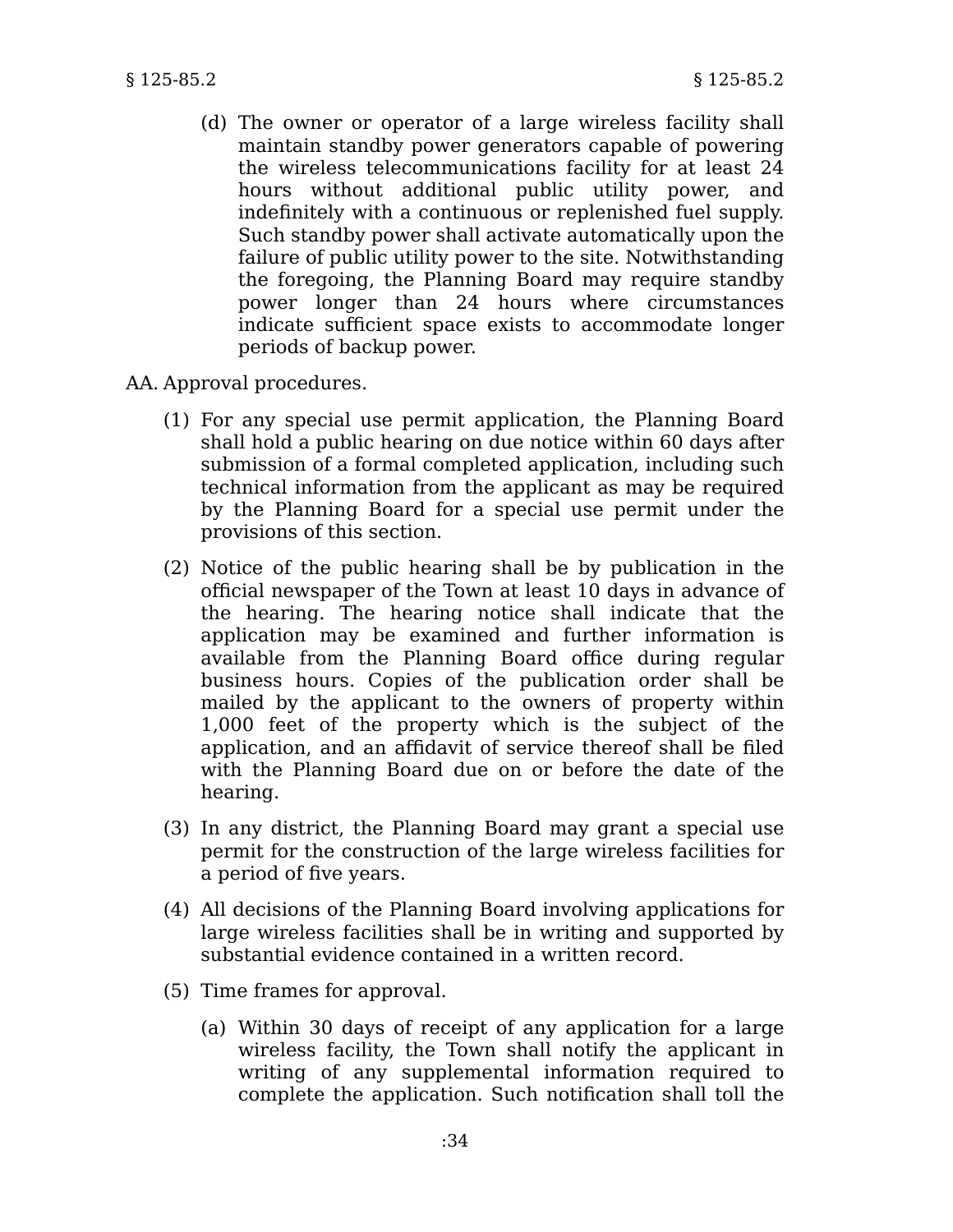applicable shot clock until the applicant submits the required supplemental information.

- (b) Within 90 days of receipt of an application for a co-located large wireless facility or 150 days of receipt of an application for a new large wireless facility with accompanying support structure, including such technical information from the applicant as may be required by the Planning Board for a special use permit under the provisions of this section, the Town shall make a final decision on whether to approve the application and shall notify the applicant in writing of such decision.
- (6) All time periods set forth in this section reference calendar days.

BB. Location.

- (1) Applications for special use permits for large wireless facilities shall locate, site and erect said wireless telecommunications facilities in accordance with the following priorities, (a) being the highest priority and (g) being the lowest priority.
	- (a) Co-location on existing wireless telecommunications facilities on lands owned or controlled by the Town, not including the public right-of-way;
	- (b) Co-location on a site with existing wireless telecommunications facilities or other tall structures in the Town;
	- (c) On other lands owned or controlled by the Town, including, but not limited to, the Town public right-ofway;
	- (d) On lands owned or controlled by other municipal corporations within the Town, to the extent permitted by such other municipal corporation;
	- (e) On nonresidential zoned properties;
	- (f) On residential zoned properties; and
	- (g) No large wireless facilities shall be permitted in the Bedford Historic District, Katonah Historic District, or on any property designated as a Tier I or Tier II property, unless the applicant demonstrates to the Planning Board's satisfaction that the selected site is necessary to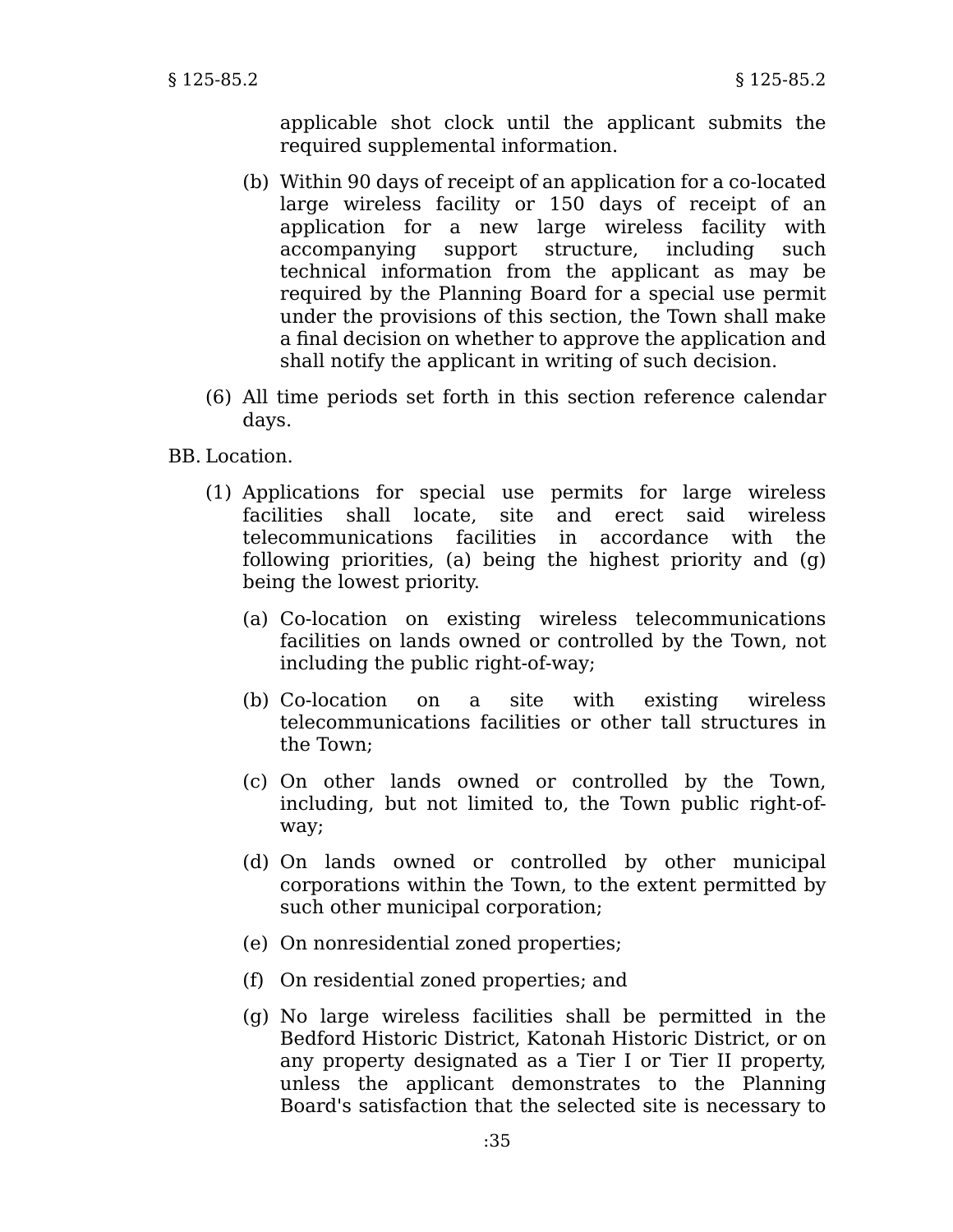provide adequate service and no feasible alternative site exists. Approval shall be required from the Bedford Village Historic District Review Commission, the Katonah Historic District Advisory Commission, or the Historic Building Preservation Commission, as appropriate, before any large wireless facility is approved in the Bedford Historic District, Katonah Historic District, or on any property designated as a Tier I or Tier II property.

- (2) If the proposed site is not proposed for the highest priority listed above, then a detailed explanation must be provided as to why a site of a higher priority was not selected. The person seeking such an exception must satisfactorily demonstrate the reason or reasons why such a special use permit should be granted for the proposed site and the hardship that would be incurred by the applicant if the permit were not granted for the proposed site.
- (3) An applicant may not bypass sites of higher priority by stating the site proposed is the only site leased or selected. An application shall address co-location as an option. If such option is not proposed, the applicant must explain to the reasonable satisfaction of the Planning Board why co-location is commercially impracticable.
- (4) Notwithstanding the above, the Town may approve any site located within the Town, provided that the Town finds that the proposed site is in the best interest of the safety, public welfare, character and environment of the Town and will not have a deleterious effect on the nature and character of the community and surrounding properties.
- CC. Height. Wireless telecommunications facility support structures shall be no higher than the minimum height necessary. The proposed height, which may be in excess of the maximum height permitted for other structures in the applicable zone, shall address any additional height necessary to accommodate colocation by additional antenna arrays, but under no circumstances is the height to be in excess of 150 feet.
- DD.Setback. All large wireless facilities, including any support structures and accessory equipment, located outside the public right-of-way shall be set back from the property line of the lot on which they are located a distance equal to not less than the total height of the facility, including support structure, measured from the highest point of such support structure to the finished grade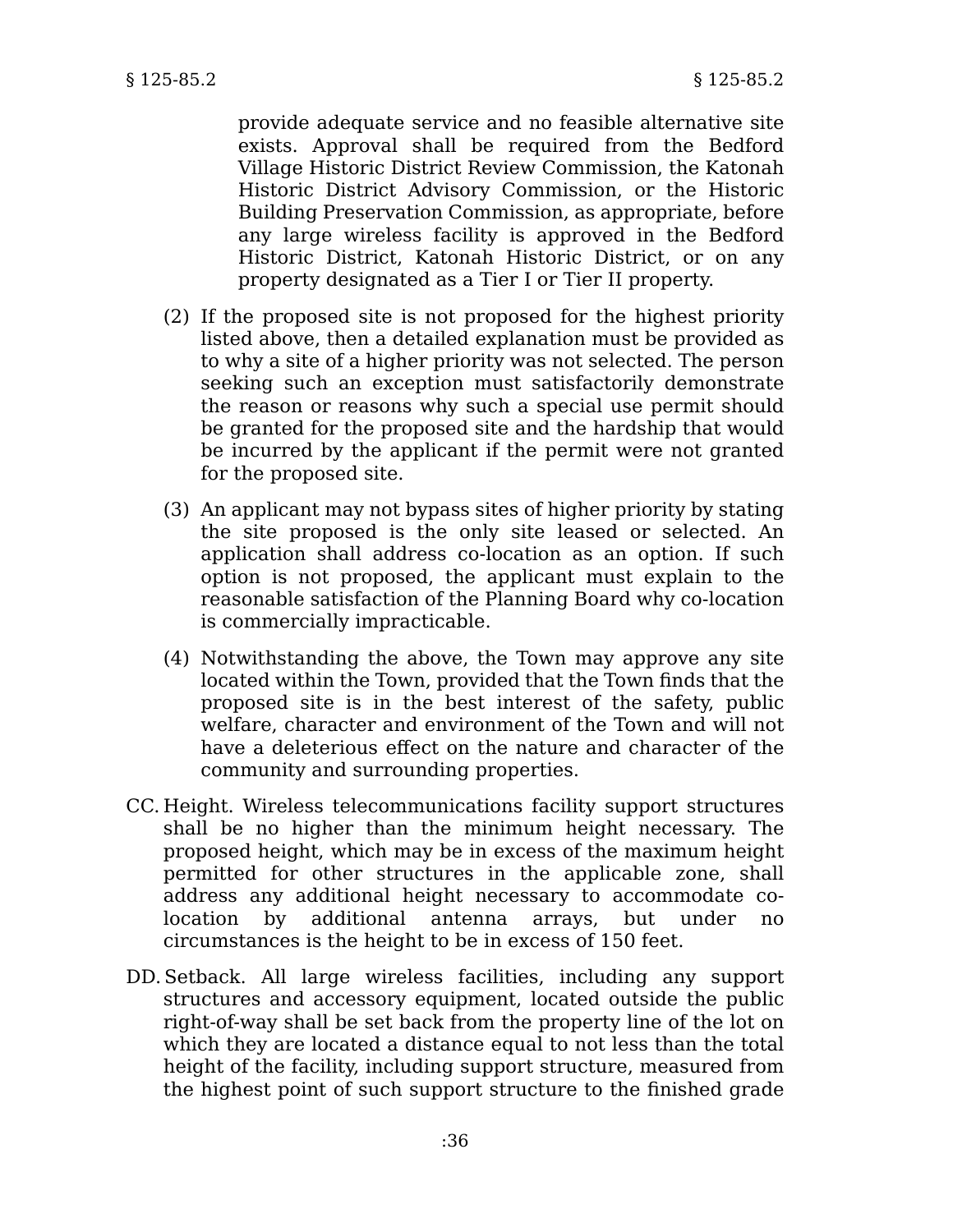elevation of the ground on which it is situated, plus 10% of such total height. The Planning Board may reduce such setback requirements based upon consideration of lot size, topographic conditions, adjoining land uses, landscaping, other forms of screening and/or structural characteristics of the proposed support structure.

- EE. Visibility.
	- (1) All large wireless facilities shall be sited so as to have the least-adverse visual effect on the environment and its character, on existing vegetation and on the residents in the area of the wireless telecommunications facilities sites. If lighting is required, the applicant shall provide a detailed plan for sufficient lighting of as unobtrusive and inoffensive an effect as is permissible under federal, state and local laws, statutes, codes, rules or regulations.
	- (2) Both the large wireless facility and any and all accessory equipment shall maximize use of building materials, colors and textures designed to blend with the structure to which they may be affixed and/or to harmonize with the natural surroundings.
	- (3) Large wireless facilities shall not be artificially lighted or marked, except as required by law.
	- (4) Wireless telecommunications facility support structures for large wireless facilities shall be galvanized and/or painted with a rust-preventive paint of an appropriate color as specified by the Planning Board to harmonize with the surroundings and shall be maintained in accordance with the requirements of this section.
	- (5) Electrical and land-based telephone lines extended to serve the large wireless facility sites shall be installed underground.
	- (6) Stealth technologies shall be required to be employed in an effort to blend into the surrounding environment and minimize aesthetic impact.
	- (7) Landscaping shall be provided, if appropriate.
- FF. Security.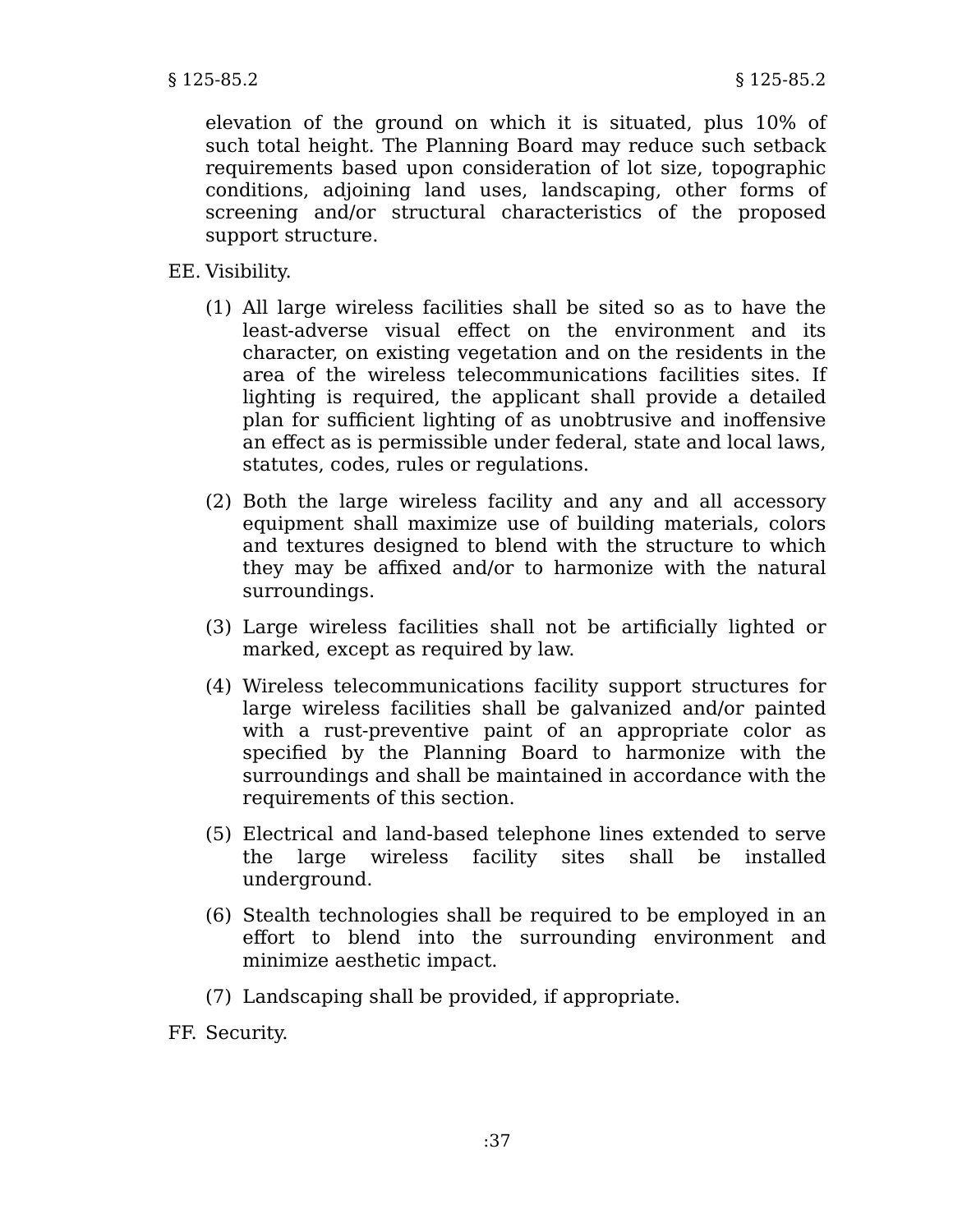- (1) All large wireless facilities and antennas shall be located, fenced or otherwise secured in a manner that prevents unauthorized access. Specifically:
	- (a) All antennas and supporting structures, including guy anchor points and wires and accessory equipment, shall be made inaccessible to individuals and constructed or shielded in such a manner that they cannot be climbed or collided with; and
	- (b) Transmitters and telecommunications control points shall be installed in such a manner that they are readily accessible only to persons authorized to operate or service them.
- GG. Escrow for review costs. In accordance with the procedures set forth in Chapter 47 of the Town Code, and to the extent permissible under federal law, for large wireless facility applications, the applicant shall be required to provide funds to an escrow account held by the Town to allow the Planning Board to retain such technical experts and other consultants as may be necessary to review the proposal, including, but not limited to, the review of financial and technical aspects of the proposal and of the financial, legal and technical practicability of alternatives which may be available to the applicant.

HH. Recertification of special use permit.

- (1) At any time between 12 months and six months prior to the five-year anniversary date after the effective date for the special use permit for large wireless facilities and all subsequent fifth anniversaries of the effective date of the original special use permit for large wireless facilities, the holder of a special use permit for such large wireless facilities shall submit a signed, written request to the Planning Board for recertification. In the written request for recertification, the holder of such special use permit shall note the following:
	- (a) The name of the holder of the special use permit for the wireless telecommunications facilities.
	- (b) The date of the original granting of the special use permit.
	- (c) Whether the large wireless facility has been modified since the issuance of the special use permit and, if so, in what manner.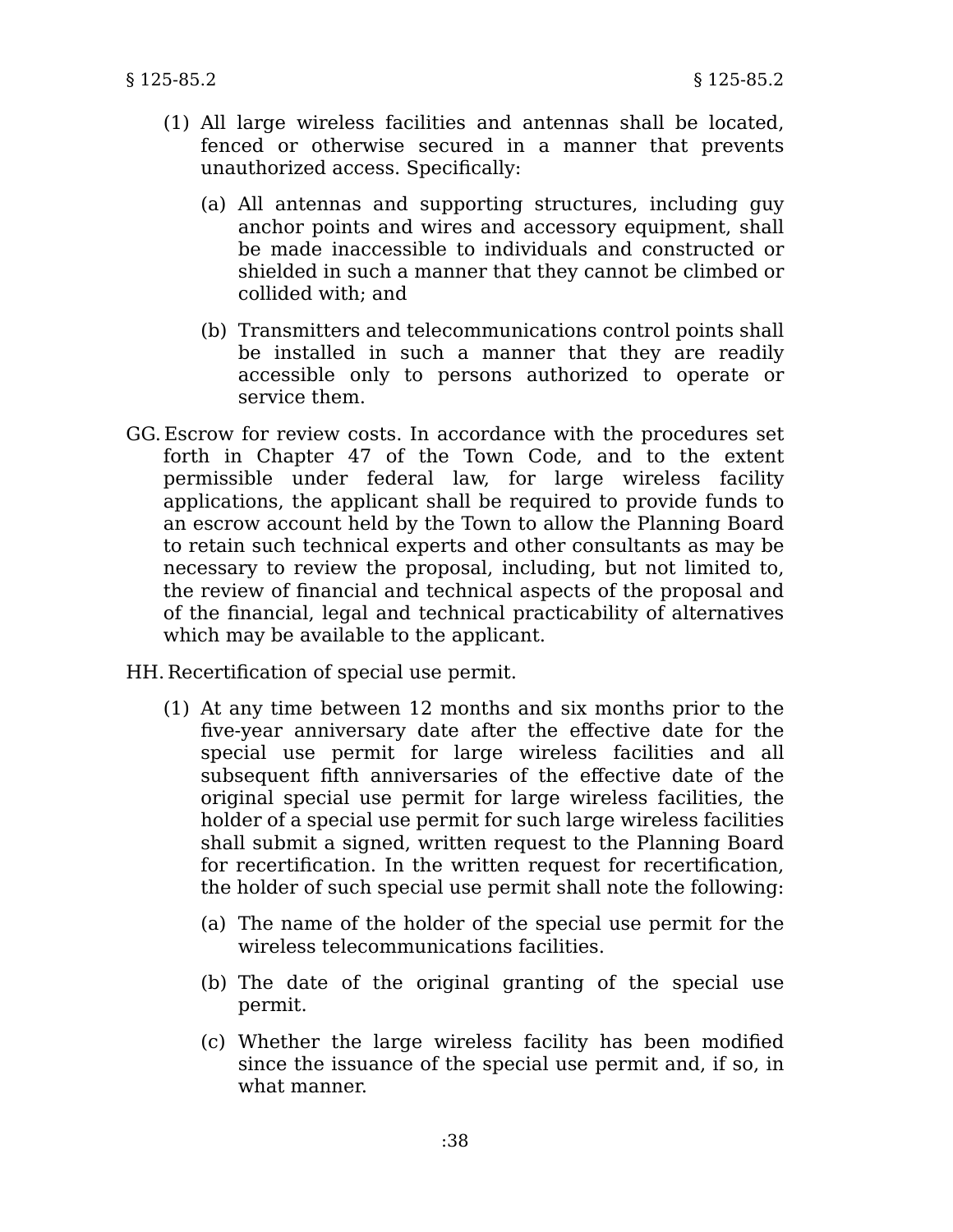- (d) Any requests for waivers or relief of any kind whatsoever from the requirements of this section and any requirements for a special use permit.
- (e) Certification that the large wireless facilities are in compliance with the special use permit and in compliance with all applicable codes, laws, rules, regulations and federal certification requirements.
- (f) Certification that the wireless telecommunications support structure, base station and accessory equipment are designed and constructed (as built) and continue to meet all local, county, state and federal structural requirements for loads, including wind and ice loads. Such recertification shall be by a qualified New York State licensed professional engineer.
- (2) If, after such review, the Planning Board determines the permitted large wireless facility is in compliance with the special use permit and all applicable statutes, laws, local laws, ordinances, codes, rules and regulations, then the Planning Board shall recertify the special use permit for the large wireless facility, which may include any new provisions or conditions that are mutually agreed upon or required by applicable statutes, laws, local laws, ordinances, codes, rules and regulations. If, after such review, the Planning Board determines that the permitted large wireless facility is not in compliance with the special use permit and all applicable statutes, local laws, ordinances, codes, rules and regulations, then the Planning Board may refuse to issue a recertification of the special use permit for the large wireless facility, and, in such event, such large wireless facility shall not be used after the date that the applicant receives written notice of such decision by the Planning Board unless and until any deficiencies determined by the Planning Board are cured. Any such decision shall be in writing and supported by substantial evidence contained in a written record.
- (3) If the applicant has submitted all of the information requested by the Planning Board and required by this section, and if the Planning Board does not complete its review, as noted in Subsection HH(2) of this section, prior to the five-year anniversary date of the special use permit, or subsequent fifth anniversaries, then the applicant for the permitted large wireless facility shall receive an extension of the special use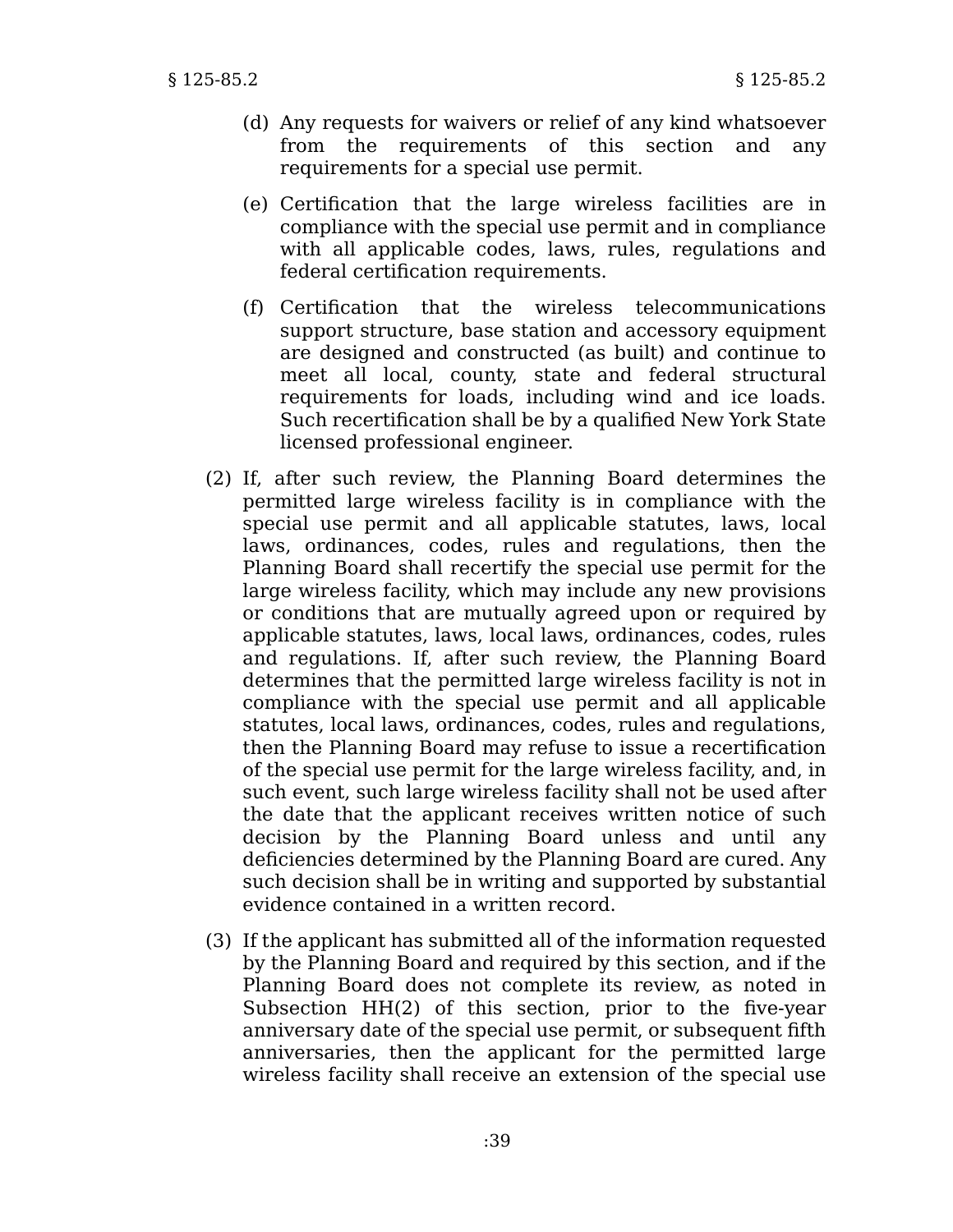permit for up to six months in order for the Planning Board to complete its review.

- (4) If the holder of a special use permit for a large wireless facility does not submit a request for recertification of such special use permit within the time frame noted in Subsection HH(1) of this section, then such special use permit and any authorizations granted thereunder shall cease to exist on the date of the fifth anniversary of the original granting of the special use permit, or subsequent fifth anniversaries, unless the holder of the special use permit adequately demonstrates to the Planning Board that extenuating circumstances prevented a timely recertification request. If the Planning Board agrees that there were extenuating circumstances, then the holder of the special use permit may submit a late recertification request or application for a new special use permit.
- II. Application fees. At the time that an application for a special use permit is submitted for a large wireless facility, or to renew any such application, a nonrefundable application fee shall be paid in an amount as determined by the Town Board and as set forth in the Town Fee Schedule, in addition to any other fee required by law.
- JJ. Performance security for special permits. The applicant and the owner of record of any proposed large wireless facilities property site shall, at their cost and expense, be jointly required to execute and file with the Town a bond, or other form of security acceptable to the Town as to type of security and the form and manner of execution, in an amount of at least \$75,000 for a large wireless facility on a new wireless telecommunications support structure and \$25,000 for a co-location on an existing wireless telecommunications facility support structure or other existing structure; and with such sureties as are deemed sufficient by the Planning Board to assure the faithful performance of the terms and conditions of this section and conditions of any special use permit issued pursuant to this section. The full amount of the bond or security shall remain in full force and effect throughout the term of the special use permit and/or until any necessary site restoration is completed to restore the site to a condition comparable to that which existed prior to the issuance of the original special use permit.
- KK. Authority to inspect. In order to verify that the holder of a special use permit for a large wireless facility and any and all lessees,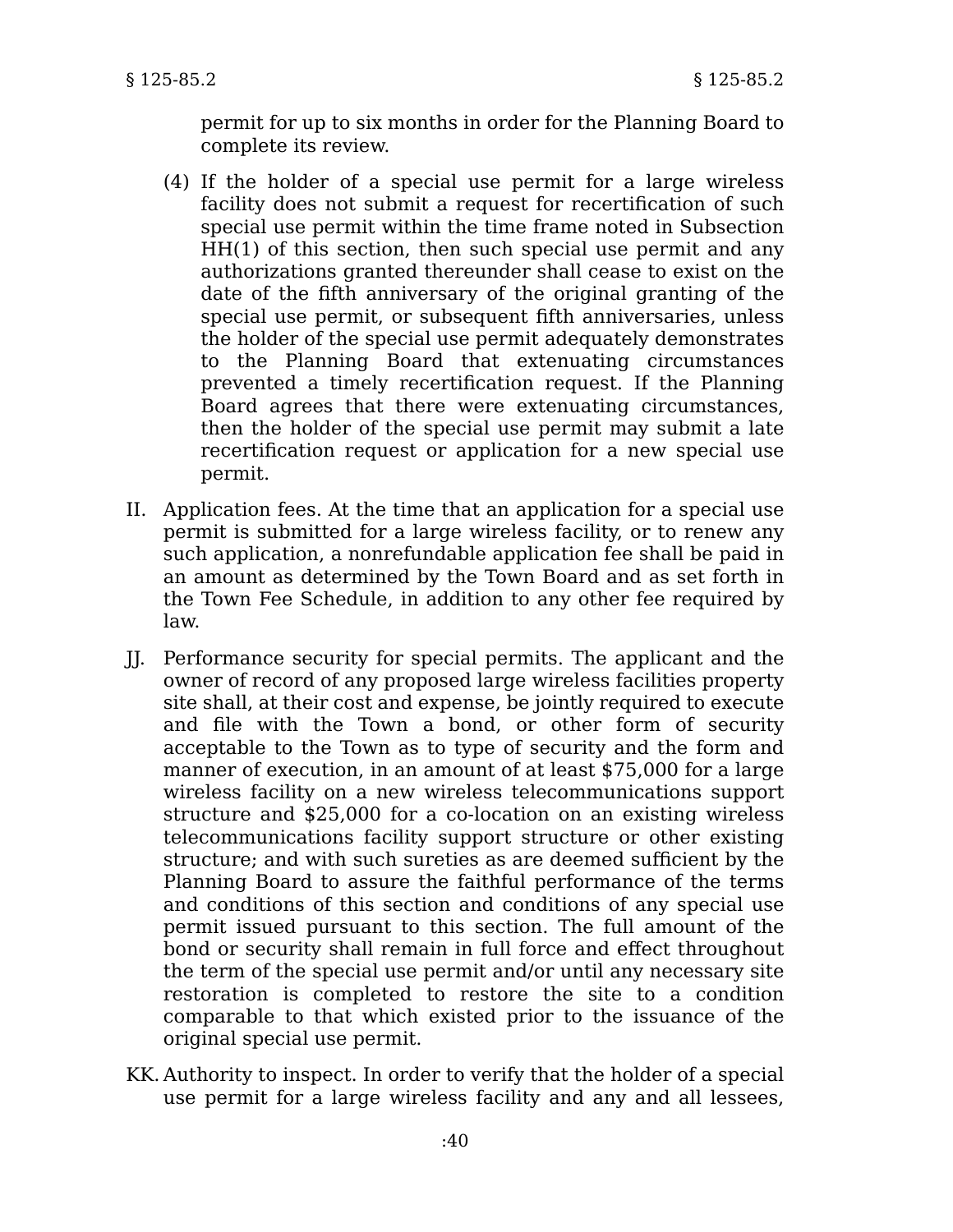renters, and/or licensees of large wireless facilities place and construct such facilities, including the wireless telecommunications support structure, accessory equipment and antennas, in accordance with all applicable technical, safety, fire, building, and zoning laws, statutes, codes, rules, regulations and other applicable requirements, the Town may inspect at any time, upon providing reasonable notice, all facets of said permit holder's, renter's, lessee's or licensee's placement, construction, modification and maintenance of such facilities, including, but not limited to, wireless telecommunications support structures, antennas, accessory equipment, electromagnetic output and buildings.

- LL. Liability insurance.
	- (1) An applicant for a special use permit for a large wireless facility shall secure and at all times maintain public liability insurance for personal injuries, death and property damage, and umbrella insurance coverage, for the duration of the special use permit in amounts as set forth below:
		- (a) For co-location on any existing large wireless facility or other wireless telecommunications facility support structure, including existing utility poles or monopoles, the required insurance policies shall be in the following amounts:
			- [1] Commercial general liability covering personal injuries, death and property damage: \$1,000,000 per occurrence/\$2,000,000 aggregate;
			- [2] Automobile coverage: \$1,000,000 per occurrence/\$2,000,000 aggregate;
			- [3] Workers' compensation and disability: statutory amounts.
		- (b) For all other large wireless facilities, the required insurance policies shall be in the following amounts:
			- [1] Commercial general liability covering personal injuries, death and property damage: \$5,000,000 per occurrence;
			- [2] Automobile coverage: \$1,000,000 per occurrence/\$2,000,000 aggregate;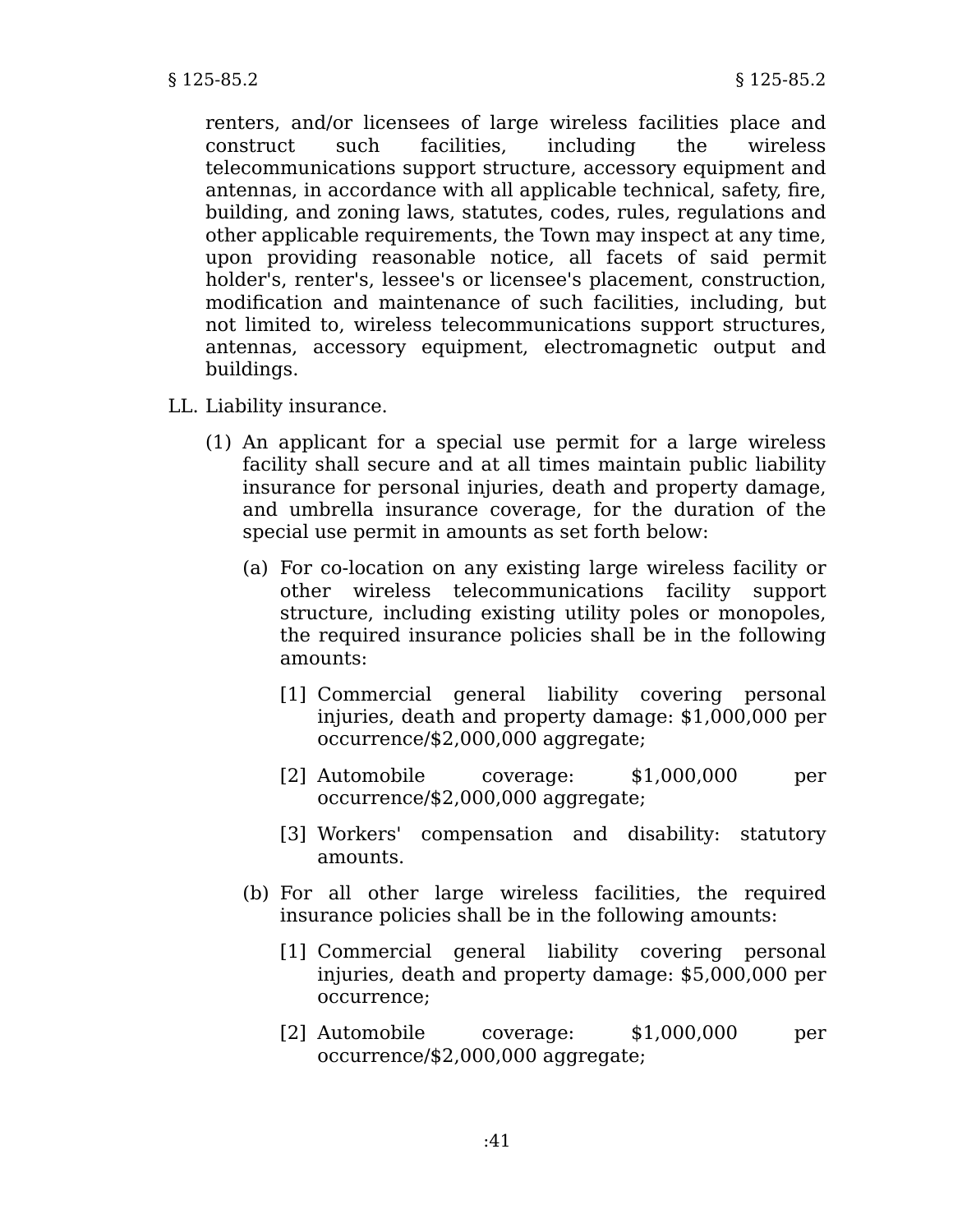- [3] Workers' compensation and disability: statutory amounts.
- (2) For a large wireless facility on Town property, the commercial general liability insurance policy shall specifically include the Town, the Town Board, other elected officials, and the Town's officers, board members, employees, committee members, attorneys, agents and consultants as additional insureds.
- (3) The insurance policies shall be issued by an agent or representative of an insurance company licensed to do business in the state and with a Best's rating of at least A.
- (4) The insurance policies shall contain an endorsement obligating the insurance company to furnish the Town with at least 30 days' prior written notice in advance of the cancellation of the insurance.
- (5) Renewal or replacement policies or certificates shall be delivered to the Town at least 15 days before the expiration of the insurance that such policies are to renew or replace.
- (6) Prior to the issuance of a special use permit for a large wireless facility, the applicant shall deliver to the Town a copy of each of the policies or certificates representing the insurance in the required amounts.
- MM.Indemnification. Any special use permit for a large wireless facility that is proposed for Town property or in the public rightof-way, pursuant to this section, shall contain a provision with respect to indemnification. Such provision shall require the applicant, to the extent permitted by law, to at all times defend, indemnify, protect, save, hold harmless, and exempt the Town and its elected officials, officers, board members, employees, committee members, attorneys, agents and consultants from any and all penalties, damages, costs, or charges arising out of any and all claims, suits, demands, causes of action, or award of damages, whether compensatory or punitive, or expenses arising therefrom, either at law or in equity, which might arise out of, or are caused by, the placement, construction, erection, modification, location, product performance, use, operation, maintenance, repair, installation, replacement, removal, or restoration of said facility; excepting, however, any portion of such claims, suits, demands, causes of action or award of damages as may be attributable to the negligent or intentional acts or omissions of the Town or its servants or agents. With respect to the penalties, damages or charges referenced herein,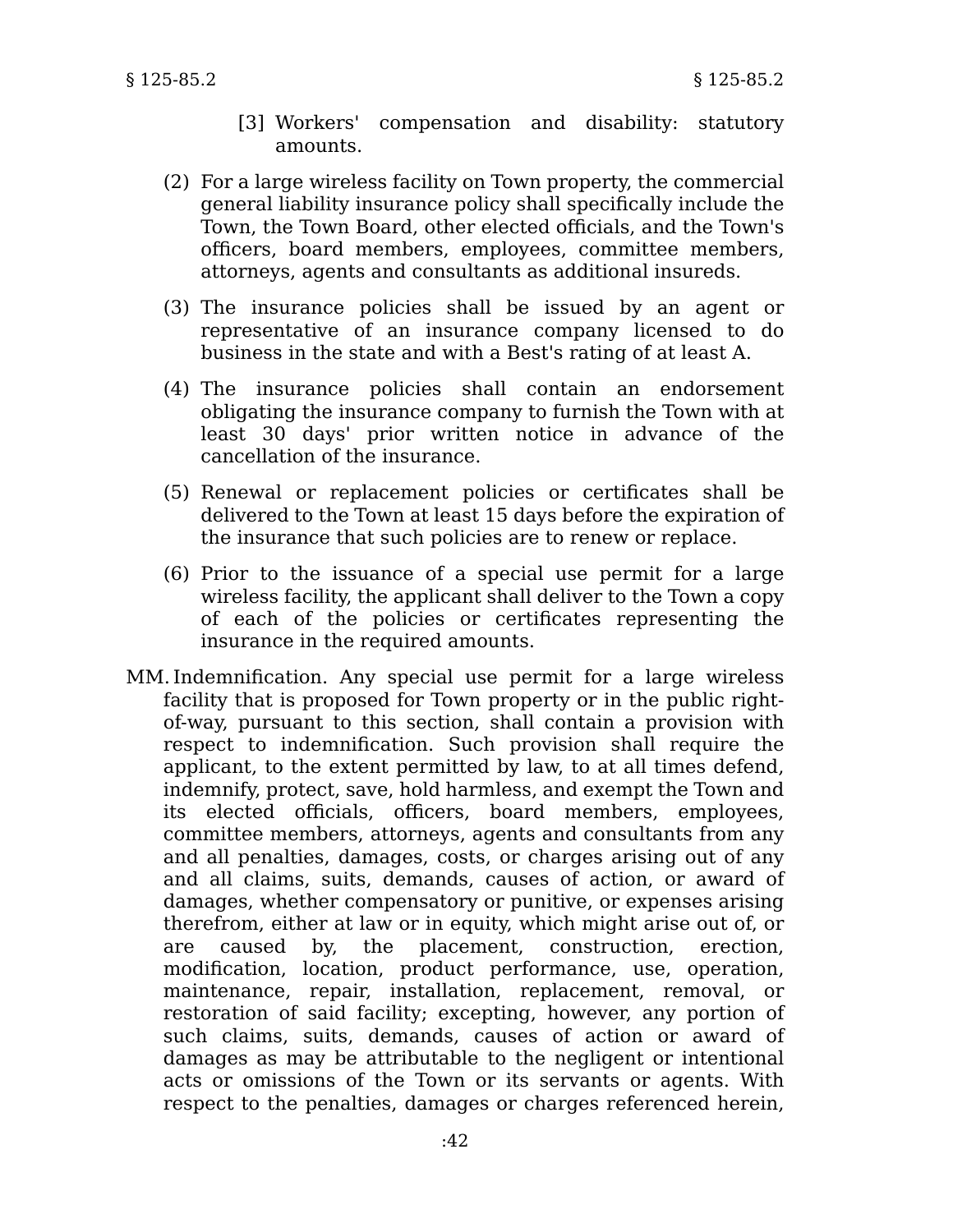reasonable attorneys' fees, consultants' fees, and expert witness fees are included in those costs that are recoverable by the Town.

- NN. Regulations applicable to large wireless facilities in the public right-of-way.
	- (1) In addition to the applicable special permit provisions and requirements listed in this section, all large wireless facilities located in the public right-of-way shall be required to comply with the following regulations:
		- (a) Location. Large wireless facilities in the public right-ofway shall be co-located on an existing wireless telecommunications facility whenever possible. If colocation is not technologically feasible, the applicant shall locate its large wireless facility on existing utility poles, monopoles or other structures that do not already act as wireless telecommunications facility support structures.
		- (b) Design requirements:
			- [1] All accessory equipment shall be the smallest and least-visibly-intrusive equipment feasible.
			- [2] Antennas and accessory equipment shall be treated to match the supporting structure and may be required to be painted, or otherwise coated, to be visually compatible with the support structure upon which they are mounted.
		- (c) Equipment location. Large wireless facilities, which include wireless telecommunications support structures and accessory equipment in the public right-of-way, shall be located so as not to cause any physical or visual obstruction to pedestrian or vehicular traffic, or to otherwise create safety hazards to pedestrians and/or motorists, or to otherwise inconvenience public use of the right-of-way as determined by the Town. In addition:
			- [1] In no case shall ground-mounted accessory equipment, walls, or landscaping be located within 18 inches of the face of the curb, within four feet of the edge of the cartway, or within an easement extending onto a privately owned lot.
			- [2] To the extent feasible, accessory equipment shall be placed underground. Ground-mounted accessory equipment that cannot be placed underground shall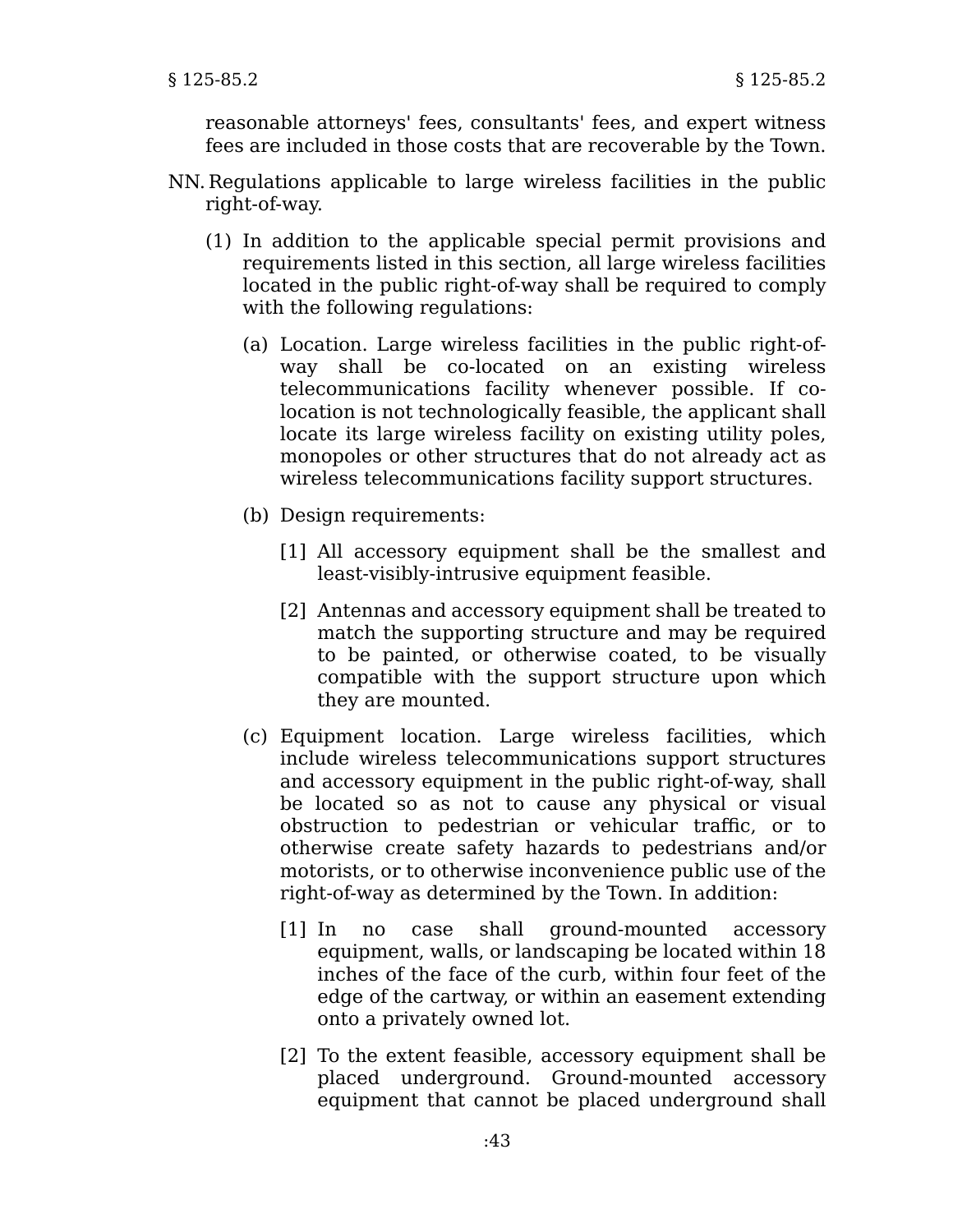be screened from surrounding views, to the fullest extent possible, through the use of landscaping or other decorative features to the satisfaction of the Town. Ground-mounted accessory equipment shall be screened, when possible, by utilizing existing structures. If screening by utilizing existing structures is not possible, ground-mounted accessory equipment shall be made architecturally and aesthetically compatible with the surrounding area through the use of coatings, landscaping, and/or screening walls, enclosures or other stealth technology to the satisfaction of the Town.

- [3] Required electrical meter cabinets shall be screened to blend in with the surrounding area to the satisfaction of the Town.
- [4] Any graffiti on any large wireless facility support structure, base station or any accessory equipment shall be removed within 30 days upon notification by the Town, at the sole expense of the owner.
- [5] Any proposed underground vault related to large wireless facilities shall be reviewed and approved by the Town.
- [6] Accessory equipment attached to a large wireless facility support structure shall have such vertical clearance as the Planning Board may determine.
- (d) Relocation or removal of large wireless facilities in the public right-of-way. In addition to the removal provisions set forth in § 125-85.2RR below, within 90 days' following written notice from the Town, or such longer period as the Town determines is reasonably necessary, or such shorter period in the case of an emergency, an owner of a small wireless facility and any accessory equipment in the right-of-way shall, at its own expense, temporarily or permanently remove, relocate, or change the position of any large wireless facility or accessory equipment when the Town, consistent with its police powers and any applicable Public Service Commission regulations, shall have determined that such removal, relocation, change or alteration is reasonably necessary under the following circumstances: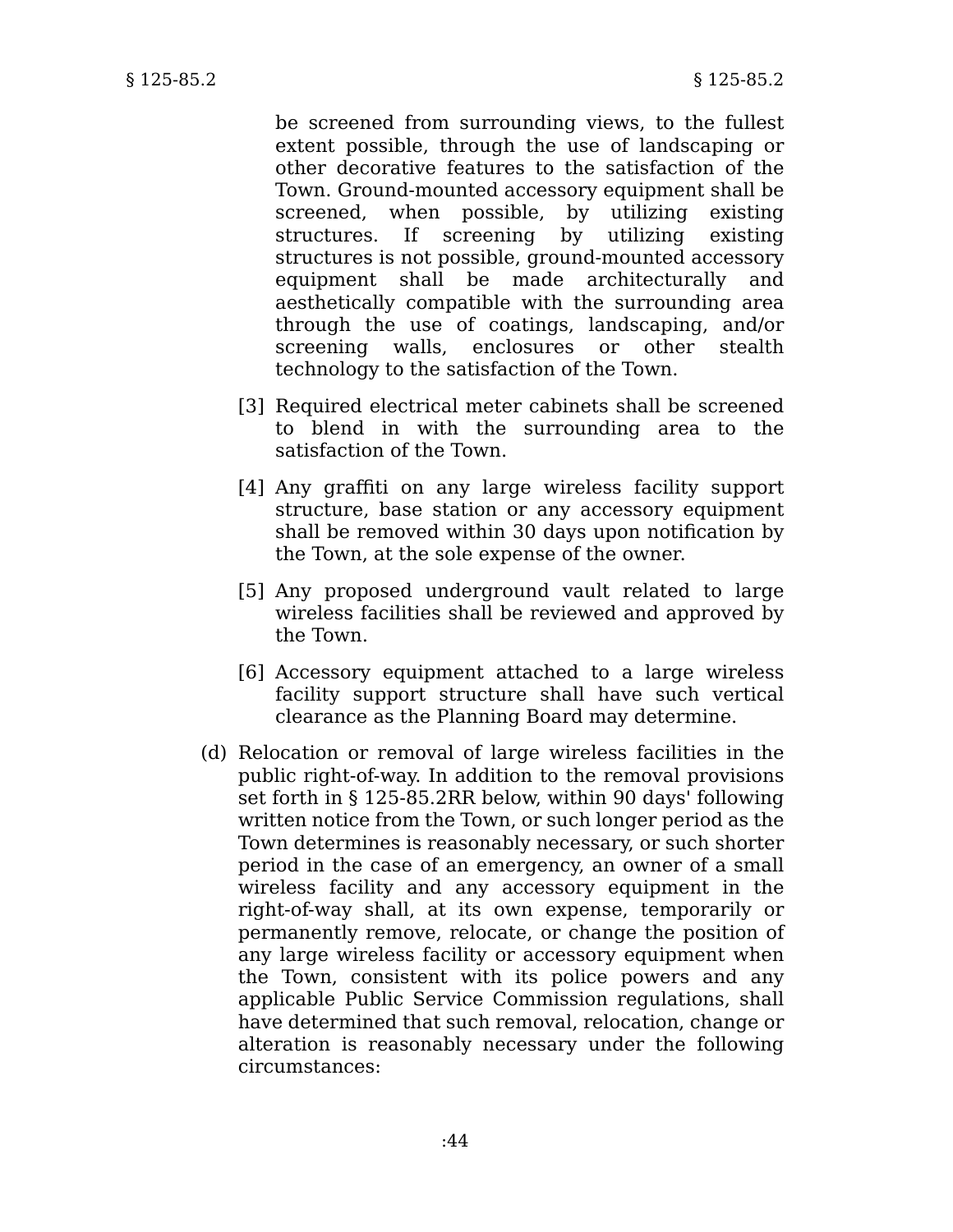- [1] To construct, repair, maintain or install any Town or other public improvement located in the right-of-way;
- [2] To prevent interference with the operations of the Town or other governmental entity in the right-ofway;
- [3] Abandonment of a street or road or the release of a utility easement; or
- [4] An emergency as determined by the Town Board.
- OO. Reimbursement for the use of the public right-of-way. In addition to permit fees for a large wireless facility permit, every large wireless facility located in the Town public right-of-way is subject to the Town's public right to fix annually a fair and reasonable fee to be paid for use and occupancy of the public right-of-way and for any applicable permitting fees set forth in Chapter 104 of the Town Code. Such compensation for use of the public right-of-way shall be directly related to the Town's actual public right-of-way management costs, including, but not limited to, the costs of the administration and performance of all reviewing, inspecting, permitting, supervising and other public right-of-way management activities by the Town. The owner of each large wireless facility permit shall pay an annual fee to the Town to compensate the Town for the Town's costs incurred in connection with the activities described above as determined by the Town Board and as set forth in the Town Fee Schedule.
- PP. Annual NIER certification. The holder of any special use permit shall, annually, certify to the Planning Board or its authorized designee that NIER levels at the site where the large wireless facilities are located are within the threshold levels adopted by the FCC. In addition, the Town, at its own cost and expense, shall be permitted to conduct its own certification test of the NIER levels at the site where any large wireless facility is located, with or without notice to the wireless telecommunications provider. Once operational, but prior to providing service to customers, asbuilt readings will be provided to the Town.
- QQ. Default and/or revocation of special use permit.
	- (1) If large wireless facilities are constructed, repaired, rebuilt, placed, moved, relocated, modified or maintained in a way that is inconsistent or not in compliance with the provisions of this section or any special use permit requirement, or it is determined conclusively that the applicant made materially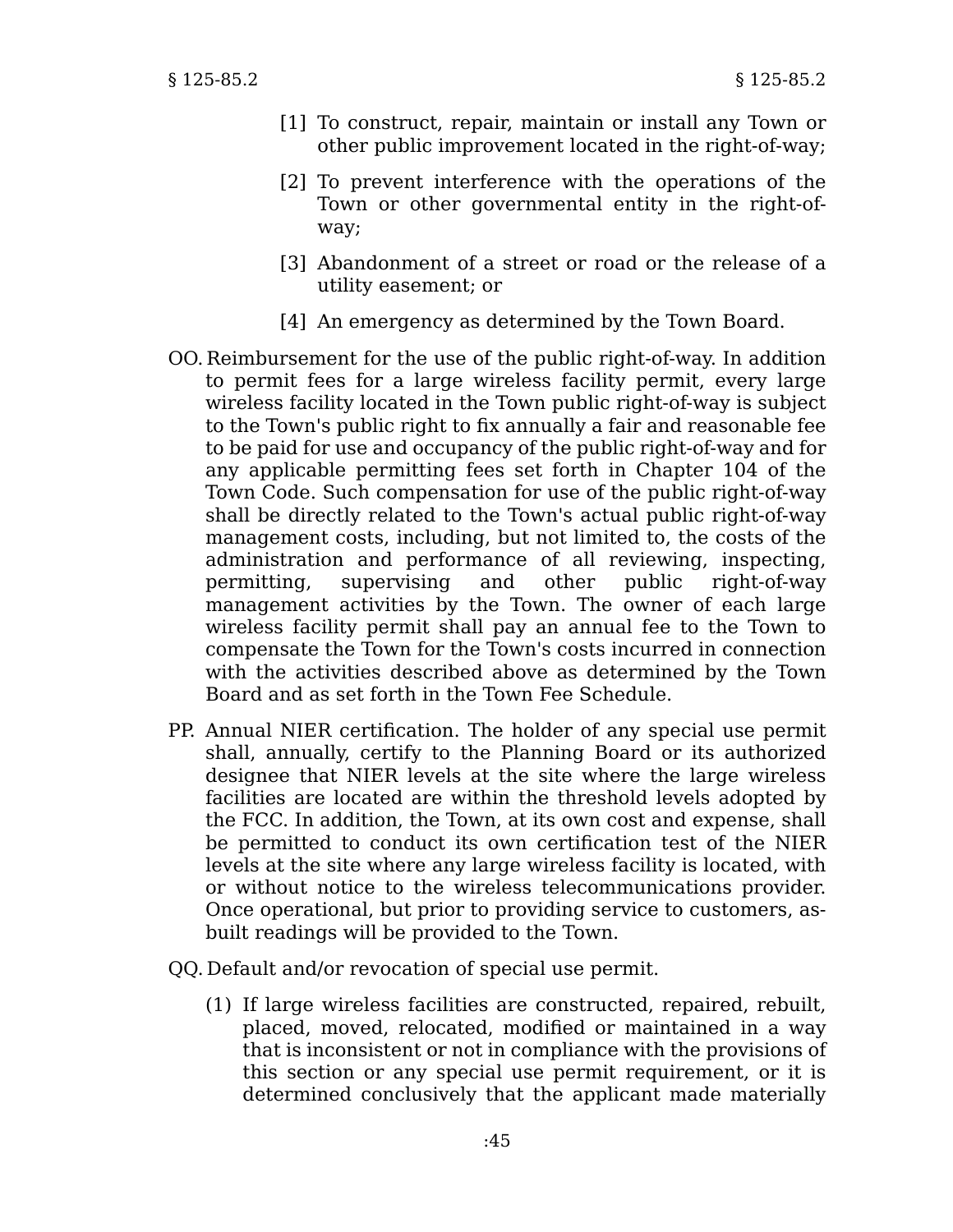false or misleading statements during the application process, then the Planning Board or the Building Inspector shall notify the holder of the special use permit, in writing, of such violation. Such notice shall specify the nature of the violation or noncompliance, and the violations must be corrected within seven days of the date of the postmark of the notice, or of the date of personal service of the notice, whichever is earlier. Notwithstanding anything to the contrary in this subsection or any other section of this section, if the violation causes, creates or presents an imminent danger or threat to the health or safety of lives or property, the Planning Board may, at its sole discretion, order the violation remedied within 24 hours.

(2) If, within the period set forth in Subsection QQ(1) above, the large wireless facilities are not brought into compliance with the provisions of this section, or of the special use permit, or substantial steps are not taken in order to bring the affected wireless telecommunications facilities into compliance, then the Planning Board or the Building Inspector may revoke such special use permit for the wireless telecommunications facility and may require the removal of such large wireless facility.

RR. Removal.

- (1) Under the following circumstances, the Town may determine that the safety, public welfare, character and environment of the Town warrant and require the removal of a large wireless facilities:
	- (a) Large wireless facilities with a permit have been abandoned (i.e., not used as wireless telecommunications facilities) for a period exceeding 90 consecutive days or a total of 180 days in any365-day period, except for periods caused by force majeure or acts of God, in which case, repair or removal shall commence within 90 days;
	- (b) Permitted large wireless facilities fall into such a state of disrepair that they create a safety hazard;
	- (c) Large wireless facilities have been located, constructed, or modified without first obtaining, or in a manner not authorized by, the required special use permit, or any other necessary authorization; or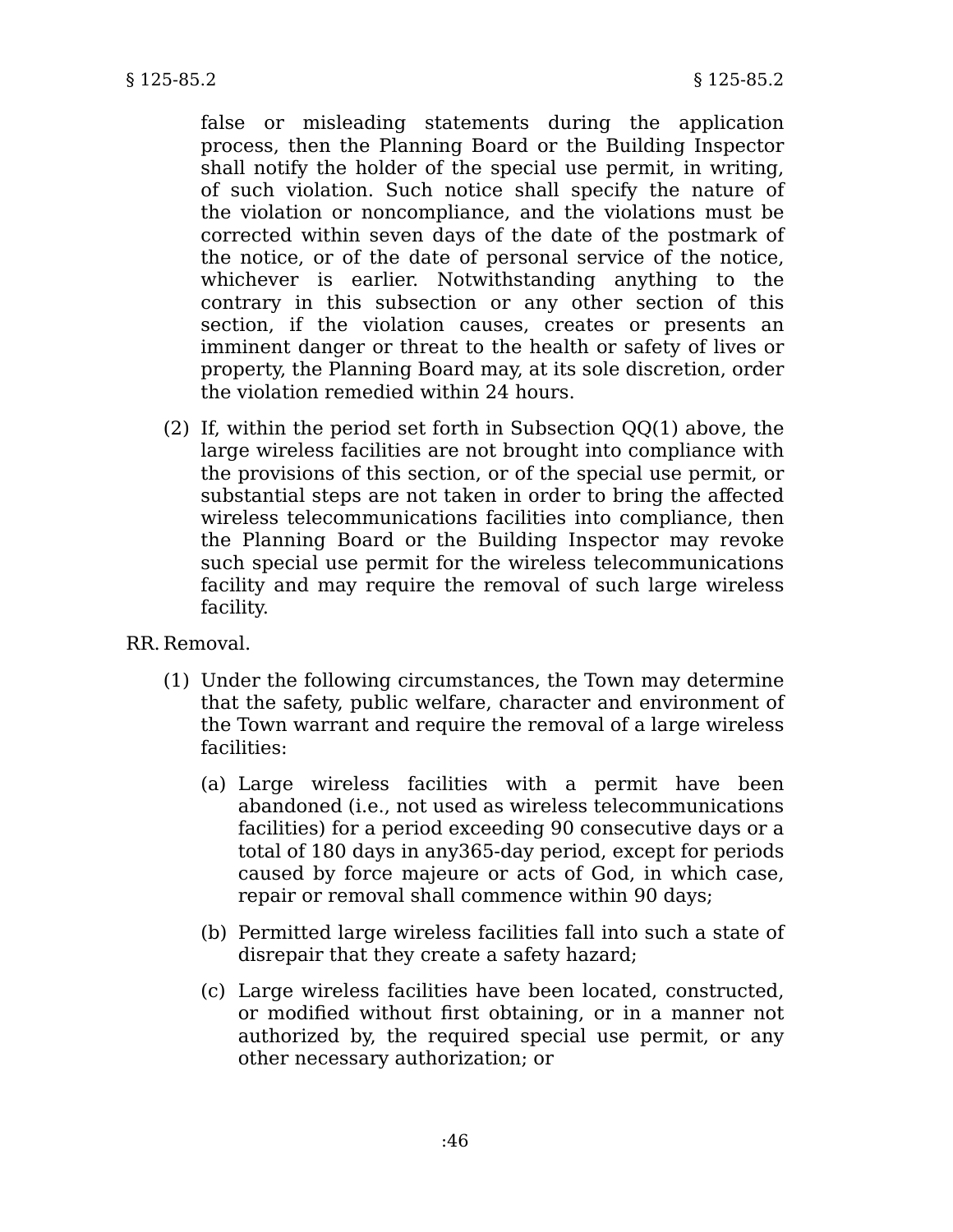- (d) Any large wireless facility is determined to be in violation pursuant to § 125-85.2PP above and fails to cure such violation within the time set forth in that section.
- (2) If the Planning Board makes such a determination as noted in Subsection RR(1) of this section, then it shall notify the holder of the special use permit and the owner of the property that the large wireless facilities are to be removed.
- (3) The holder of the special use permit or the owner of the property shall dismantle and remove such large wireless facilities, and all accessory equipment, antennas, support structures and other associated structures and facilities, from the site and return the site to its original condition and certify through soils or other testing that no contamination has been created by the facility, such restoration being completed, limited only by physical or commercial impracticability, within 90 days of receipt of written notice from the Town. However, if the owner of the property upon which the large wireless telecommunications facilities are located wishes to retain any access roadway to the large wireless facilities, the owner may do so with the approval of the Town.
- (4) If the large wireless facilities are not removed or substantial progress has not been made to remove the large wireless facilities within 90 days after the special use permit holder has received notice, then the Planning Board may order officials or representatives of the Town to remove the large wireless facilities at the sole expense of the property owner and/or special use permit holder.
- (5) If the Town removes or causes to be removed the large wireless facilities, and the owner of the large wireless facilities does not claim and remove any equipment or materials to a lawful location within 10 days, then the Town may take steps to declare the large wireless facilities abandoned and sell them and their components and retain the proceeds therefrom. The Town may also cause the costs associated with the removal and disposal of the large wireless facilities to be assessed on the property in the same manner as a tax or assessment.
- SS. Penalties for offenses. In addition to any other remedies in this section, a violation of any provision of this section with respect to either large wireless facilities or small wireless facilities is hereby declared to be an offense, punishable by a fine not exceeding